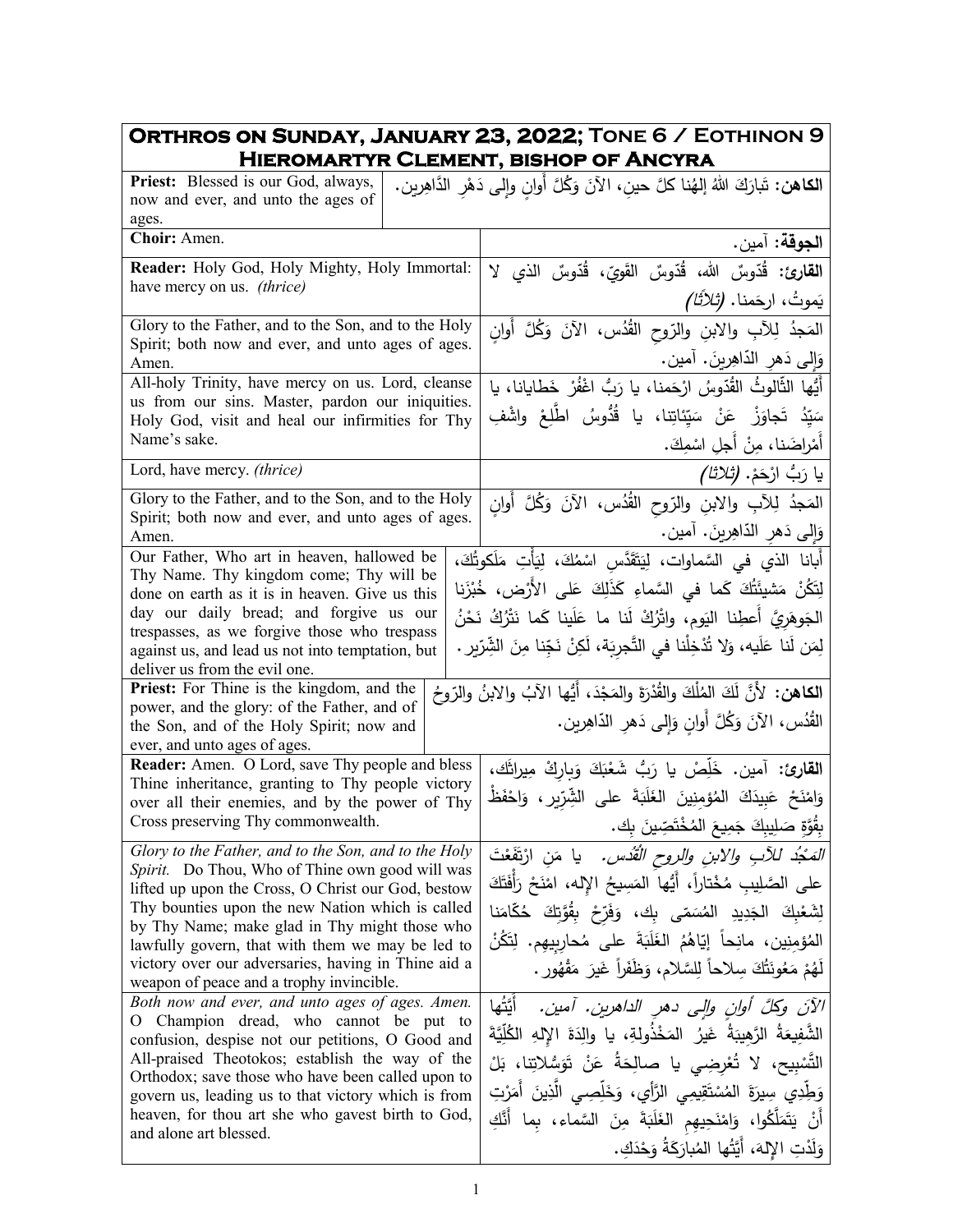| <b>LITANY</b>                                                                                       |                                                                                                              |  |  |
|-----------------------------------------------------------------------------------------------------|--------------------------------------------------------------------------------------------------------------|--|--|
| Priest: Have mercy on us, O God, according to                                                       | الكاهن: إِرْحَمْنا يا اللهُ بِعَظِيمِ رَحْمَتِكَ، نَطْلُبُ إِلَيكَ                                           |  |  |
| Thy great mercy, we pray Thee, hear us, and                                                         | فَاسْتَجِبْ وَارْحَمْ.                                                                                       |  |  |
| have mercy.<br>Choir: Lord, have mercy. (thrice)                                                    | ا <b>لجوقة:</b> يا رَبُّ ارْحَم. (ثلاثاً <i>)</i>                                                            |  |  |
|                                                                                                     |                                                                                                              |  |  |
| Priest: Again we pray for<br>all pious and Orthodox                                                 | ا <b>لكاهن:</b> وَأَيضاً نَطْلُبُ مِنْ أَجْلِ المَسِي <u>حِيِّينَ</u> الحَسَنِي العِبادَةِ الأُرثوذُكسِيّين. |  |  |
| Christians.                                                                                         |                                                                                                              |  |  |
| <b>Choir:</b> Lord, have mercy. <i>(thrice)</i>                                                     | ِ ا <b>لجوقة:</b> يا رَبُّ ارْحَم. <b>(</b> ثلاثاً <i>)</i>                                                  |  |  |
| Priest: Again we pray for our Father and                                                            | ا <b>لكاهن:</b> وَأَيضاً نَطْلُبُ مِنْ أَجْلِ أَبينا ومتْروبوليتِنا (فُلان)                                  |  |  |
| Metropolitan, our Bishop<br>and all our brotherhood in Christ.                                      | ورَئِيسِ كَهَنَتِنا (فُلان)، وَكُلِّ إِخْوَتِنا في المَسِيحِ.                                                |  |  |
| <b>Choir:</b> Lord, have mercy. <i>(thrice)</i>                                                     | ا <b>لجوقة:</b> يا رَبُّ ارْحَم. (ثلاثاً <i>)</i>                                                            |  |  |
| Priest: For Thou art a merciful God and lovest                                                      | ا <b>لْكَاهْن:</b> لأَنَّكَ إِلَهٌ رَحِيمٌ وَمُحِبٍّ لِلْبَشَر <b>ِ ،</b> وَلَكَ نُرْس <i>لُ</i>             |  |  |
| mankind, and unto Thee we ascribe glory to the<br>Father and to the Son and to the Holy Spirit, now | المَجْدَ أَيُّها الآبُ وَالإِبْنُ وَالرُّوحُ القُدُسِ، الآنَ وَكُلَّ                                         |  |  |
| and ever, and unto ages of ages.                                                                    | أُوانِ وَإِلَى دَهْرِ الذَّاهِرِينِ.                                                                         |  |  |
| Choir: Amen. Bless, father, in the Name of the                                                      | ا <b>لجوقة</b> : أمين، بِاسْمِ الرَّبِّ باركْ يا أب.                                                         |  |  |
| Lord.                                                                                               |                                                                                                              |  |  |
| Priest: Glory to the<br>Holy,<br>Consubstantial, Life-giving,<br>and                                | ا <b>لكاهن:</b> المَجدُ لِلثالُوثِ القُدُّوسِ، الواحِدِ في الجَوْهَرِ ، المُحْيي،                            |  |  |
| Undivided Trinity, always, now<br>and                                                               | غَيرِ المُنْقَسِم، كُلَّ حِين، الآنَ وَكُلَّ أُوانِ وَإِلى دَهْرِ الدَّاهِرِينِ.                             |  |  |
| ever, and unto ages of ages.                                                                        |                                                                                                              |  |  |
|                                                                                                     |                                                                                                              |  |  |
| Choir: Amen.                                                                                        | ا <b>لجوقة:</b> آمين.                                                                                        |  |  |
| Glory to God in the highest, and on earth peace,                                                    |                                                                                                              |  |  |
| good will among men. (thrice)                                                                       | المَجْدُ للهِ في العُلى، وَعَلى الأَرْضِ السَّلام، وَفي                                                      |  |  |
| O Lord, Thou shall open my lips, and my mouth<br>shall declare Thy praise. (twice)                  | النّاس المَسَرّة. (ثلاثاً)                                                                                   |  |  |
|                                                                                                     | يا رَبُّ افْتَحْ شَفَتَيَّ فَيُخْبِرَ  فَمِي بِتَسْبِحَتِك.     (مَرَّتَيْن)                                 |  |  |
| <b>PSALM3</b><br>O Lord, why are they multiplied that afflict me?                                   |                                                                                                              |  |  |
| Many rise up against me. Many say unto my                                                           | يا رَبُّ لِماذا كَثُّرَ الَّذِينَ يُحْزِنُونَنِي؟ كَثيرونَ قاموا                                             |  |  |
| soul: There is no salvation for him in his God.                                                     | عَلَيِّ. كَثيرونَ يَقولونَ لِنَفْسي لا خَلاصَ لَهُ بِإِلْهِه.                                                |  |  |
| But Thou, O Lord, art my helper, my glory, and<br>the lifter up of my head. I cried unto the Lord   | وأَنْتَ يا رَبُّ، ناصِرِي وَمَجْدِي وَرَافِعُ رَأْسِي. بِصَوْتِي                                             |  |  |
| with my voice, and He heard me out of His holy                                                      | إِلَى الرَّبِّ صَرَخْتُ، فَأَجابَنِي مِنْ جَبَلِ قُدْسِه. أنا                                                |  |  |
| mountain. I laid me down and slept; I awoke, for                                                    | رَقَدْتُ ونِمْتُ ثُمَّ قُمْتُ، لأنَّ الرَّبَّ يَنصُرُنِي. فَلا                                               |  |  |
| the Lord will help me. I will not be afraid of ten                                                  | أَخافُ مِن رِبْواتِ الشَّعبِ المُحيطينَ بي، المُتوازرينَ                                                     |  |  |
| thousands of people that set themselves against<br>me round about. Arise, O Lord, save me, O my     |                                                                                                              |  |  |
| God, for Thou hast smitten all who without cause                                                    | عليّ. قُمْ يا رَبُّ، خَلِّصْنِي يا إِلْهِي، فَإِنَّكَ ضَرَبْتَ                                               |  |  |
| are mine enemies; the teeth of sinners hast Thou                                                    | ݣُلَّ مَنْ يُعادِيني باطْلاً، وَسَحَقْتَ أَسْنانَ الخَطَأَة.                                                 |  |  |
| broken. Salvation is of the Lord, and Thy                                                           | لِلرَّبِّ الخَلاصُ وعلى شَعبك بَرَكَتُك.                                                                     |  |  |
| blessing is upon Thy people.<br>I laid me down and slept; I awoke, for the Lord                     | أَنا رَقَدْتُ وَنِمْتُ ثُمَّ قُمْتُ، لأَنَّ الرَّبَّ يَنْصُرُني.                                             |  |  |
| will help me.                                                                                       |                                                                                                              |  |  |
| PSALM 37                                                                                            |                                                                                                              |  |  |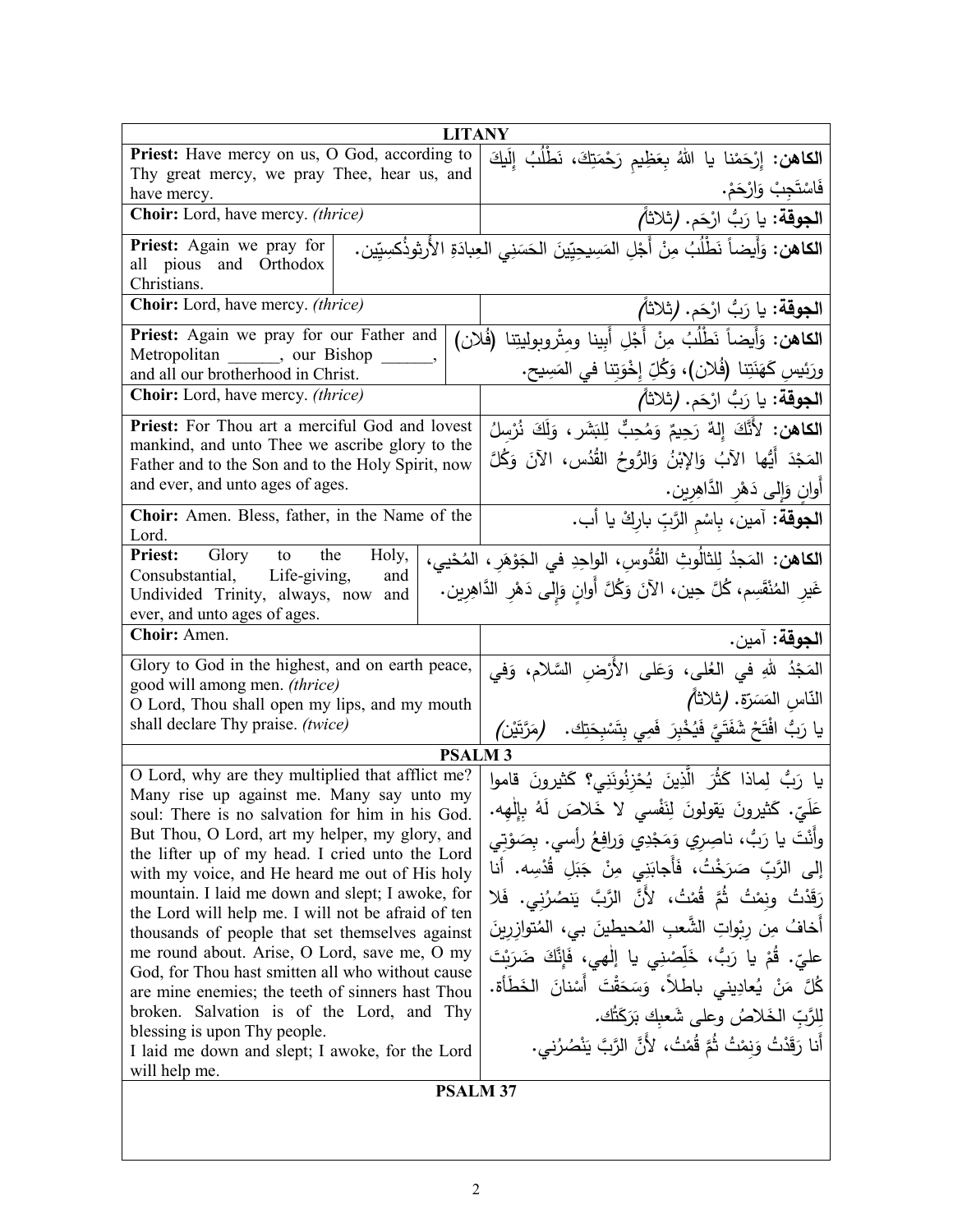| O Lord, rebuke me not in Thine anger, nor chasten                                                        | يا رَبُّ، لا بِغَضَبِكَ تُوَبِّخْني، ولا بِرِجْزِكَ تُؤَدِّبْني.        |
|----------------------------------------------------------------------------------------------------------|-------------------------------------------------------------------------|
| me in Thy wrath. For Thine arrows are fastened in                                                        | فَإِنَّ سِهامَكَ قد نَشَبَتْ فِيَّ، وَمَكَّنْتَ عليَّ يذَك. لَيْسَ      |
| me, and Thou hast laid Thy hand heavily upon me.<br>There is no healing in my flesh in the face of Thy   |                                                                         |
| wrath; and there is no peace in my bones in the                                                          | لِجَسَدِي شِفاءٌ مِنْ وَجْهِ غَضَبِكَ، وَلا سَلامَةٌ في                 |
| face of my sins. For mine iniquities are risen                                                           | عِظامي مِنْ وَجْهِ خَطايايِ. لأَنَّ أثامي قَدْ تَعالَتْ                 |
| higher than my head; as a heavy burden have they                                                         | فَوقَ رَأْسي، كَحِمْلِ ثَقيلِ قَدْ ثَقُلَتْ عَلَيَّ. قَدْ أَنْتَنَتْ    |
| pressed heavily upon me. My bruises are become                                                           |                                                                         |
| noisome and corrupt in the face of my folly. I have                                                      | وقاحَتْ جِراحاتي مِنْ قِبَلِ جَهالَتي. شَقِيتُ وَانْحَنَيْتُ            |
| been wretched and utterly bowed down until the                                                           | إلى الغايَةِ، والنَّهارَ كُلَّهُ مَشَيْتُ عابسًا. لأَنَّ مَتْنَيَّ      |
| end; all the day long I went with downcast face.                                                         |                                                                         |
| For my loins are filled with mocking, and there is                                                       | قَدِ امْتَلاً مَهازِئَ وليسَ لِجَسَدِي شِفاء. شَقِيتُ                   |
| no healing in my flesh. I am afflicted and humbled                                                       | وَاتَّضَعْتُ جِدًّا، وَكُنْتُ أَئِنُّ مِنْ تَنَهُّدِ قَلْبِي. يا رَبُّ، |
| exceedingly, I have roared from the groaning of<br>my heart. O Lord, before Thee is all my desire,       | إِنَّ بُغْيَتِي كُلُّها أَمامَكَ، وتَنَهُّدِي لَمْ يَخْفَ عنك. قَدِ     |
| and my groaning is not hid from Thee. My heart is                                                        |                                                                         |
| troubled, my strength hath failed me; and the light                                                      | اصْطَرَبَ قَلْبِي وَفارَقَتْنِي قُوَّتِي، وَنُورُ عَيْنَيَّ أَيْضًا     |
| of mine eyes, even this is not with me. My friends                                                       | لَمْ يَبْقَ مَعى. أَصْدِقائى وأَقْرِبائى دَنَوْا مِنِّى وَوَقَفُوا      |
| and my neighbors drew nigh over against me and                                                           | لَدَيَّ، وَجِنْسِي وَقَفَ مِنِّي بَعِيدًا. وَأَجْهَدَنِي الَّذِينَ      |
| stood, and my nearest of kin stood afar off. And                                                         |                                                                         |
| they that sought after my soul used violence; and                                                        | يَطْلَبُونَ نَفْسِي، وَالمُلْتَمِسُونَ لِيَ الشَّرَّ تَكَلَّمُوا        |
| they that sought evils for me spake vain things,                                                         | بِالْبِاطِل، وَغُشُوشًا طُولَ النَّهار دَرَسُوا. أمّا أنا               |
| and craftiness all the day long did they meditate.<br>But as for me, like a deaf man I heard them not,   | فَكَأْصَمَّ لا يَسْمَعُ، وَكَأَخْرَسَ لا يَفْتَحُ فاه. وصِرْتُ          |
| and was as a speechless man that openeth not his                                                         |                                                                         |
| mouth. And I became as a man that heareth not,                                                           | كَإِنْسانِ لا يَسْمَعُ ولا في فَمِهِ تَبْكِيتٌ. لأنِّي عَلَيْكَ،        |
| and that hath in his mouth no reproofs. For in                                                           | يا رَبُّ، تَوَكَّلتُ، أَنْتَ تَستَجِيبُ لي يا رَبِّي وإِلهي.            |
| Thee have I hoped, O Lord; Thou wilt hearken                                                             | لأَنِّي قُلتُ لا يَشْمَتْ بي أعدائي، وعِنْدَما زَلَّتْ                  |
| unto me, O Lord my God. For I said: Let never                                                            |                                                                         |
| mine enemies rejoice over me; yea, when my feet                                                          | قَدَمايَ عَظَّمُوا عَلَيَّ الكَلام. لأَنِّي أَنا لِلضَّرْبِ             |
| were shaken, those men spake boastful words                                                              | مُسْتَعِدٌّ، وَوَجَعِي لَدَيَّ في كُلِّ حِين. لأَنِّي أَنا أُخْبِرُ     |
| against me. For I am ready for scourges, and my<br>sorrow is continually before me. For I will declare   | بِإِثْمِي، وَأَهتَمُّ مِنْ أَجْلِ خَطِيئتي. أمّا أعدائي                 |
| mine iniquity, and I will take heed concerning my                                                        |                                                                         |
| sin. But mine enemies live and are made stronger                                                         | فَأَحياءُ، وَهُمْ أَشَدُّ مِنِّي، وقَدْ كَثُرَ الَّذِينَ يُبْغِضونَنِي  |
| than I, and they that hated me unjustly are                                                              | ظُلْمًا، الَّذِينَ جازَونِي بَدَلَ الخَيرِ شَرًّا، مَحَلُوا بِيُ        |
| multiplied. They that render me evil for good                                                            | لأجلِ ابْتِغائي الصَّلاح. فَلا تُهْمِلْني يا رَبِّي وَإِلْهي            |
| slandered me, because I pursued goodness.                                                                |                                                                         |
| Forsake me not, O Lord my God, depart not from                                                           | ولا تَتَباعَدْ عَنِّي. أَسْرِعْ إلى مَعُونَتي يا رَبَّ                  |
| me. Be attentive unto my help, O Lord of my                                                              | خَلاصي.                                                                 |
| salvation.                                                                                               | فَلا تُهْمِلْني يا رَبِّي وَالْهِي ولا تَتَباعَدْ عَنِّي. أَسْرِعْ      |
| Forsake me not, O Lord my God, depart not from<br>me. Be attentive unto my help, O Lord of my            |                                                                         |
| salvation.                                                                                               | إلى مَعُونَتي يا رَبَّ خَلاصي.                                          |
| <b>PSALM 62</b>                                                                                          |                                                                         |
| O God, my God, unto Thee I rise early at dawn.                                                           | يا أَللهُ إِلْهِي إِلَيْكَ أَبْتَكِرٍ. عَطِشَتْ إِلَيْكَ نَفْسِي،       |
| My soul hath thirsted for Thee; how often hath my                                                        |                                                                         |
| flesh longed after Thee in a land barren and                                                             | وَاشْتَاقَ إِلَيْكَ جَسَدي، في أَرضِ بَرِّيَّةٍ وَغَيرِ مَسِلُوكَةٍ     |
| untrodden and unwatered. So in the sanctuary                                                             | وَعادِمَةِ الماء . هٰكذا ظَهَرْتُ لَكَ في القُدْسِ لأَعاينَ             |
| have I appeared before Thee to see Thy power and                                                         | قُوَّتَكَ وَمَجْدَكَ. لأَنَّ رَحْمَتَكَ أَفْضَلُ مِنَ الْحَياةِ،        |
| Thy glory. For Thy mercy is better than lives; my<br>lips shall praise Thee. So shall I bless Thee in my |                                                                         |
| life, and in Thy name will I lift up my hands. As                                                        | وَشَفَتَىَّ شُبَحانِك. هٰكذا أُباركُكَ في حَياتي وَبِاسْمِكَ            |
|                                                                                                          |                                                                         |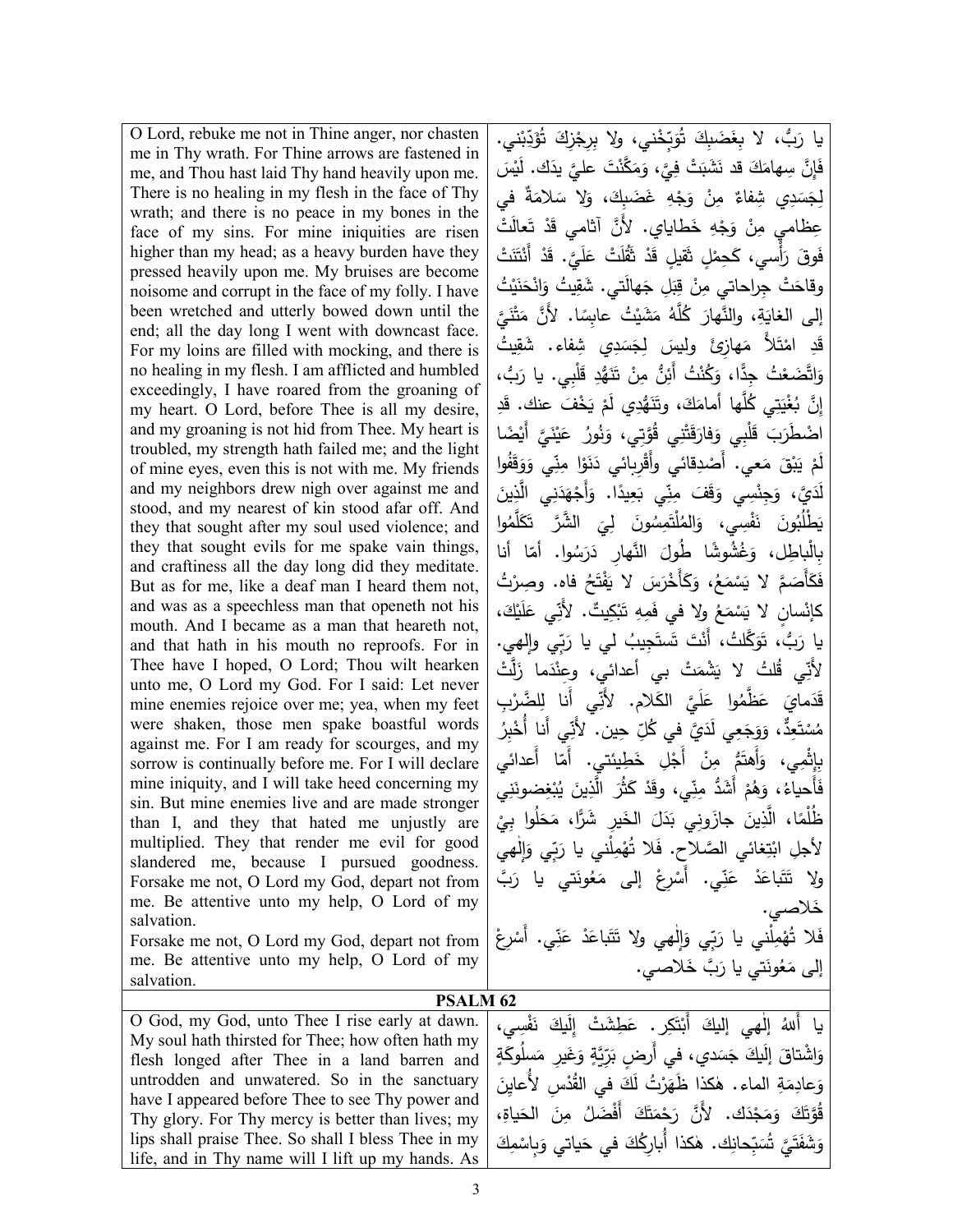| with marrow and fatness let my soul be filled, and<br>with lips rejoicing shall my mouth praise Thee. If<br>I remembered Thee on my bed, at the dawn I<br>meditated on Thee. For Thou art become my<br>helper; in the shelter of Thy wings will I rejoice.<br>My soul hath cleaved after Thee; Thy right hand<br>hath been quick to help me. But as for these, in<br>vain have they sought after my soul; they shall go<br>into the nethermost parts of the earth, they shall be<br>surrendered unto the edge of the sword; portions<br>for foxes shall they be. But the king shall be glad<br>in God, everyone shall be praised that sweareth by<br>Him; for the mouth of them is stopped that speak<br>unjust things.<br>At the dawn I meditated on Thee. For Thou art<br>become my helper; in the shelter of Thy wings<br>will I rejoice. My soul hath cleaved after Thee;<br>Thy right hand hath been quick to help me. | أَرْفَعُ يَدَيِّ، فَتَمتَلَّئُ نَفْسِي كَما مِنْ شَحْمٍ ودَسَمٍ،<br>وَبِشِفاهِ الإِبْتِهاجِ يُسَبِّحُكَ فَمي. إذا ذَكَرْتُكَ على<br>فِراشِي، هَذَذْتُ بِكَ في الأَسْحارِ ، لأَنَّكَ صِرْتَ لِي<br>عَونًا وَبِظِلِّ جَناحَيكَ أَسْتَتِرٍ . إِلْتَصَقَتْ نَفْسِي بِكَ،<br>وَإِيّايَ عَضَدَتْ يَمِينُك. أمّا الَّذِينَ يَطلُبُونَ نَفسى<br>باطِلاً، فَسَيَدْخُلُونَ في أَسافِلِ الأَرضِ، وَيُدفَعُونَ إلى<br>أيدِي السُّيوفِ، وَيَكُونُونَ أَنْصِبَةً لِلْثَعالبِ. أَمّا المَلِكُ<br>فيُسَرُّ بالله، وَيُمتَدَحُ كُلُّ مَنْ يَحْلِفُ بِهِ، لأَنَّهُ قَدْ<br>سُدَّتْ أَفْواهُ المُتَكَلِّمِينَ بِالظَّلْمِ.<br>هَذَذْتُ بِكَ في الأَسْحارِ لأَنَّكَ صِرْتَ لِي عَوْنًا،<br>وَبِظِلِّ جَناحَيكَ أَستَتِرٍ . إِلْتَصَقَتْ نَفْسِي بِكَ، وَإِيّايَ<br>عَضَدَتْ يَمِيثُك. |
|-----------------------------------------------------------------------------------------------------------------------------------------------------------------------------------------------------------------------------------------------------------------------------------------------------------------------------------------------------------------------------------------------------------------------------------------------------------------------------------------------------------------------------------------------------------------------------------------------------------------------------------------------------------------------------------------------------------------------------------------------------------------------------------------------------------------------------------------------------------------------------------------------------------------------------|-------------------------------------------------------------------------------------------------------------------------------------------------------------------------------------------------------------------------------------------------------------------------------------------------------------------------------------------------------------------------------------------------------------------------------------------------------------------------------------------------------------------------------------------------------------------------------------------------------------------------------------------------------------------------------------------------------------------------------------------------------------------|
| Glory to the Father, and to the Son, and to the<br>Holy Spirit; both now and ever, and unto ages of                                                                                                                                                                                                                                                                                                                                                                                                                                                                                                                                                                                                                                                                                                                                                                                                                         | المَحْدُ للِأَبِ وَالِأَبِنِ وَالرُّوحِ الْقُدْسِ. الآنَ وَكُلَّ أُوانِ،                                                                                                                                                                                                                                                                                                                                                                                                                                                                                                                                                                                                                                                                                          |
| ages. Amen.                                                                                                                                                                                                                                                                                                                                                                                                                                                                                                                                                                                                                                                                                                                                                                                                                                                                                                                 | َ وَالِّي دَهْرِ الذَّاهِرِينَ. آمين.                                                                                                                                                                                                                                                                                                                                                                                                                                                                                                                                                                                                                                                                                                                             |
| Alleluia, Alleluia, Alleluia. Glory to Thee, O<br>God. (THRICE)                                                                                                                                                                                                                                                                                                                                                                                                                                                                                                                                                                                                                                                                                                                                                                                                                                                             | هَلِلوبِيا، هَلِلوبِيا، هَلِلوبِيا، المَجْدُ لَكَ يا الله. (ثلاثاً)                                                                                                                                                                                                                                                                                                                                                                                                                                                                                                                                                                                                                                                                                               |
| Lord, have mercy. (THRICE)                                                                                                                                                                                                                                                                                                                                                                                                                                                                                                                                                                                                                                                                                                                                                                                                                                                                                                  | يا رَبُّ ارْحَم. (ثلاثاً)                                                                                                                                                                                                                                                                                                                                                                                                                                                                                                                                                                                                                                                                                                                                         |
| Glory to the Father, and to the Son, and to the                                                                                                                                                                                                                                                                                                                                                                                                                                                                                                                                                                                                                                                                                                                                                                                                                                                                             | المَحِدُ للِآبِ والابنِ والرّوحِ الثُّدُسِ.                                                                                                                                                                                                                                                                                                                                                                                                                                                                                                                                                                                                                                                                                                                       |
| Holy Spirit.<br><b>PSALM 87</b>                                                                                                                                                                                                                                                                                                                                                                                                                                                                                                                                                                                                                                                                                                                                                                                                                                                                                             |                                                                                                                                                                                                                                                                                                                                                                                                                                                                                                                                                                                                                                                                                                                                                                   |
| Both now and ever, and unto ages of ages. Amen.                                                                                                                                                                                                                                                                                                                                                                                                                                                                                                                                                                                                                                                                                                                                                                                                                                                                             | الآنَ وكلَّ أوانِ، وإلى دَهْرِ الدَّاهرينِ. آمينِ.                                                                                                                                                                                                                                                                                                                                                                                                                                                                                                                                                                                                                                                                                                                |
|                                                                                                                                                                                                                                                                                                                                                                                                                                                                                                                                                                                                                                                                                                                                                                                                                                                                                                                             |                                                                                                                                                                                                                                                                                                                                                                                                                                                                                                                                                                                                                                                                                                                                                                   |
| O Lord God of my salvation, by day have I cried                                                                                                                                                                                                                                                                                                                                                                                                                                                                                                                                                                                                                                                                                                                                                                                                                                                                             |                                                                                                                                                                                                                                                                                                                                                                                                                                                                                                                                                                                                                                                                                                                                                                   |
| and by night before Thee. Let my prayer come                                                                                                                                                                                                                                                                                                                                                                                                                                                                                                                                                                                                                                                                                                                                                                                                                                                                                | يا رَبُّ إلٰهَ خلاصي، في النَّهارِ صَرَخْتُ وفي                                                                                                                                                                                                                                                                                                                                                                                                                                                                                                                                                                                                                                                                                                                   |
| before Thee, bow down Thine ear unto my                                                                                                                                                                                                                                                                                                                                                                                                                                                                                                                                                                                                                                                                                                                                                                                                                                                                                     | اللَّيلِ أمامَكَ، فَلْتَذْخُلْ قُدّامَكَ صَلاتي، أَمِلْ أَذُنَكَ                                                                                                                                                                                                                                                                                                                                                                                                                                                                                                                                                                                                                                                                                                  |
| supplication, for filled with evils is my soul, and                                                                                                                                                                                                                                                                                                                                                                                                                                                                                                                                                                                                                                                                                                                                                                                                                                                                         |                                                                                                                                                                                                                                                                                                                                                                                                                                                                                                                                                                                                                                                                                                                                                                   |
| my life unto Hades hath drawn nigh. I am counted                                                                                                                                                                                                                                                                                                                                                                                                                                                                                                                                                                                                                                                                                                                                                                                                                                                                            | إلى طَلِبَتِي، فَقَدِ امْتَلَأَتْ مِنَ الشُّرُورِ نَفسي، وَدَنَتْ                                                                                                                                                                                                                                                                                                                                                                                                                                                                                                                                                                                                                                                                                                 |
| with them that go down into the pit; I am become<br>as a man without help, free among the dead, like                                                                                                                                                                                                                                                                                                                                                                                                                                                                                                                                                                                                                                                                                                                                                                                                                        | مِنَ الْجَحيمِ حَياتي. حُسِبْتُ مَعَ المُنْحَدِرِينَ في                                                                                                                                                                                                                                                                                                                                                                                                                                                                                                                                                                                                                                                                                                           |
| the bodies of the slain that sleep in the grave,                                                                                                                                                                                                                                                                                                                                                                                                                                                                                                                                                                                                                                                                                                                                                                                                                                                                            | الْجُبِّ، صِرْتُ مِثْلَ إِنْسانِ لَيْسَ لَهُ مُعِينٌ، مَطْرُوحًا                                                                                                                                                                                                                                                                                                                                                                                                                                                                                                                                                                                                                                                                                                  |
| whom Thou rememberest no more, and they are cut                                                                                                                                                                                                                                                                                                                                                                                                                                                                                                                                                                                                                                                                                                                                                                                                                                                                             | بَينَ الأَمْواتِ مثلَ القَتلى الرّاقدِينَ في القُبُورِ ، الَّذِينَ                                                                                                                                                                                                                                                                                                                                                                                                                                                                                                                                                                                                                                                                                                |
| off from Thy hand. They laid me in the lowest pit,                                                                                                                                                                                                                                                                                                                                                                                                                                                                                                                                                                                                                                                                                                                                                                                                                                                                          | لا تَذْكُرُهُمْ أَيِضًا، وَهُمْ مِنْ يَذِكَ مُقْصَونٍ. جَعَلُونِي                                                                                                                                                                                                                                                                                                                                                                                                                                                                                                                                                                                                                                                                                                 |
| in darkness and in the shadow of death. Against me<br>is Thine anger made strong, and all Thy billows                                                                                                                                                                                                                                                                                                                                                                                                                                                                                                                                                                                                                                                                                                                                                                                                                       |                                                                                                                                                                                                                                                                                                                                                                                                                                                                                                                                                                                                                                                                                                                                                                   |
| hast Thou brought upon me. Thou hast removed                                                                                                                                                                                                                                                                                                                                                                                                                                                                                                                                                                                                                                                                                                                                                                                                                                                                                | في جُبِّ أَسْفَلِ السّافِلِين، في ظَلَماتِ المَوْتِ                                                                                                                                                                                                                                                                                                                                                                                                                                                                                                                                                                                                                                                                                                               |
| my friends afar from me; they have made me an                                                                                                                                                                                                                                                                                                                                                                                                                                                                                                                                                                                                                                                                                                                                                                                                                                                                               | وَظِلالِه. عَلَيَّ اسْتَقَرَّ غَضَبُكَ، وَجَمِيعُ أَهْوالِكَ                                                                                                                                                                                                                                                                                                                                                                                                                                                                                                                                                                                                                                                                                                      |
| abomination unto themselves. I have been                                                                                                                                                                                                                                                                                                                                                                                                                                                                                                                                                                                                                                                                                                                                                                                                                                                                                    | أَجَزْتَها عَلَيّ. أَبْعَدْتَ عَنِّي مَعارِفِي، جَعَلُونِي لَهُمْ                                                                                                                                                                                                                                                                                                                                                                                                                                                                                                                                                                                                                                                                                                 |
| delivered up, and have not come forth; mine eyes                                                                                                                                                                                                                                                                                                                                                                                                                                                                                                                                                                                                                                                                                                                                                                                                                                                                            |                                                                                                                                                                                                                                                                                                                                                                                                                                                                                                                                                                                                                                                                                                                                                                   |
| are grown weak from poverty. I have cried unto<br>Thee, O Lord, the whole day long; I have stretched                                                                                                                                                                                                                                                                                                                                                                                                                                                                                                                                                                                                                                                                                                                                                                                                                        | رَجاسَةً. قَدْ أَسلِمْتُ وَما خَرَجْتُ، وَعَينايَ ضَعُفَتا                                                                                                                                                                                                                                                                                                                                                                                                                                                                                                                                                                                                                                                                                                        |
| out my hands unto Thee. Nay, for the dead wilt                                                                                                                                                                                                                                                                                                                                                                                                                                                                                                                                                                                                                                                                                                                                                                                                                                                                              | مِنَ المَسكَنةِ. صَرَخْتُ إليكَ، يا رَبُّ، النَّهارَ كُلَّهُ                                                                                                                                                                                                                                                                                                                                                                                                                                                                                                                                                                                                                                                                                                      |
| Thou work wonders? Or shall physicians raise                                                                                                                                                                                                                                                                                                                                                                                                                                                                                                                                                                                                                                                                                                                                                                                                                                                                                | بَسَطْتُ يَدَيِّ. أَلْعَلَّكَ لِلأَمواتِ تَصنَعُ<br>واليك                                                                                                                                                                                                                                                                                                                                                                                                                                                                                                                                                                                                                                                                                                         |
| them up that they may give thanks unto Thee? Nay,                                                                                                                                                                                                                                                                                                                                                                                                                                                                                                                                                                                                                                                                                                                                                                                                                                                                           | العَجائِبَ؟ أم الأطِبّاءُ يُقِيمُونَهُمْ، فَيَعترِفُونَ لَكَ؟ هَلْ                                                                                                                                                                                                                                                                                                                                                                                                                                                                                                                                                                                                                                                                                                |
| shall any in the grave tell of Thy mercy, and of Thy                                                                                                                                                                                                                                                                                                                                                                                                                                                                                                                                                                                                                                                                                                                                                                                                                                                                        |                                                                                                                                                                                                                                                                                                                                                                                                                                                                                                                                                                                                                                                                                                                                                                   |
| truth in that destruction? Nay, shall Thy wonders<br>be known in that darkness, and Thy righteousness                                                                                                                                                                                                                                                                                                                                                                                                                                                                                                                                                                                                                                                                                                                                                                                                                       | يُحَدِّثُ أَحَدٌ في القبرِ بِرَحمَتِكَ، وفي الهلاكِ<br>بِحقِّكَ؟ هل تُعرَفُ في الظَّلمَةِ عَجائِبُكَ، وَعَدلُكَ                                                                                                                                                                                                                                                                                                                                                                                                                                                                                                                                                                                                                                                   |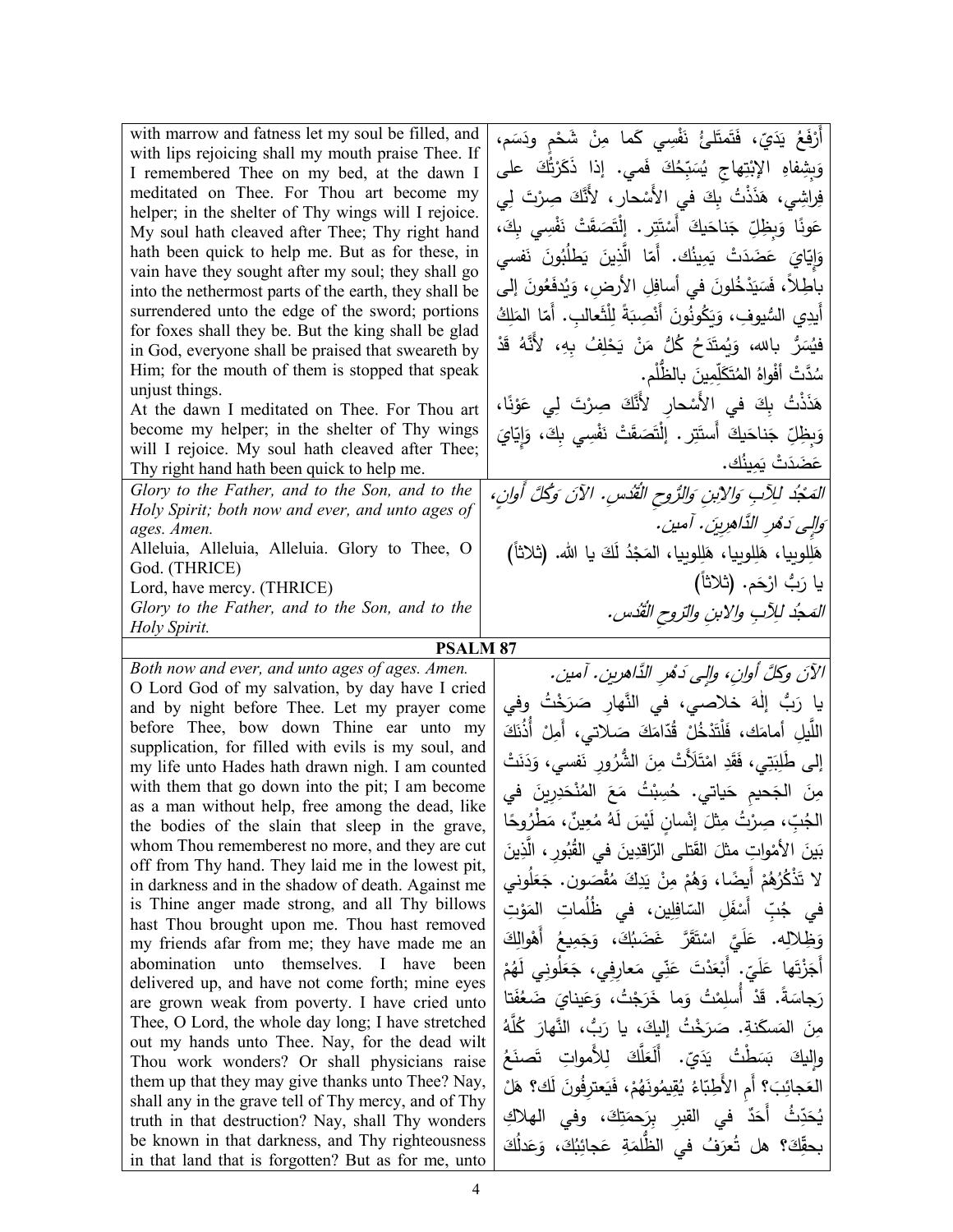| Thee, O Lord, have I cried; and in the morning<br>shall my prayer come before Thee. Wherefore, O<br>Lord, dost Thou cast off my soul and turnest Thy<br>face away from me? A poor man am I, and in<br>troubles from my youth; yea, having been exalted, I<br>was humbled and brought to distress. Thy furies<br>have passed upon me, and Thy terrors have sorely<br>troubled me. They came round about me like water,<br>all the day long they compassed me about together.<br>Thou hast removed afar from me friend and<br>neighbor, and mine acquaintances because of my<br>misery.<br>O Lord God of my salvation, by day have I cried<br>and by night before Thee. Let my prayer come<br>before Thee, bow down Thine ear unto my<br>supplication.<br><b>PSALM 102</b><br>Bless the Lord, O my soul, and all that is within<br>me bless His holy name. Bless the Lord, O my<br>soul, and forget not all that He hath done for thee,                                                                                                                                                                                                                                                                                                                                                                                                                                                                                                                                                                                                                                                                                                                                                                                                                       | في أرضٍ مَنْسِيَّة؟ وأنا إلَيْكَ، يا رَبُّ، صَرَخْتُ<br>فَتَبْلُغُكَ في الغَداةِ صَلاتي. لِماذا، يا رَبُّ، تُقْصِي<br>نَفْسى وَتَصْرِفُ وَجْهَكَ عَنِّى؟ْ فَقِيرٌ أَنا، وفى<br>الشَّقاءِ مُنذُ شَبابي، وحينَ ارْتَفَعْتُ اتَّضَعْتُ<br>وَتَحَيَّرْت. عَلَيَّ جازَ رِجْزُكَ، وَمُفْزِعاتُك أَزْعَجَتْنِي.<br>أَحاطَتْ بي كالماءِ، والنَّهارَ كُلَّهُ اكْتَنَفَتْنِي مَعًا.<br>أَبْعَدْتَ عَنِّي الصَّدِيقَ وَالقَرِيبَ وَمَعارِفِي مِنَ<br>الشَّقاءِ.<br>يا رَبُّ إلٰهَ خَلاصي، في النَّهارِ صَرَخْتُ وفي<br>اللَّيلِ أمامَكَ، فَلْتَدْخُلْ قُدّامَكَ صَلاتي، أَمِلْ أَذُنَكَ<br>إلى طلِبَتِي.<br>باركي يا نَفسي الرَّبَّ، وَيا جَمِيعَ ما في داخِلي<br>اسْمَهُ القُدُّوسِ. باركي يا نَفسي الرَّبَّ، ولا تَنسَىْ                                                                                                                                                                                                                                                                                                                                                                                                                                                                                                                                                                                                                                                                                                                                                       |
|-------------------------------------------------------------------------------------------------------------------------------------------------------------------------------------------------------------------------------------------------------------------------------------------------------------------------------------------------------------------------------------------------------------------------------------------------------------------------------------------------------------------------------------------------------------------------------------------------------------------------------------------------------------------------------------------------------------------------------------------------------------------------------------------------------------------------------------------------------------------------------------------------------------------------------------------------------------------------------------------------------------------------------------------------------------------------------------------------------------------------------------------------------------------------------------------------------------------------------------------------------------------------------------------------------------------------------------------------------------------------------------------------------------------------------------------------------------------------------------------------------------------------------------------------------------------------------------------------------------------------------------------------------------------------------------------------------------------------------------------------------------|-----------------------------------------------------------------------------------------------------------------------------------------------------------------------------------------------------------------------------------------------------------------------------------------------------------------------------------------------------------------------------------------------------------------------------------------------------------------------------------------------------------------------------------------------------------------------------------------------------------------------------------------------------------------------------------------------------------------------------------------------------------------------------------------------------------------------------------------------------------------------------------------------------------------------------------------------------------------------------------------------------------------------------------------------------------------------------------------------------------------------------------------------------------------------------------------------------------------------------------------------------------------------------------------------------------------------------------------------------------------------------------------------------------------------------------------------------------------------|
| Who is gracious unto all thine iniquities, Who<br>healeth all thine infirmities, Who redeemeth thy<br>life from corruption, Who crowneth thee with<br>mercy and compassion, Who fulfilleth thy desire<br>with good things; thy youth shall be renewed as<br>the eagle's. The Lord performeth deeds of mercy,<br>and executeth judgment for all them that are<br>wronged. He hath made His ways known unto<br>Moses, unto the sons of Israel the things that He<br>hath willed. Compassionate and merciful is the<br>Lord, long-suffering and plenteous in mercy; not<br>unto the end will He be angered; neither unto<br>eternity will He be wroth. Not according to our<br>iniquities hath He dealt with us, neither according<br>to our sins hath He rewarded us. For according to<br>the height of heaven from the earth, the Lord hath<br>made His mercy to prevail over them that fear<br>Him. As far as the east is from the west, so far<br>hath He removed our iniquities from us. Like as a<br>father hath compassion upon his sons, so hath the<br>Lord had compassion upon them that fear Him;<br>for He knoweth whereof we are made, He hath<br>remembered that we are dust. As for man, his days<br>are as the grass; as a flower of the field, so shall he<br>blossom forth. For when the wind is passed over<br>it, then it shall be gone, and no longer will it know<br>the place thereof. But the mercy of the Lord is<br>from eternity, even unto eternity, upon them that<br>fear Him. And His righteousness is upon sons of<br>sons, upon them that keep His testament and<br>remember His commandments to do them. The<br>Lord in heaven hath prepared His throne, and His<br>kingdom ruleth over all. Bless the Lord, all ye His<br>5 | جَمِيعَ مُكافَآتِه. الَّذي يَغفِرُ جَمِيعَ آثامِك، الَّذي<br>يَشْفي جَميعَ أَمْراضِكِ، الَّذي يُنَجِّى مِنَ الفَسادِ<br>حياتَكِ، الَّذ <i>ي</i> يُكَلِّلُكِ بالرَّحمَةِ وَالرَّأْفة، الَّذ <i>ي</i> يُشْبِعُ<br>بالخَيْراتِ شَهَواتِكِ، فَيَتَجَدَّدُ كَالنَّسِ شَبابُكِ. الرَّبُ<br>صانِعُ الرَّحَماتِ والقَضاءِ لِجَميعِ المَظْلومينِ. عَرَّفَ<br>مُوسى طَرُقَهُ، وَبَنِي إِسْرائيلَ مَشِيئاتِه. الرَّبُّ رَحِيمٌ<br>وَرَؤُوفٌ، طَوِيلُ الأَناةِ وَكَثِيرُ الرَّحْمَة، لَيْسَ إلى<br>الإِنْقِضاءِ يَسْخَطُ، ولا إلى الدَّهر يَحْقِد. لا على<br>حَسْبِ أَثَامِنَا صَنَعَ مَعَنا، ولا على حَسْبِ خَطايانا<br>جَازانا. لأَنَّهُ بِمِقْدارِ ارْتِفاعِ السَّماءِ عَنِ الأرض،<br>قَوّى الرَّبُّ رَحْمَتَهُ على الَّذِينَ يَتَّقُونَهُ، وَبِمِقْدار بُعْدِ<br>المَشْرِقِ مِنَ المَغْرِبِ أَبْعَدَ عَنّا سَيّئاتِنا. كَما يَتَرَأْفُ<br>الأَبُ بِالبَنِينَ، يَتَرَأَفُ الرَّبُّ بِخائفيه، لأَنَّهُ عَرَفَ<br>جَبْلَتَنا وَذَكَرَ أَنَّنا تُرابٌ نَحْنُ. الإِنْسانُ كَالغُشْب<br>أَيّامُهُ وَكَزَهِرِ الْحَقلِ كذلكَ يُزْهِرِ ، لأَنَّهُ إذا هَبَّتْ فيهِ<br>الرَّبِحُ لَيسَ يَتْبُتُ ولا يُعرَفُ أَيضًا مَوضِعُه. أمّا<br>رَحمَةُ الرَّبِّ فَهِيَ مُنذُ الدَّهْرِ ، وإلى الدَّهر على<br>الَّذِينَ يَتَّقُونَهُ، وَعَذْلُهُ على أَبْناءِ البَنِينَ الحافِظِينَ<br>وَالذَاكِرِينَ وَصاياهُ لِيَصْنَعُوها.<br>الرَّبُّ هَيَّأَ<br>عَهْدَهُ<br>عَرْشَهُ في السَّماءِ، وَمَملَكَتُهُ شَمُودُ على الجَميع.<br>باركُوا الرَّبَّ يا جَمِيعَ مَلائِكَتِهِ، المُقتَدِرِينَ بِقَوَّةٍ، |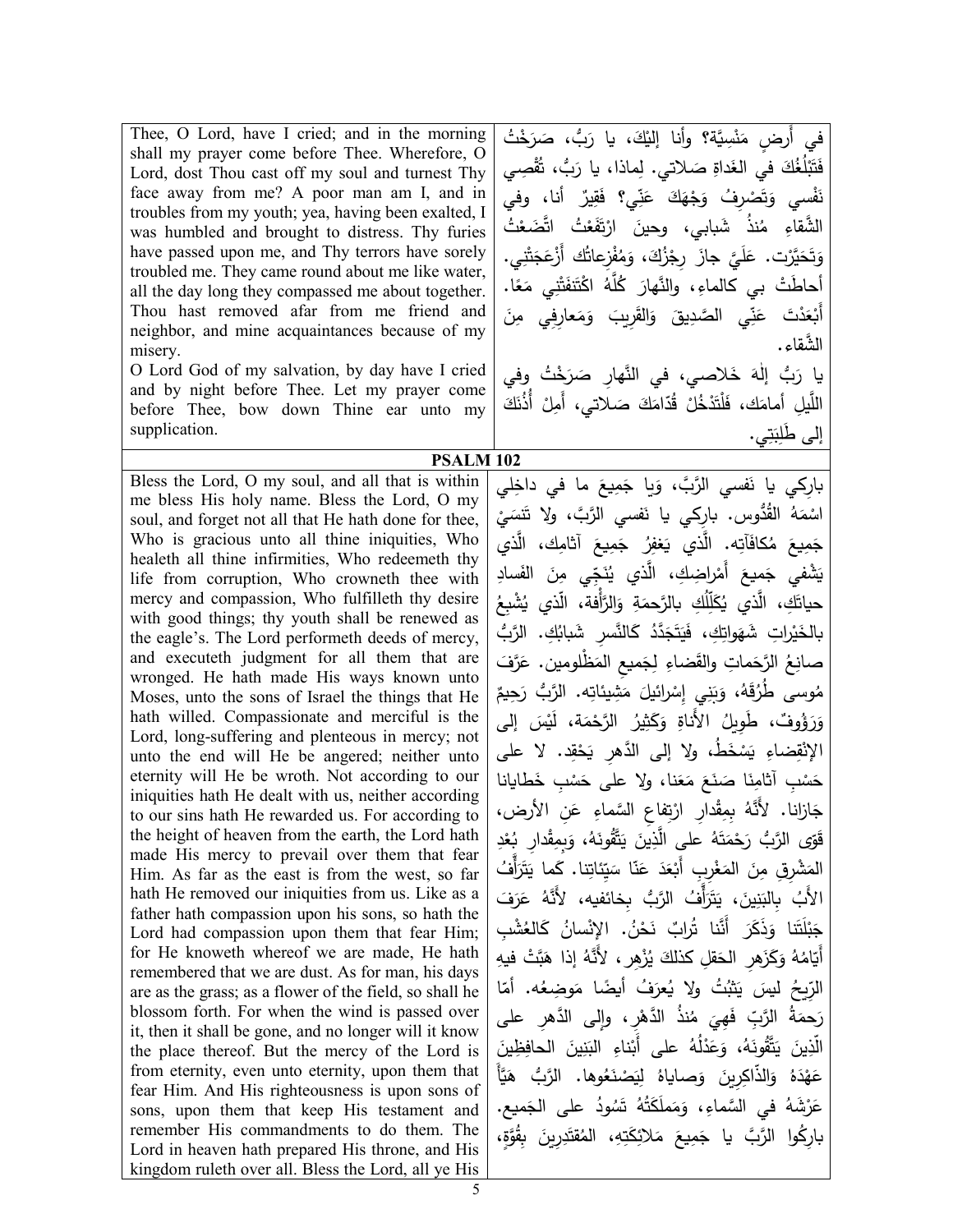| angels, mighty in strength, that perform His word,                                                         | العامِلِينَ بِكَلِمَتِهِ عِنْدَ سَماعٍ صَوْتِ كَلامِهِ. بارِكوا         |
|------------------------------------------------------------------------------------------------------------|-------------------------------------------------------------------------|
| to hear the voice of His words. Bless the Lord, all<br>ye His hosts, His ministers that do His will. Bless | الرَّبَّ يا جَمِيعَ قُوّاتِهِ، يا خُدّامَهُ العامِلينَ إرادَتَهُ.       |
| the Lord, all ye His works, in every place of His                                                          | بارِكُوا الرَّبَّ يا جَمِيعَ أَعمالِهِ، في كُلّ مَوضِع                  |
| dominion. Bless the Lord, O my soul.                                                                       | سِيادَتِه. باركي يا نَفْسى الرَّبَّ.                                    |
| In every place of His dominion, bless the Lord, O<br>my soul.                                              |                                                                         |
|                                                                                                            | في كُلِّ مَوضِعٍ سِيادَتِه. بارِكي يا نفسي الرَّبّ.                     |
| <b>PSALM 142</b>                                                                                           |                                                                         |
| O Lord, hear my prayer, give ear unto my<br>supplication in Thy truth; hearken unto me in                  | يا رَبُّ استَمِعْ صَلاتي، وَأَنْصِتْ بِحَقِّكَ إلى طِلبَتِي.            |
| Thy righteousness. And enter not into judgment                                                             | إِستَجِبْ لَى بِعَدلِكَ، ولا تَدَخُلْ في الْمُحاكَمَةِ مَعَ             |
| with Thy servant, for in Thy sight shall no man                                                            | عَبدِك، فإِنَّه لَنْ يَتَزَكَّى أَمامَكَ أَيُّ حَيّ. لأَنَّ العَدُوَّ   |
| living be justified. For the enemy hath persecuted<br>my soul; he hath humbled my life down to the         | قَدِ اصْطَهَدَ نفسي، وَأَذَلَّ إلى الأَرضِ حَياتي،                      |
| earth. He hath sat me in darkness as those that                                                            | وَأَجلَسَنِي في الظُلُماتِ مِثْلَ المَوْتي مُنْذُ الدَّهْرِ ،           |
| have been long dead, and my spirit within me is                                                            | فَضَجِرَتْ رُوحى واضْطرَبَ قَلْبِي في داخِلي. تَذَكَّرتُ                |
| become despondent; within me my heart is<br>troubled. I remembered days of old, I meditated                |                                                                         |
| on all Thy works, I pondered on the creations of                                                           | الأَيّامَ القَدِيمة. هَذَذْتُ في كُلِّ أعمالِكَ، وَتَأَمَّلْتُ في       |
| Thy hands. I stretched forth my hands unto Thee;                                                           | صَنائِعِ يَدَيْك. بَسَطْتُ يَدَيَّ إِليكَ وَنَفْسِي لَكَ كَأَرْضِ       |
| my soul thirsteth after Thee like a waterless land.<br>Quickly hear me, O Lord; my spirit hath fainted     | لا تُمطَّر . أَسْرِعْ فَاسْتَجِبْ لِي يا رَبُّ، فَقَدْ فَنِيَتْ         |
| away. Turn not Thy face away from me, lest I be                                                            | رُوحي. لا تَصْرِفْ وَجْهَكَ عَنِّي، فَأَشابِهَ الهابِطِينَ              |
| like unto them that go down into the pit. Cause                                                            | في الجُبِّ. إِجْعَلني في الغَداةِ مُسْتَمِعًا رَحْمَتَكَ، فإنِّي        |
| me to hear Thy mercy in the morning; for in Thee<br>have I put my hope. Cause me to know, O Lord,          | عَلَيكَ تَوَكَّلْتُ. عَرِّفْني يا رَبُّ الطَّرِيقَ الَّذي أَسلُكُ       |
| the way wherein I should walk; for unto Thee                                                               | فيهِ، فَإِنِّي إليكَ رَفَعْتُ نَفسي. أَنْقِذْني من أعدائي يا            |
| have I lifted up my soul. Rescue me from mine<br>enemies, O Lord; unto Thee have I fled for                | رَبُّ، فَإِنِّي قد لَجَأْتُ إِلَيْكَ. عَلِّمْني أَنْ أَعمَلَ            |
| refuge. Teach me to do Thy will, for Thou art my                                                           | مَرْضاتَكَ، لأَنَّكَ أَنتَ إلهي. رُوحُكَ الصّالِحُ يَهْدِيني            |
| God. Thy good Spirit shall lead me in the land of<br>uprightness; for Thy name's sake, O Lord, shalt       | في أرضٍ مُسْتَقِيمة. مِنْ أَجْلِ اسْمِكَ، يا رَبُّ،                     |
| Thou quicken me. In Thy righteousness shalt                                                                | تُحْيِيني. بِعَدلِكَ تُخرِجُ مِنَ الْحُزنِ نَفسي، وَبِرَحمَتِكَ         |
| Thou bring my soul out of affliction, and in Thy                                                           | تَستَأْصِلُ أَعدائي، وَتُهلِكُ جَمِيعَ الَّذِينَ يُحزِنُونَ نفسي        |
| mercy shalt Thou utterly destroy mine enemies.<br>And Thou shalt cut off all them that afflict my          | لأنَّى أنا عبدُك.                                                       |
| soul, for I am Thy servant.                                                                                |                                                                         |
| O Lord, give ear unto my supplication and enter<br>not into judgment with Thy servant. (TWICE)             | إستجبْ لي بِعَدْلِكَ، ولا تدخلْ في المُحاكَمَةِ مَعَ                    |
| Thy good Spirit shall lead me in the land of                                                               | عبدِكَ. (مرّتَين)                                                       |
| uprightness.                                                                                               | روحُكَ الصالِحُ يَهْديني في أَرْضِ مُسْتَقيمةٍ.                         |
| Glory to the Father, and to the Son, and to the                                                            | المَجْدُ لِلِأَبِ وِالِأَبْنِ وِالرَوحِ الْقُدْسِ. الآنَ وَكُلَّ أُولِن |
| Holy Spirit; both now and ever, and unto ages of<br>ages. Amen.                                            | وَالِي دَهر الدّاهِرِينَ. آمين.                                         |
| Alleluia, Alleluia, Alleluia. Glory to Thee, O                                                             | هَلِلوبيا، هَلِلوبيا، هَلِلوبيا، المَجدُ لَكَ يا الله. (ثلاثاً)         |
| God. (THRICE)<br>O our God and our Hope, glory to Thee!                                                    | يا إِلْهَنا وَرَجاءَنا المَجِدُ لَك.                                    |
| <b>THE GREAT LITANY</b>                                                                                    |                                                                         |
| Priest: In peace, let us pray to the Lord.                                                                 | ا <b>لكاهن:</b> بِسَلامِ إِلى الرَّبِّ نَطْلُب.                         |
| <b>Choir:</b><br>Lord, have mercy.                                                                         | الجوقة: يا رَبُّ ارْحَم.                                                |
|                                                                                                            |                                                                         |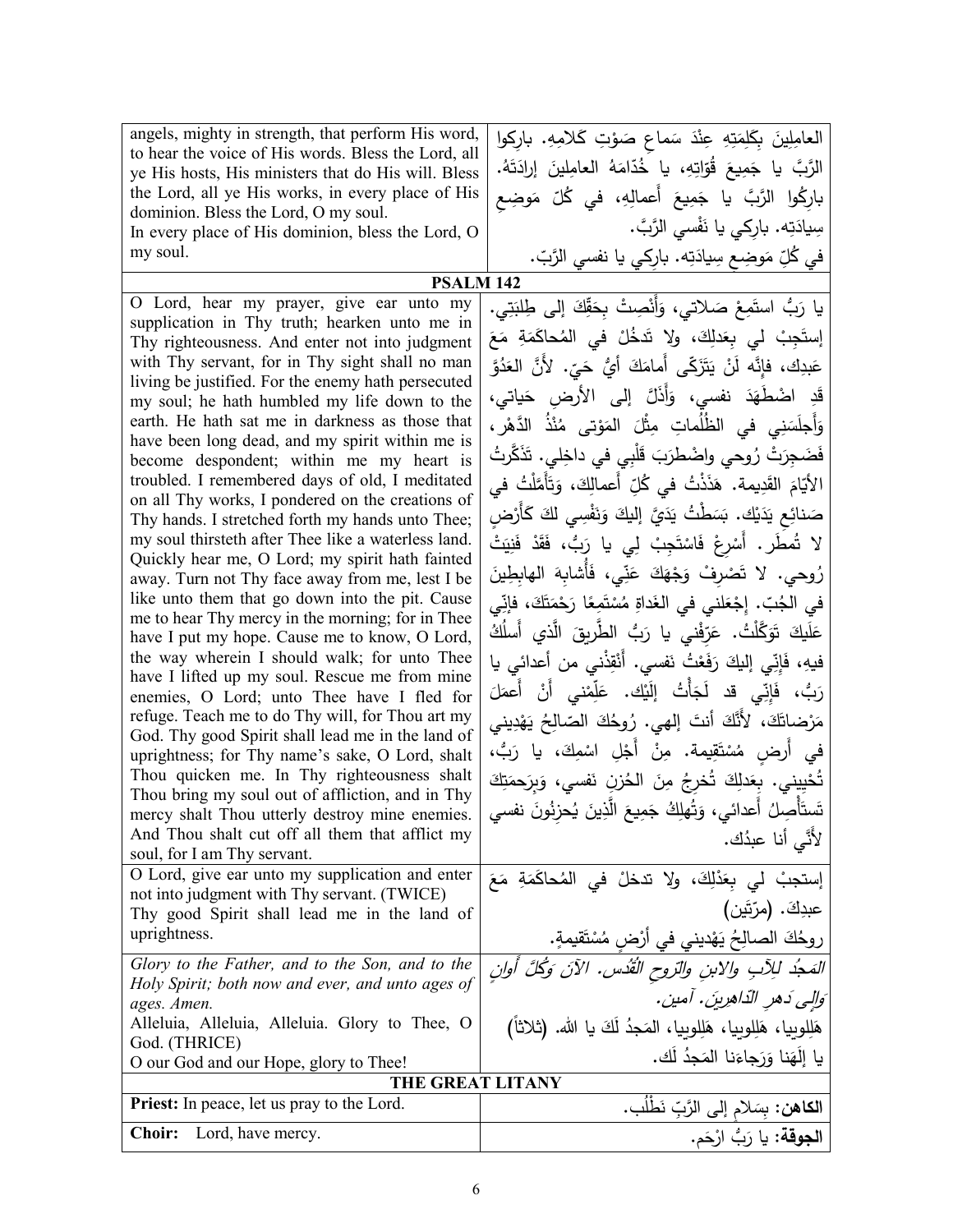| Priest: For the peace from above and the<br>salvation of our souls, let us pray to the Lord.          | ا <b>لكــاهن:</b> مِـنْ أَجْـلِ السَّـلام الَّـذِي مِـنَ العُلـى وَخَـلاصِ                           |  |  |
|-------------------------------------------------------------------------------------------------------|------------------------------------------------------------------------------------------------------|--|--|
| Choir: Lord, have mercy.                                                                              | نُفُوسِنا، إِلى الرَّبِّ نَطْلُب.<br>ا <b>لجوقة:</b> يا رَبُّ ارْحَم.                                |  |  |
| <b>Priest:</b> For the peace of the whole world, the                                                  |                                                                                                      |  |  |
| good estate of the holy churches of God, and the                                                      | ا <b>لكــاهن:</b> مِـنْ أَجْـلِ سَــلام كُـلِّ العـالَم، وَحُسْـن شَبـاتِ                            |  |  |
| union of all, let us pray to the Lord.                                                                | كَنائِسِ اللهِ المُقَدَّسة، وَاتِّحادِ الجَمِيعِ، إِلى الرَّبِّ نَطْلُب.                             |  |  |
| Choir: Lord, have mercy.                                                                              | ا <b>لجوقة:</b> يا رَبُّ ارْحَم.                                                                     |  |  |
| Priest: For this holy House and those who with                                                        | ا <b>لكـاهن:</b> مِنْ أَجْلِ هذا البَيتِ المُقَدَّسِ، وَالَّذِينَ يَدْخُلُونَ                        |  |  |
| faith, reverence, and fear of God enter therein, let<br>us pray to the Lord.                          | إِلَيهِ بِإِيْمانِ وَوَرَعٍ وَخَوْفِ الله، إِلى الرَّبِّ نَطْلُب.                                    |  |  |
| <b>Choir:</b> Lord, have mercy.                                                                       | ا <b>لجوقة:</b> يا رَبُّ ارْحَم.                                                                     |  |  |
| Priest: For our father and Metropolitan N.,                                                           | الكاهن: مِنْ أَجْلِ أبينا ومِتْروبوليتنا (فلان) ورَئِيسِ كَهَنَتِنا                                  |  |  |
| (and for our Bishop N.), the honorable                                                                |                                                                                                      |  |  |
| presbytery, the deaconate in Christ, all the                                                          | (فُـلان)، والكَهَنَــةِ الْمُكَـرَّمينَ، والشَمامِســة، خُـدّام المَسـيح،                            |  |  |
| clergy and the people, let us pray to the Lord.                                                       | وجَميعِ الإكْليروسِ والشَّعْبِ، إلى الرَّبِّ نَطْلُبٍ.                                               |  |  |
| Choir: Lord, have mercy.                                                                              | ا <b>لجوقة:</b> يا رَبُّ ارْحَم.                                                                     |  |  |
| Priest: For Metropolitan Boulos and Archbishop<br>Youhanna and their quick release from captivity     | الكاهن: مِنْ أجلِ المِتْروبوليت بولُسَ والمطران يوحنا                                                |  |  |
| and safe return, let us pray to the Lord.                                                             | وفَكِّ أَسْرِهِما وعَوْدَتِهِما سالِمَيْنِ، إلى الرَّبِّ نَطْلُبٍ.                                   |  |  |
| Choir: Lord, have mercy.                                                                              | ا <b>لجوقة:</b> يا رَبُّ ارْحَم.                                                                     |  |  |
| Priest: For our country, its President, civil                                                         | ا <b>لكـاهن:</b> مِنْ أَجْلِ حُكّام هَذا البَلَدِ، ومُؤازَرَتِهِمْ في كُلِّ                          |  |  |
| authorities, and Armed Forces, let us pray to the<br>Lord.                                            | عَمَلٍ صالِحٍ، إلى الرَّبِّ نَطْلُبٍ.                                                                |  |  |
| Choir: Lord, have mercy.                                                                              | ا <b>لجوقة:</b> يا رَبُّ ارْحَم.                                                                     |  |  |
| Priest: For this city and every city and countryside                                                  | ا <b>لكـاهن:</b> مِنْ أَجْلِ هذِهِ المَدِينَـة، وَجَمِيـعِ المُدُن وَالقُرى،                         |  |  |
| and the faithful, who dwell therein, let us pray to<br>the Lord.                                      | وَالِمُؤْمِنِينَ السّاكِنِينَ فِيها، إِلى الرَّبِّ نَطْلُب.                                          |  |  |
| <b>Choir:</b><br>Lord, have mercy.                                                                    | ا <b>لجوقة:</b> يا رَبُّ ارْحَم.                                                                     |  |  |
| Priest: For healthful seasons, abundance of the                                                       | ا <b>لكــاهن:</b> مِـنْ أَجْـلِ اعْتِـدالِ الأَهْوِيَـةِ، وَخِصْـبِ ثِمــار                          |  |  |
| fruits of the earth, and peaceful times, let us pray to                                               | الأَرْضِ وَأَوْقَاتٍ سَلامِيَّةٍ، إِلى الرَّبِّ نَطْلُب.                                             |  |  |
| the Lord.<br><b>Choir:</b> Lord, have mercy.                                                          | ا <b>لجوقة:</b> يا رَبُّ ارْحَم.                                                                     |  |  |
| <b>Priest:</b> For travelers by sea, by land, and by                                                  | الكاهن: مِنْ أَجْلِ المُسافِرِينَ فِي البَحْرِ وَالنِرِّ وَالجَوِّ، وَالمَرْضـى                      |  |  |
| air, the sick, the suffering, the captive, and                                                        |                                                                                                      |  |  |
| for their salvation, let us pray to the Lord.                                                         | والمُتألِّمِين وَالأَسْرِي، وَخَلاصِهِمْ، إِلَى الرَّبِّ نَطْلُبٍ.                                   |  |  |
| <b>Choir:</b> Lord, have mercy.                                                                       | ا <b>لجوقة:</b> يا رَبُّ ارْحَم.                                                                     |  |  |
| Priest: For our deliverance from all tribulation,<br>wrath, danger, and necessity, let us pray to the | <b>الكــاهن:</b> مِـنْ أَجْـلِ نَجاتِنـا مِـنْ كُـلِّ ضِـيقٍ وَغَضَــبِ                              |  |  |
| Lord.                                                                                                 | وَخَطَرٍ وَشَدَّةٍ إِلَى الرَّبِّ نَطْلَبٍ.                                                          |  |  |
| <b>Choir:</b><br>Lord, have mercy.                                                                    | ا <b>لجوقة:</b> يا رَبُّ ارْحَم.                                                                     |  |  |
| <b>Priest:</b> Help us; save us; have mercy on us; and                                                | ا <b>لكاهن:</b> أَعْضُدْ وَخَلِّصْ وارْحَمْ واحفَظْنا يا اللهُ بنِعْمَتِكَ.                          |  |  |
| keep us, O God, by Thy grace.<br>Lord, have mercy.<br>Choir:                                          | ا <b>لجوقة:</b> يا رَبُّ ارْحَم.                                                                     |  |  |
| Priest: Calling to remembrance our all-                                                               | الكــاهن: بَعْـدَ ذِكْرِنــا الكُلِّيَّــةَ القَداسَــةِ الطّــاهِرَةَ الفائِقَــةَ البَرَكــاتِ     |  |  |
| holy, immaculate, most blessed and                                                                    |                                                                                                      |  |  |
| glorious Lady the Theotokos and ever-<br>Virgin Mary, with all the Saints, let us                     | المَجِيدة، سَـيّدَتَنا والِـدَةَ الإِلــهِ الدّائِمَــةَ البَتُولِيَّــةِ مَـرْبَمَ، مَــعَ جَمِيــع |  |  |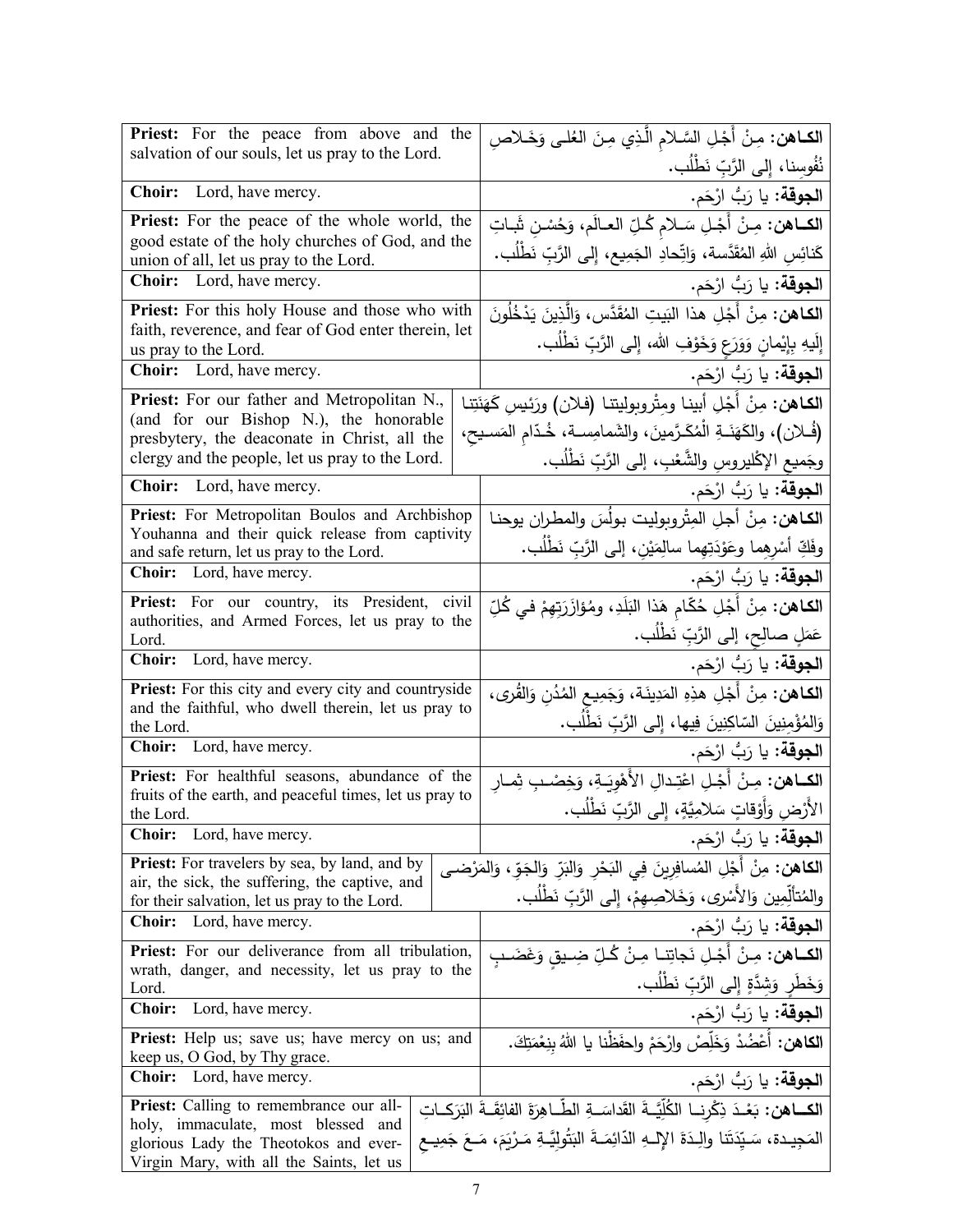| all our life unto Christ our God.                                                                                 | commend ourselves and each other, and<br>القِدِّيسِين، لِنُوْدِعْ أَنْفُسَنا وَبَعْضُنا بَعْضاً وَكُلَّ حَياتِنا لِلْمَسِيحِ الإِله. |                                                                                                                                                                            |  |
|-------------------------------------------------------------------------------------------------------------------|--------------------------------------------------------------------------------------------------------------------------------------|----------------------------------------------------------------------------------------------------------------------------------------------------------------------------|--|
| Choir: To Thee, O Lord.                                                                                           |                                                                                                                                      |                                                                                                                                                                            |  |
|                                                                                                                   |                                                                                                                                      | ا <b>لجوقة:</b> لَكَ يا رَبّ.                                                                                                                                              |  |
| Priest: For unto Thee are due all glory,                                                                          |                                                                                                                                      | الكـاهن: لأَنَّـهُ يَنْبَغِـي لَكَ كُلُّ تَمْجِيدٍ وَإِكْرامٍ وَسُـجُود، أَيُّها الآبُ<br>وَالِإِبْنُ وَالرُّوحُ القُدُس، الآنَ وَكُلَّ أَوانٍ وَإِلَى دَهْرِ الدّاهِرِين. |  |
| honor, and worship to the Father and to                                                                           |                                                                                                                                      |                                                                                                                                                                            |  |
| the Son and to the Holy Spirit, now and                                                                           |                                                                                                                                      |                                                                                                                                                                            |  |
| ever, and unto ages of ages.                                                                                      |                                                                                                                                      |                                                                                                                                                                            |  |
| Choir: Amen.                                                                                                      |                                                                                                                                      | ا <b>لجوقة:</b> آمين.                                                                                                                                                      |  |
|                                                                                                                   |                                                                                                                                      | "GOD IS THE LORD" IN TONE SIX                                                                                                                                              |  |
| Chanter: God is the Lord and hath appeared                                                                        |                                                                                                                                      | المُعْرَقِيل: اللهُ الرَّبُّ ظَهَرَ لَّذَا، مُبارَكٌ الآتي باسْم                                                                                                           |  |
| unto us. Blessed is He that cometh in the Name                                                                    |                                                                                                                                      |                                                                                                                                                                            |  |
| of the Lord. (Repeat after verses)                                                                                |                                                                                                                                      | الرَّبّ. (تع <i>اد بعد الإستيخونات</i> )                                                                                                                                   |  |
| 1. O give thanks unto the Lord, and call upon His                                                                 |                                                                                                                                      | 1– إعْتَرفوا لِلْرَّبِّ وإدْعوا باسْمِهِ القُدّوسِ.                                                                                                                        |  |
| holy Name.                                                                                                        |                                                                                                                                      |                                                                                                                                                                            |  |
| 2. All nations compassed me about, but in the                                                                     |                                                                                                                                      | 2– كلُّ الأُمَم أحاطوا بي وباسْم الرَّبِّ قَهَرْتُهُم.                                                                                                                     |  |
| Name of the Lord will I destroy them.                                                                             |                                                                                                                                      |                                                                                                                                                                            |  |
| 3. This is the Lord's doing; it is marvelous                                                                      |                                                                                                                                      | 3– مِنْ قِبَلِ الرَّبِّ كَانَتْ هَذَه وَهِيَ عَجِيبةٌ فِي أَعْيُنِنَا.                                                                                                     |  |
| in our eyes.                                                                                                      |                                                                                                                                      |                                                                                                                                                                            |  |
|                                                                                                                   |                                                                                                                                      | RESURRECTIONAL APOLYTIKION IN TONE SIX                                                                                                                                     |  |
| When Mary stood at Thy grave, looking for Thy                                                                     |                                                                                                                                      | إِنَّ القُوّاتِ المَلائكِيَّةِ ظَهَروا على قَبْرِكَ الْمُوَقَّرِ ،                                                                                                         |  |
| sacred body, angelic powers shone above Thy<br>revered tomb; and the soldiers who were to keep                    |                                                                                                                                      | والحُرّاسَ صاروا كالأُمواتِ، ومَرْبَمَ وَقَفَتْ عِنْدَ                                                                                                                     |  |
| guard became as dead men. Thou led Hades captive                                                                  |                                                                                                                                      |                                                                                                                                                                            |  |
| and wast not tempted thereby. Thou didst meet the                                                                 |                                                                                                                                      | القَبْرِ طَالِبَةً جَسَدَكَ الطاهِرَ ، فَسَبَيْتَ الْجَحيمَ ولَمْ                                                                                                          |  |
| Virgin and didst give life to the world, O Thou,                                                                  |                                                                                                                                      | تُجَرَّبْ مِنْها، وصادَفْتَ البتولَ مانِحاً الحياة. فيا                                                                                                                    |  |
| Who art risen from the dead, O Lord, glory to Thee.                                                               |                                                                                                                                      | مَنْ قامَ مِنْ بينِ الأمواتِ، يا رِبُّ المَجْدُ لَكَ.                                                                                                                      |  |
|                                                                                                                   |                                                                                                                                      |                                                                                                                                                                            |  |
|                                                                                                                   |                                                                                                                                      | APOLYTIKION OF ST. CLEMENT OF ANCYRA IN TONE FOUR                                                                                                                          |  |
| Glory to the Father, and to the Son, and to the                                                                   |                                                                                                                                      | الصَجُد للآبِ وللاب <i>نِ والروح الْقُدْسِ.</i> ۚ لَقَدْ نَبَتَّ لِلْمؤمِنينَ                                                                                              |  |
| Holy Spirit. Thou didst blossom forth for the                                                                     |                                                                                                                                      | يا كُلِّيَّ الشَّرَفِ اكْليمَنْضُس، كَرَمَةَ بِرِّ وغُصْنَ جِهادٍ                                                                                                          |  |
| faithful, O most sacred Clement, as a branch of<br>holiness, a staff of contest, a most sacred                    |                                                                                                                                      |                                                                                                                                                                            |  |
| flower, and a sweet God-given fruit. But as a                                                                     |                                                                                                                                      | وزَهْرَةَ طَهْرٍ، وثَمَراً لَذيذاً مَنَحَهُ الله. فالآنَ إذْ أَنَّكَ                                                                                                       |  |
| fellow-sufferer of martyrs and a fellow-prelate                                                                   |                                                                                                                                      | شَرِيكٌ لِلْشُهَداءِ في الجِهادِ وَلِرُؤَساءِ الكَهَنَةِ في العَرْشِ،                                                                                                      |  |
| of hierarchs, intercede with Christ our God that                                                                  |                                                                                                                                      |                                                                                                                                                                            |  |
| our souls be saved.                                                                                               |                                                                                                                                      | تَشَفَّعْ إلى المَسيح الإِلَهِ أَنْ يُخَلِّصَ نُفوسَنا.                                                                                                                    |  |
|                                                                                                                   |                                                                                                                                      | <b>RESURRECTIONAL THEOTOKION IN TONE FOUR</b>                                                                                                                              |  |
| Both now and ever, and unto ages of ages. Amen.                                                                   |                                                                                                                                      | الآنَ وكُلَّ أُوانِ وإلى دَهْرِ الداهرِينِ. آمينِ.                                                                                                                         |  |
| The Mystery which was hidden from everlasting                                                                     |                                                                                                                                      |                                                                                                                                                                            |  |
| and was unknown of the angels, O Theotokos,                                                                       |                                                                                                                                      | إِنَّ السِنَّ الْخَفِيَّ مُنْذُ الْـدُهورِ ، غَيْـرَ المَعْلـومِ عِنْـدَ                                                                                                   |  |
| wast revealed through thee, to those who dwell                                                                    |                                                                                                                                      | المَلائِكة، بـكِ ظَهَرَ ، يـا والِـدَةَ الإِلَـهِ، لِلَّـذينَ عَلــى                                                                                                       |  |
| upon earth. In that God, having become                                                                            |                                                                                                                                      |                                                                                                                                                                            |  |
| الأَرْضِ، إِذْ تَجَسَّدَ الإِلهُ بِاتِّحادٍ لا تَشَوُّشَ فيهِ. وقَبلَ<br>incarnate—in unconfused union—of His own |                                                                                                                                      |                                                                                                                                                                            |  |
| good will accepted the Cross for our sake.                                                                        |                                                                                                                                      | الصليبَ طَوْعـاً مِنْ أَجْلِنـا، وبِهِ أقـامَ المَجْبولَ أوَّلاً،                                                                                                          |  |
| Whereby He raised again the first created, and                                                                    |                                                                                                                                      | وخلَصَ مِنَ المَوْتِ نُفوسَنا.                                                                                                                                             |  |
| hath saved our souls from death.                                                                                  |                                                                                                                                      |                                                                                                                                                                            |  |
|                                                                                                                   |                                                                                                                                      | THE LITTLE LITANY                                                                                                                                                          |  |
| <b>Priest:</b> Again and again, in peace, let us pray<br>to the Lord.                                             |                                                                                                                                      | ا <b>لكاهن:</b> أَيْضاً وأَيْضاً بِسَلامِ إلى الرَّبِّ نَطْلُب.                                                                                                            |  |
|                                                                                                                   |                                                                                                                                      |                                                                                                                                                                            |  |
| <b>Choir:</b> Lord, have mercy.                                                                                   |                                                                                                                                      | ا <b>لجوق</b> : يا ربُّ ارْحَمْ.                                                                                                                                           |  |
| <b>Priest:</b> Help us; save us; have mercy on us;                                                                |                                                                                                                                      | الكاهن: أَعْضُدْ، وَخَلِّصْ، وارْحَمْ، واحفَظْنا يا اللهُ بِنِعْمَتِكَ.                                                                                                    |  |
|                                                                                                                   |                                                                                                                                      |                                                                                                                                                                            |  |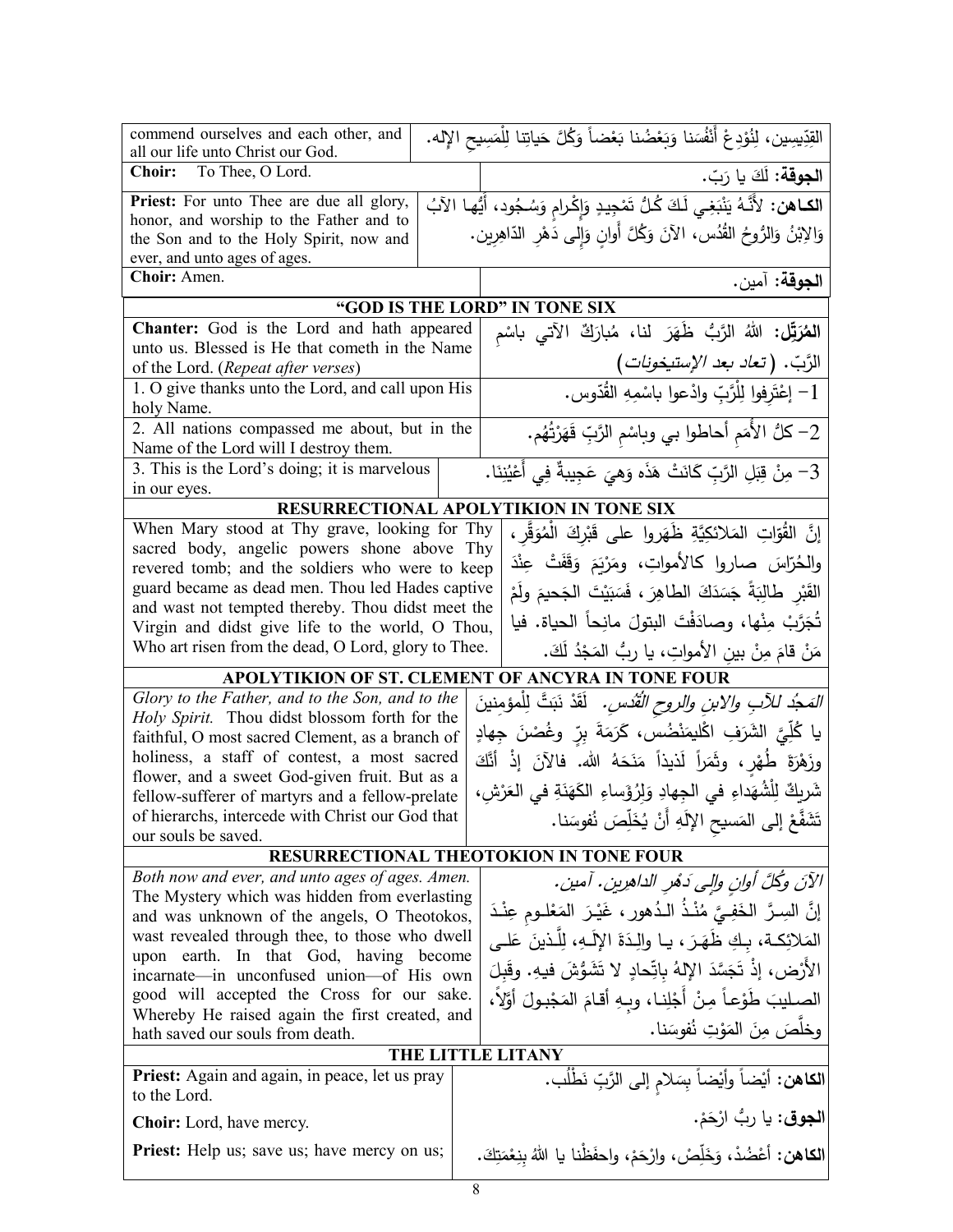| ا <b>لجوق</b> : يا ربُّ ارْحَمْ.                                                                                                                                                                                                                                                                                                                                                                                                                                                                             |  |  |
|--------------------------------------------------------------------------------------------------------------------------------------------------------------------------------------------------------------------------------------------------------------------------------------------------------------------------------------------------------------------------------------------------------------------------------------------------------------------------------------------------------------|--|--|
| ا <b>لكاهن: بع</b> دَ ذِكْرِنا الكُلِّيَّةَ القَداسَةِ، الطاهِرَةَ، الفائِقَةَ                                                                                                                                                                                                                                                                                                                                                                                                                               |  |  |
| البَرَكاتِ المَجيدة، سيِّدَتَنا والِدَةَ الإِلهِ الدائِمَةَ البَتوليَّةِ مَرْيَمَ<br>مَعَ جميع القدِّيسين، لِنُوْدِعْ أَنْفُسَنا وبَعْضُنا بَعْضاً وَكُلَّ<br>حَياتِنا لِلْمَسيحِ الإِله.                                                                                                                                                                                                                                                                                                                    |  |  |
| ا <b>لجوق:</b> لكَ يا ربّ.                                                                                                                                                                                                                                                                                                                                                                                                                                                                                   |  |  |
|                                                                                                                                                                                                                                                                                                                                                                                                                                                                                                              |  |  |
| الكاهن:لأنَّ لكَ العِزَّةَ ولكَ المُلْكَ والقُوَّةَ والمَجْدَ أَيُّها الآبُ<br>والإبنُ والروحُ القُدُسُ، الآنَ وكُلَّ أوانِ وإلى دَهْرِ الدَّاهِرين.<br>ا <b>لجوق</b> : آمين.                                                                                                                                                                                                                                                                                                                                |  |  |
|                                                                                                                                                                                                                                                                                                                                                                                                                                                                                                              |  |  |
| SIXTH TONE RESURRECTIONAL KATHISMATA (Plain Reading) First Kathisma                                                                                                                                                                                                                                                                                                                                                                                                                                          |  |  |
| When the tomb was shown to be open and Hades<br>لَقَدْ صَرَخَتْ مريمُ، لمَّا ظَهَرَ  القَبْرُ  مَفْتوحاً  والجَحيمُ<br>wailing, Mary cried unto the cowering Apostles,<br>مُنْتَحِبةً، نَحْوَ الرسُلِ المُخْتَفِينَ قائلةً: اخْرُجوا يا فَعَلَةَ<br>saying: Come out, ye laborers of the vineyard,<br>and proclaim the words of the Resurrection; for<br>الكَرْمِ وبَشِّروا بكَلامِ القيامةِ، لأنَّ الربَّ قَدْ قامَ،<br>the Lord is risen, granting the world Great<br>مانِحاً العالَمَ الرحْمَةَ العُظْمى. |  |  |
| <i>المَخْذ للآبِ، والإبنِ، والروح القُدْسِ.</i> أيُّها الزَّبُّ، إنَّ<br>Glory to the Father, and to the Son, and to the                                                                                                                                                                                                                                                                                                                                                                                     |  |  |
| Holy Spirit. Mary Magdalene, O Lord, did<br>مريمَ المَجْدَلِيَّةَ قد وقَفَتْ عِنْدَ قَبْرِكَ وصرَخَتْ باكِيَةً.<br>stand by Thy tomb and cry, weeping. And when                                                                                                                                                                                                                                                                                                                                              |  |  |
| she thought Thou wast the gardener, she said:<br>وإِذْ ظَنَّتْ أَنَّكَ الْبُسْتانيُّ قالَتْ: أَيْنَ أَخْفَيْتَ الحَياةَ                                                                                                                                                                                                                                                                                                                                                                                      |  |  |
| الدَّهْرِيَّةَ؟ أَيْنَ وَضَعْتَ الْجالِسَ على كُرْسيِّ الشَّاروبِيمِ؟                                                                                                                                                                                                                                                                                                                                                                                                                                        |  |  |
| ولمّا رأتِ الحُرّاسَ الذينَ حَفَظوكَ قَدْ أَمْسوا كالأمواتِ                                                                                                                                                                                                                                                                                                                                                                                                                                                  |  |  |
| مِنَ الْخَوْفِ، صاحَتْ بِهم هاتِفَةً: إِمَّا أَعْطُوني ربِّي،                                                                                                                                                                                                                                                                                                                                                                                                                                                |  |  |
| أَوِ اهْتِفوا مَعي قائِلينَ: يا مَنْ حُسِبْتَ بَيْنَ الأَمْواتِ                                                                                                                                                                                                                                                                                                                                                                                                                                              |  |  |
| وأقَمْتَ المائِتينَ، يا رَبُّ، المَجْدُ لَك.                                                                                                                                                                                                                                                                                                                                                                                                                                                                 |  |  |
| (Theotokion of the Resurrectional Apolytikion)<br>(والدية للقيامة)                                                                                                                                                                                                                                                                                                                                                                                                                                           |  |  |
| Both now and ever, and unto ages of ages. Amen.<br>الآنَ وكلَّ أوانِ وإلى دَهْرِ الذَّاهِرِينَ. آمينَ.                                                                                                                                                                                                                                                                                                                                                                                                       |  |  |
| Thou Who didst call Thy Mother blessed of<br>يـا مَنْ دَعَوْتَ أَمَّكَ مُبارَكة، لَقَدْ أَقْبَلْتَ إلـى الآلام<br>Thine own good will and didst come to Thy                                                                                                                                                                                                                                                                                                                                                  |  |  |
| passion shining radiantly upon the Cross,<br>طَوْعاً باخْتِيارِكَ، وأشْرَقْتَ على الصَّليب مُرِيداً أنْ                                                                                                                                                                                                                                                                                                                                                                                                      |  |  |
| desiring to recall Adam and saying unto the<br>تُعيدَ دَعْوَةَ آدَمَ، قائِلاً لِلْمَلائِكَةِ: إفْرَحوا مَعى لِوجودي<br>angels: Rejoice with me; for I have found the                                                                                                                                                                                                                                                                                                                                         |  |  |
| piece of silver which was lost. O our God, Who<br>الدِّرْهَمَ الضَّـائِعَ. فَيـا مَـنْ دَبَّرْتَ كُـلَّ شَـيْءِ بِحِكْمَـةٍ                                                                                                                                                                                                                                                                                                                                                                                  |  |  |
| with wisdom hast ordered all things, glory to<br>المَجْدُ لَكَ.                                                                                                                                                                                                                                                                                                                                                                                                                                              |  |  |
| <b>Second Kathisma</b>                                                                                                                                                                                                                                                                                                                                                                                                                                                                                       |  |  |
| Verily, Life was placed in the grave, and the<br>إِنَّ الحياةَ قَدْ وُضِعَ في قَبْرٍ ، وجُعِلَ على الْحَجَرِ                                                                                                                                                                                                                                                                                                                                                                                                 |  |  |
| seals were applied to the stone. And the soldiers<br>خُتومٌ، وحَرَسَ الجُنْدُ المسيحَ كَمَلِكٍ راقِدٍ. ولكِنَّ الربَّ<br>guarded Christ as they would a sleeping king.                                                                                                                                                                                                                                                                                                                                       |  |  |
| But the Lord rose, smiting His enemies in an<br>قَدْ قامَ ضارباً أعْداءَهُ بِحالِ لا يُرِي.                                                                                                                                                                                                                                                                                                                                                                                                                  |  |  |
| Where hast Thou hidden the everlasting Life?<br>Where hast Thou placed Him Who sitteth on<br>the cherubic throne? And when she saw the<br>guards who kept Him, appearing from fear like<br>dead, she cried unto them: Give me my Lord; or<br>else cry with me saying: O Thou Who was<br>numbered among the dead, and Who didst raise                                                                                                                                                                         |  |  |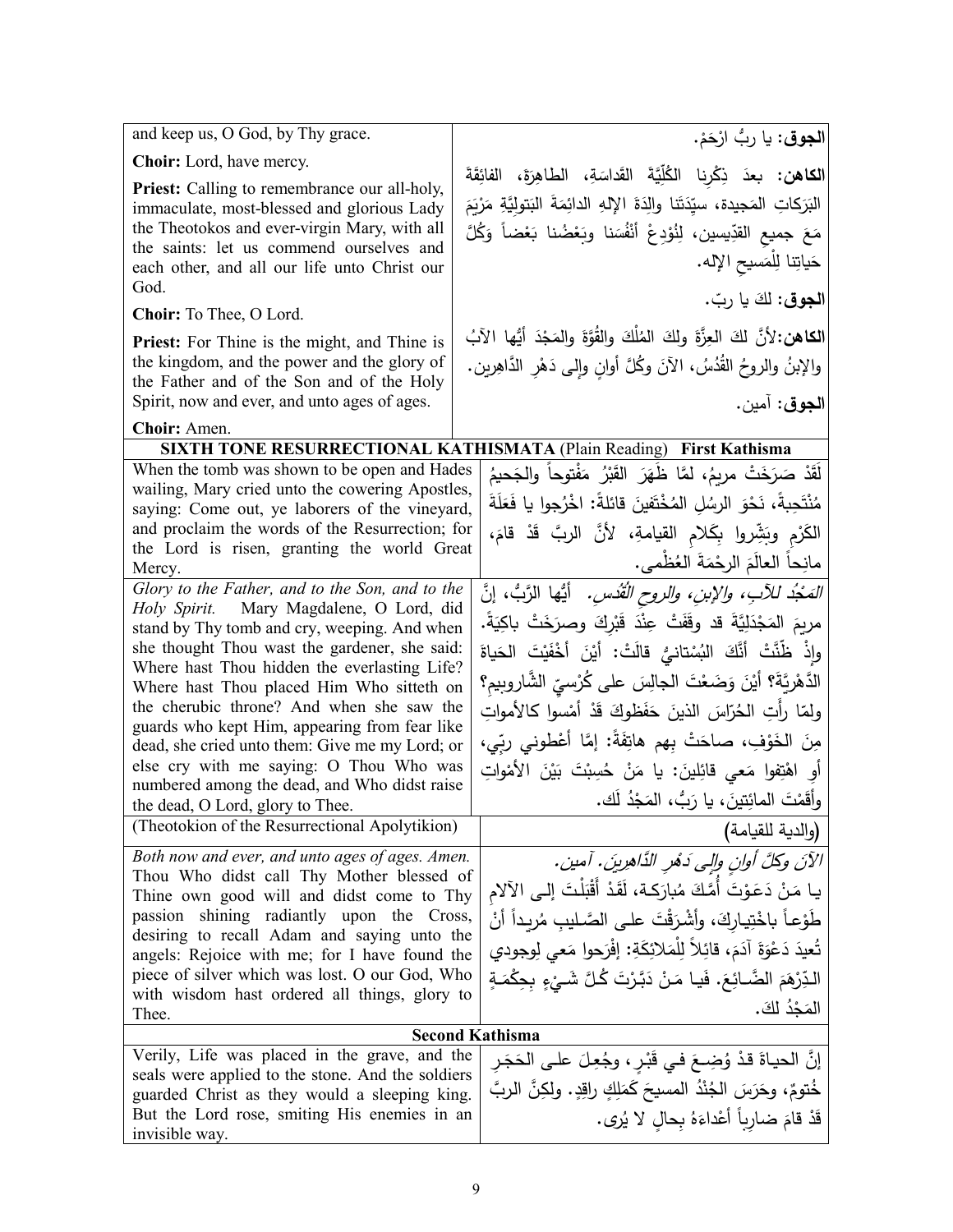| Glory to the Father, and to the Son, and to the<br>Holy Spirit. Verily, Jonah did come before and<br>made a sign of Thy tomb; and Simeon did interpret<br>Thy divine Resurrection, O deathless Lord; for<br>Thou didst descend into the grave as one who is<br>dead, O Thou Who didst invade the gates of<br>Hades, and didst rise free of corruption for the<br>salvation of the world, being the Master, O Christ<br>our God, and didst light those who are in darkness.<br>Both now and ever, and unto ages of ages.<br>Amen. Pray, O Virgin Theotokos to thy<br>son Christ our God, Who was willingly<br>nailed upon the Cross and did rise from the<br>dead, that He might save our souls. | المَجْدُ للأَبِ، والإبنِ، والروح القدسِ. ۖ لَقَدْ نَقَدَّمَ<br>يونانُ فَرَسَمَ قَبْرَكَ، وسمْعانُ فَسَّرَ قِيامَتَكَ الإلهيَّةَ<br>أَيُّها الرَّبُّ العادِمُ المَوْت، لأَنَّكَ نَزَلْتَ إلى اللحْدِ<br>مَيْتاً يا مَنْ حَلَلْتَ أَبْوابَ الجَحيم، وقُمْتَ مُنزَّهاً عَن<br>الفَسادِ لِخَلاصِ العالَمِ، بما أَنَّكَ السَّيِّدُ أَيُّها المَسيحُ<br>إلهُنا، وأَنَرْتَ الذينَ في الظَلام.<br><i>الآنَ وكلَّ أوانِ وإلى دهرِ الداهرينَ. آمين.</i> يا والِدَة الإِلهِ<br>العَذراءَ، تَوَسَّلي إلى ابْنِكِ المَسيحِ إلهِنا، الذي سُمِّرَ على<br>الصَّليبِ طَوْعاً، وقامَ مِنْ بَيْنِ الأمواتِ لِكَي يُخَلِّصَ<br>نُفوسَنا. |
|-------------------------------------------------------------------------------------------------------------------------------------------------------------------------------------------------------------------------------------------------------------------------------------------------------------------------------------------------------------------------------------------------------------------------------------------------------------------------------------------------------------------------------------------------------------------------------------------------------------------------------------------------------------------------------------------------|----------------------------------------------------------------------------------------------------------------------------------------------------------------------------------------------------------------------------------------------------------------------------------------------------------------------------------------------------------------------------------------------------------------------------------------------------------------------------------------------------------------------------------------------------------------------------------------------------------------------|
|                                                                                                                                                                                                                                                                                                                                                                                                                                                                                                                                                                                                                                                                                                 | <b>EVLOGETARIA (BENEDICTIONS) IN TONE FIVE</b>                                                                                                                                                                                                                                                                                                                                                                                                                                                                                                                                                                       |
| Blessed art Thou, O Lord; teach me Thy statutes.<br>The company of the Angels was amazed when<br>they beheld Thee numbered among the dead. Yet<br>Thyself, O Savior, destroyed the power of death,<br>with Thee raising up Adam and releasing all men<br>from Hell.                                                                                                                                                                                                                                                                                                                                                                                                                             | مُ <i>بارَكٌ أنتَ ياربُ عَلَّفِني حُقوقَك.</i> جمْعُ المَلائكةِ<br>انْذَهَلَ مُتَحَيِّراً، عِنْدَ مُشاهَدَتِهِمْ إيّاكَ مَحْسوباً بينَ<br>الأمواتِ أَيُّها المُخَلِّص، وداحِضاً قُوَّةَ المَوتِ،<br>ومُنْهِضاً آدَمَ مَعَكَ، ومُعْتِقاً إيّانا مِنَ الجَحيم كافةً.                                                                                                                                                                                                                                                                                                                                                   |
| Blessed art Thou, O Lord; teach me Thy statutes.<br>Wherefore, O Women Disciples, do ye mingle<br>sweet-smelling spices with your tears of pity? The<br>radiant Angel within the sepulcher cried unto the<br>Myrrh-bearing Women: Behold the grave, and<br>understand, for the Savior is risen from the tomb.                                                                                                                                                                                                                                                                                                                                                                                   | مُ <i>بارَكٌ أنتَ يا ربُّ عَلَّفِنى حُقوقَك.</i> المَلاكُ اللامِعُ<br>عِنْدَ القَبْـرِ تَفَـوَّهَ نَحْـوَ حـامِلاتِ الطَّيـبِ قـائِلاً: لِـمَ<br>تَمْزُجْنَ الطَّيوبَ بالدُّموعِ، بِتَرَثِّ يا تِلْميذات؟ أنظُرْنَ<br>اللَّحْدَ وافْرَحْنَ، لأَنَّ المُخَلِّصَ قَدْ قامَ مِنَ القَبْرِ .                                                                                                                                                                                                                                                                                                                             |
| Blessed art Thou, O Lord; teach me Thy statutes.<br>Very early in the morning, did the Myrrh-bearing<br>Women run lamenting unto Thy tomb. But an<br>Angel came toward them, saying: The time for<br>lamentation is passed; weep not, but announce<br>unto the Apostles the Resurrection.<br>Blessed art Thou, O Lord; teach me Thy                                                                                                                                                                                                                                                                                                                                                             | ُ <i>مْبارَكٌ أَنتَ يا ربُّ عَلَّفِني حُقوقَكَ.</i> إنَّ حامِلاتِ<br>الطِّيبِ سَحَراً جِداً، سارَعْنَ إلى قَبْرِكَ نائِحاتٍ. إلاّ<br>أَنَّ  المَلاكَ  وقَفَ  بِهِنَّ،  وقالَ  لَهُنَّ:  زمانُ  النَّوْحِ  قَدْ<br>كَفَّ وبَطَلَ فَلا تَبْكينَ، بلْ بَشِّرْنَ الرُّسُلَ بِالقِيامَةِ.<br>ُ <i>مْبِأَرَكٌ أَنتَ يا ربُّ عَلَّفِني مُقوقَك.</i> إنَّ النِّسْوَةَ حامِلاتِ                                                                                                                                                                                                                                               |
| <i>statutes.</i> The Myrrh-bearing Women mourned,<br>as bearing spices they drew near Thy tomb, O<br>Savior. But the Angel spake unto them, saying:<br>Why number ye the living among the dead? In<br>that He is God He is risen from the grave.                                                                                                                                                                                                                                                                                                                                                                                                                                                | الطِّيبِ، وإِفَـيْنَ بِـالْحَنوطِ إِلــى قَبْـرِكَ أَيُّهـا الْمُخَلِّـص.<br>فَسَمِعْنَ مَلاكاً مُتَنَغِّماً نَحْوَهنٌ قائلاً: لِمَ تَحْسِبْنَ الْحَيَّ<br>مَعَ المَوْتِي؟ فَبِما أَنَّهُ إِلَٰهٌ، قَدْ قَامَ مِنَ الْقَبْرِ ناهِضاً.                                                                                                                                                                                                                                                                                                                                                                                |
| Glory to the Father, and to the Son, and to the<br><i>Holy Spirit.</i> We adore the Father, as also His<br>Son, and the Holy Spirit, the Holy Trinity in<br>one Essence, crying with the Seraphim: Holy,<br>holy, holy art Thou, O Lord.                                                                                                                                                                                                                                                                                                                                                                                                                                                        | الْمَجْدُ للآبِ، والابنِ، والتروحِ الْقُدْسِ. ۚ نَسْجُدُ لِلآبِ،<br>ولِابْنِهِ، ولروح قُدْسِهِ، ثالوثاً قدُّوساً في جَوْهر واحِدٍ،<br>هاتِفينَ مَعَ السّارافيم: قُدّوسٌ، قُدّوسٌ، قُدّوسٌ أنتَ يا رَبّ.                                                                                                                                                                                                                                                                                                                                                                                                              |
| Both now and ever, and unto ages of ages.<br><i>Amen.</i> In that thou didst bear the Giver of<br>Life, O Virgin, thou didst redeem Adam<br>from sin, and didst give to Eve joy in place<br>of sadness; and He who was incarnate of<br>thee, both God and man, hath restored to life<br>those who had fallen therefrom.                                                                                                                                                                                                                                                                                                                                                                         | الآنَ وَكُلَّ أَوَانٍ وَإِلَى دَهْرِ الدَاهِرِينَ، أَمين. ۖ أَيَّتُهَا الْعَذْرَاءُ،<br>لَـقَدْ وَلَـدْتِ مُعْطِــىَ الحَيــاة، وأَنْقَـذْتِ آدَمَ مِــنَ الخَطيئــة،<br>ومَنَحْتِ حَوّاءَ الفَرَحَ عِوَضَ الحُزْنِ، لَكِنَّ الإِلـهَ والإِنْسانَ<br>الْمُتَجَسِّدَ مِنْكِ، أَرْشَدَهُما إِلَى الْحَياةِ الَّتِي قَدْ تَهَوَّرِا مِنْها.                                                                                                                                                                                                                                                                             |
| Alleluia, Alleluia, Alleluia. Glory to Thee, O                                                                                                                                                                                                                                                                                                                                                                                                                                                                                                                                                                                                                                                  | هَلِلوبِيا، هَلِلوبِيا، هَلِلوبيا، المَجْدُ لَكَ يا الله. (ثلاثًا )                                                                                                                                                                                                                                                                                                                                                                                                                                                                                                                                                  |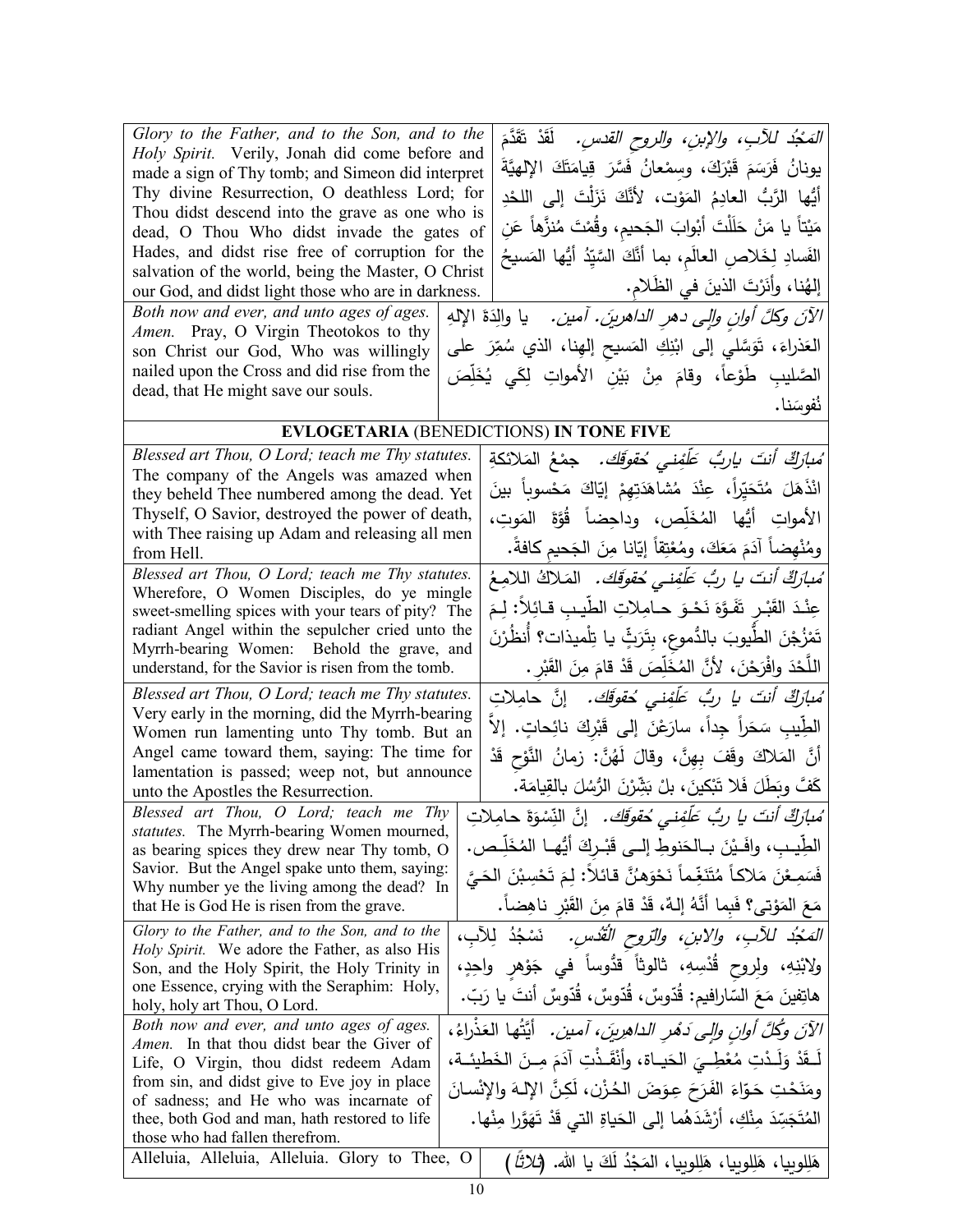| God. (THRICE)                                                                              |                                               | يا إلهَنا ورجاءَنا لكَ المَجْد.                                                                    |  |  |
|--------------------------------------------------------------------------------------------|-----------------------------------------------|----------------------------------------------------------------------------------------------------|--|--|
| O our God and our Hope, glory to Thee!                                                     |                                               |                                                                                                    |  |  |
| THE LITTLE LITANY                                                                          |                                               |                                                                                                    |  |  |
| Priest: Again and again, in peace, let us<br>pray to the Lord.                             |                                               | الكاهن: أيْضاً وأَيْضاً بِسَلامِ إلى الرَّبِّ نَطْلُب.                                             |  |  |
| Choir: Lord, have mercy.                                                                   |                                               | ا <b>لجوق</b> : يا ربُّ ارْحَمْ.                                                                   |  |  |
| Priest: Help us; save us; have mercy on us;<br>and keep us, O God, by Thy grace.           |                                               | ا <b>لكاهن:</b> أعْضُدْ، وَخَلِّصْ، وارْحَمْ، واحفَظْنا يا اللهُ بِنِعْمَتِكَ.                     |  |  |
| Choir: Lord, have mercy.                                                                   |                                               | ا <b>لجوق</b> : يا ربُّ ارْحَمْ.                                                                   |  |  |
| Priest: Calling to remembrance our all-                                                    |                                               |                                                                                                    |  |  |
| immaculate,<br>most-blessed<br>holy,<br>and                                                |                                               | ا <b>لكاهن:</b> بعدَ ذِكْرِنا الكُلِّيَّةَ القَداسَةِ، الطاهِرَةَ، الفائِقَةَ البَرَكاتِ           |  |  |
| glorious Lady the Theotokos and ever-                                                      |                                               | المَجيدة، سيِّدَتَنا والِدَةَ الإِلهِ الدائِمَةَ البَتولِيَّةِ مَرْيَمَ مَعَ جميع                  |  |  |
| virgin Mary, with all the saints: let us                                                   |                                               | القدِّيسين، لِنودِعْ أنفُسَنا وبَعْضُنا بَعْضاً وَكُلَّ حَياتِنا لِلْمَسيحِ الإله.                 |  |  |
| commend ourselves and each other, and all<br>our life unto Christ our God.                 |                                               |                                                                                                    |  |  |
| Choir: To Thee, O Lord.                                                                    |                                               | ا <b>لجوق</b> : لكَ يا رب.                                                                         |  |  |
| Priest: For blessed is Thy Name, and                                                       |                                               | الكاهن:لأنَّ اسْمَكَ مُبارَكٌ ومُلْكَكَ مُمَجَّدٌ أَيُّها الآبُ والإِبنُ والروحُ                   |  |  |
| glorified is Thy kingdom of the Father and                                                 |                                               |                                                                                                    |  |  |
| of the Son and of the Holy Spirit, now and                                                 |                                               | الْقُدُس، الآنَ وكلَّ أُوانٍ وإِلَى دَهْرِ الدَّاهِرِينِ.                                          |  |  |
| ever, and unto ages of ages.                                                               |                                               | ا <b>لجوق</b> : آمين.                                                                              |  |  |
| Choir: Amen.                                                                               |                                               |                                                                                                    |  |  |
|                                                                                            |                                               | <b>SIXTH TONE RESURRECTIONAL HYPAKOE (Plain Reading)</b>                                           |  |  |
| By Thy willing yet life giving Death, O                                                    |                                               | بِمَوْتِكَ المُحْيـى الطّـوْعِيّ أيُّهـا المسيحُ، حَطَمْتَ أبـوابَ                                 |  |  |
| Christ, Thou hast crushed the gates of Hades,                                              |                                               | الجَحيمَ بما أَنَّكَ إِلهٌ، وفتَحْتَ لَنا الفِرْدَوْسَ القديمَ، وقُمْتَ                            |  |  |
| because Thou art God, and hast opened the<br>old paradise; and having risen from the dead, |                                               |                                                                                                    |  |  |
| Thou hast redeemed our life from corruption.                                               |                                               | ناهِضاً مِنْ بينِ الأمواتِ، وخلَّصْتَ مِنَ الفسادِ نُفوسَنا.                                       |  |  |
|                                                                                            |                                               | SIXTH TONE RESURRECTIONAL ANABATHMOI (Plain Reading) First Antiphony                               |  |  |
| To the heavens do I lift mine eyes, O Word<br>$+$                                          |                                               | + إلى السَّماءِ أَرْفَعُ عَيْنَيَّ نَحْوَكَ يا كَلِمَةَ الله، فَتَرَأَفْ                           |  |  |
| of God. Have mercy upon me that I may live                                                 |                                               |                                                                                                    |  |  |
| by Thee.                                                                                   |                                               | عَلَيَّ لِكيُّ أَحْيا بِكَ.                                                                        |  |  |
| O Word, have mercy upon us who are<br>$+$<br>despised, and make us good and chosen         |                                               | + أَيُّها الكَلِمَةُ ارْحَمْنا نَحْنُ المُهانينَ، وأَعْدِدْنا لَكَ                                 |  |  |
| vessels.                                                                                   |                                               | أُوانِيَ صالِحَةً مُخْتارةً.                                                                       |  |  |
|                                                                                            | + Glory to the Father, and to the Son, and to |                                                                                                    |  |  |
| the Holy Spirit: both now and ever, and unto<br>ages of ages. Amen.                        |                                               | + المجْدُ للِآبِ والإبنِ والرُوحِ الْقُدُسِ، الآنَ وكُلَّ<br>أوان والى دَمُر الدَّاهِرِينِ، آمينِ. |  |  |
| Verily, in the Holy Spirit is the cause of<br>$^{+}$                                       |                                               | + إنَّ بالرُّوحِ القُدُسِ سَبَبَ خَلاصِ الكُلِّ، لأنَّهُ إذا                                       |  |  |
| salvation for all; for when He bloweth on one<br>worthily, He doth raise him speedily from |                                               | هَبَّ في إنسانٍ بِحَسَبِ الاسْتِحْقاقِ، يرفَعُهُ سريعاً                                            |  |  |
| earthly things, doth wing him and cause him                                                |                                               | مِنَ الأَرْضِيّاتِ، ويُجَنِّحُهُ ويُنَمِّيهِ ويرتِّبُهُ في                                         |  |  |
| to grow, and doth rank him in the heavenly                                                 |                                               |                                                                                                    |  |  |
| places.                                                                                    |                                               | العُلويّاتِ.                                                                                       |  |  |
|                                                                                            |                                               | <b>Second Antiphony</b>                                                                            |  |  |
| Were not the Lord in our midst it would<br>$^+$                                            |                                               | + لَوْ لَمْ يكُنْ الرَّبُ فينا فَما كانَ أَحَدٌ يَسْتَطْيعُ مُناصَبَةَ                             |  |  |
| not be possible for any of us to stand firm<br>in his wrestling with the enemy; for only   |                                               | العَدُقِّ وصِراعَهُ، لأَنَّ الظَّافِرِينَ مِنْ هُنا يَتَعالَوْنِ.                                  |  |  |
| thereby do the victors attain the exaltation<br>of victory.                                |                                               | + وَيْحي كيفَ أقدِرُ أَنْ أَنْجُوَ مِنَ الأَعْداءِ وأنا مُحِبٌّ                                    |  |  |
| Woe to me, how shall I escape the<br>$^+$                                                  |                                               | لِلْخَطْيِئَة. فيا أَيُّها الْكَلِمَةُ لا تَذْفَعْ نَفْسى كالْعُصْفْورِ                            |  |  |
| enemies while I am a lover of sin.                                                         |                                               | لأسْنانِهم.                                                                                        |  |  |
| Wherefore, deliver not my soul, O Word,<br>like a bird, to their teeth.                    |                                               |                                                                                                    |  |  |
|                                                                                            |                                               |                                                                                                    |  |  |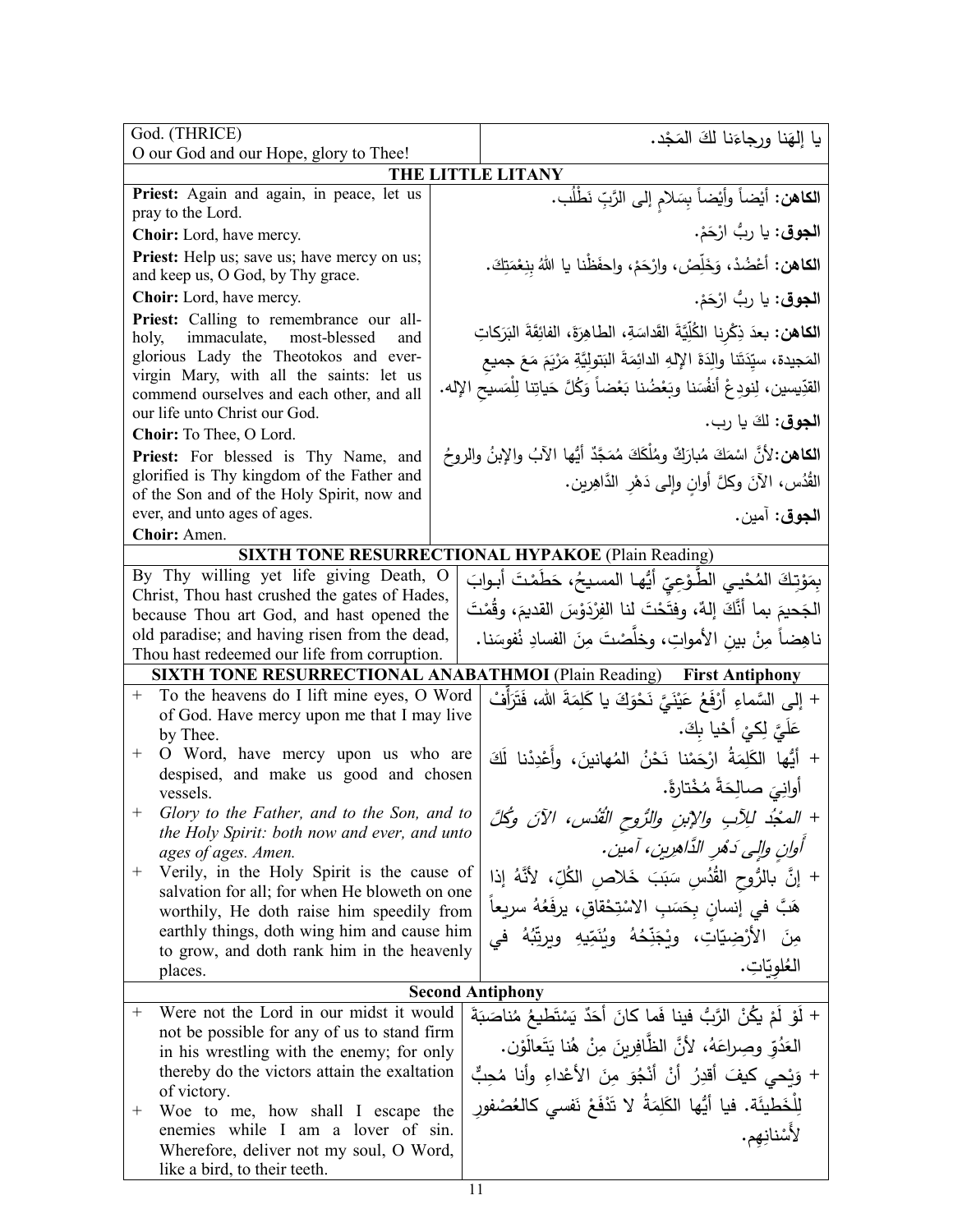| $+$                                  | Glory to the Father, and to the Son, and to<br>the Holy Spirit: both now and ever, and                          |  |                                                              | + المجْدُ للِأَبِ والإبنِ والرُّوحِ الْقُدْسِ، الآنَ وكُلَّ أُولِنِ                          |  |
|--------------------------------------|-----------------------------------------------------------------------------------------------------------------|--|--------------------------------------------------------------|----------------------------------------------------------------------------------------------|--|
|                                      | unto ages of ages. Amen.                                                                                        |  |                                                              | والِي دَهُرِ الدَّاهِرِينِ، آمينِ.                                                           |  |
| $^{+}$                               | Verily, through the Holy Spirit is everyone                                                                     |  |                                                              | + إنَّ بالرُّوحِ القُدُسِ كُلٍّ يَتَأَلَّهُ، وبِهِ الْمَسَرَّةُ والفَهْمُ                    |  |
|                                      | made divine; and in Him is pleasure,                                                                            |  |                                                              | والسَّلامَةُ والبَرَكَةُ، لأنه مُساوٍ لِلأَبِ والكَلِمةِ معاً.                               |  |
|                                      | understanding, safety, and blessing; for He<br>is equal to the Father and the Word                              |  |                                                              |                                                                                              |  |
|                                      | together.                                                                                                       |  |                                                              |                                                                                              |  |
|                                      |                                                                                                                 |  | <b>Third Antiphony</b>                                       |                                                                                              |  |
| $+$                                  | They who trust in the Lord are feared by<br>their enemies and are wondered at by all; for                       |  |                                                              | + إنَّ المُتَوَكِّلِينَ على الرَّبِّ مَرْهوبونَ لَدى الأعْداءِ                               |  |
|                                      | their sight is very high.                                                                                       |  |                                                              | ومُسْتَعْجَبونَ مِنَ الكُلِّ، لأَنَّ نَظَرَهُمْ مُرتِفِعٌ جداً.                              |  |
| $^+$                                 | The party of the righteous hath secured Thee                                                                    |  |                                                              | + أَيُّها المُخَلِّصُ، إنَّ حَظٌّ الصِّدِّيقِينَ لا يَمُدُّ يَدَيْهِ                         |  |
|                                      | as its succor, O Savior, and therefore shall<br>not reach out its hands to iniquities.                          |  |                                                              | إلى المآثم، لأنَّهُ قَدْ أَحْرَزَكَ مُعيناً.                                                 |  |
| $^{+}$                               | Glory to the Father, and to the Son, and to                                                                     |  |                                                              | + المدْجُد للِأَبِ والإبنِ والرُّوحِ الْقُدْسِ، الآنَ وكُلَّ                                 |  |
|                                      | the Holy Spirit: both now and ever, and unto<br>ages of ages. Amen.                                             |  |                                                              | أوان والي دَهُر الدَّاهِرِينِ، آمينِ.                                                        |  |
| $^{+}$                               | Verily, the Holy Spirit hath might over all;                                                                    |  |                                                              | + إنَّ لِلْرُوحِ القُدُسِ العِزَّةِ عَلى الكُلِّ، لأنَّ لَهُ تَسْجُدُ                        |  |
|                                      | for Him do all the heavenly hosts worship,                                                                      |  |                                                              |                                                                                              |  |
|                                      | and every breath below.                                                                                         |  |                                                              | كلُّ الأجْنادِ العُلويَّةِ معَ كُلِّ نَسَمَةٍ سُفْلِيَّةٍ.                                   |  |
|                                      | O Lord, arouse Thy strength, and come to our salvation.                                                         |  |                                                              | PROKEIMENON FOR THE RESURRECTION IN TONE SIX                                                 |  |
|                                      | (TWICE)                                                                                                         |  |                                                              | يا رَبُ أَيْقِظْ قُوَّتَكَ وَهَلَمَّ لِخَلاصِنا. (مرتين)                                     |  |
|                                      | Stichos: Hearken, O Shepherd of Israel.                                                                         |  |                                                              | <b>زتيمبك:</b> يا راعِيَ إسرائيلَ أنصِتْ.                                                    |  |
|                                      | O Lord, arouse Thy strength, and come to our salvation.                                                         |  |                                                              | يا رَبُّ أَيْقِظْ قُوَّتَكَ وَهَلُمَّ لِخَلاصِنا.                                            |  |
|                                      | <b>Deacon:</b> Let us pray to the Lord.                                                                         |  |                                                              | ا <b>لشماس:</b> إلى الرَّبِّ نَطْلُب.                                                        |  |
|                                      | Choir: Lord, have mercy.                                                                                        |  |                                                              | ا <b>لمرتل:</b> يا ربُّ ارْحَم.                                                              |  |
|                                      | <b>Priest:</b> For Holy art Thou, O our God, Who restest<br>in the Holies, and unto Thee do we ascribe glory to |  |                                                              | ا <b>لكاهن:</b> لِأَنَّكَ قُدُّوسٌ أَنْتَ يا إِلهَنا، وفي القِدِّيسينَ                       |  |
|                                      | the Father and to the Son and to the Holy Spirit,                                                               |  |                                                              | تَسْتَقِرُّ وتَسْتَرِيحُ، ولَكَ نُرسِلُ المَجْدَ أَيُّها الآبُ، والإِبْنُ،                   |  |
| now and ever, and unto ages of ages. |                                                                                                                 |  | والرّوحُ القُدُس، الآنَ وكُلَّ أوانٍ وإِلى دَهْرِ الداهِرين. |                                                                                              |  |
|                                      | Chanter: Amen. Let everything that hath breath                                                                  |  |                                                              | المُرَبِّل: آمين. كُـلُّ نَسَمَةٍ، فَلْتُسَبِّحِ الرَّبَّ. (مرتين)                           |  |
|                                      | praise the Lord. <i>(twice)</i>                                                                                 |  |                                                              |                                                                                              |  |
|                                      | Praise ye God in His saints; praise Him in the                                                                  |  |                                                              | سَبْحوا اللهَ في قَدِيسِيهِ سَبْحوهُ في فَلَكِ قُوَّتِه .                                    |  |
|                                      | firm foundation of His power.<br>Let everything that hath breath praise the Lord.                               |  |                                                              | فَلْثُسَبِّحِ الرَّبَّ، كُـلُّ نَسَمَةٍ.                                                     |  |
|                                      |                                                                                                                 |  |                                                              | THE NINTH EOTHINON GOSPEL                                                                    |  |
|                                      | <b>Deacon:</b> And that we may<br>be                                                                            |  |                                                              | ا <b>لشماس:</b> مِنْ أَجْلِ أَنْ نَكونَ مُسْتَحِقِّينَ لِسَماعِ الإِنْجِيلِ المُقَدَّسِ، إلى |  |
|                                      | accounted worthy to hear the Holy<br>Gospel, let us pray unto the Lord our                                      |  |                                                              | الرَّبِّ إلهِنا نَطْلُب.                                                                     |  |
| God.                                 |                                                                                                                 |  |                                                              |                                                                                              |  |
|                                      | <b>Choir:</b> Lord, have mercy. <i>(thrice)</i>                                                                 |  |                                                              | ِ ا <b>لمرتل:</b> يا رَبُّ ارْحَمْ. <i>(تْلاثاً)</i>                                         |  |
|                                      | Deacon: Wisdom! Attend! Let us<br>hear the Holy Gospel.                                                         |  |                                                              | ا <b>لشماس:</b> الحِكْمَةُ، فَلْنَستَقِمْ ولْنَسْمَعِ الإِنْجيلَ المُقَدَّس.                 |  |
|                                      | Priest: Peace be to all.                                                                                        |  |                                                              | ا <b>لكاهن:</b> السَّلامُ لِجَميعِكُم.                                                       |  |
|                                      | <b>Choir:</b> And to thy spirit.                                                                                |  |                                                              | ا <b>لمرتل:</b> ولروحِكَ.                                                                    |  |
|                                      | <b>Priest:</b> The Reading from the Holy                                                                        |  |                                                              |                                                                                              |  |
|                                      | Gospel according to Saint John.                                                                                 |  |                                                              | ا <b>لكاهن:</b> فَصْلٌ شَرِيفٌ مِنْ بِشارَةِ القِدّيسِ <b>يوحنا</b> الإِنْجِيلِيّ البَشيرِ   |  |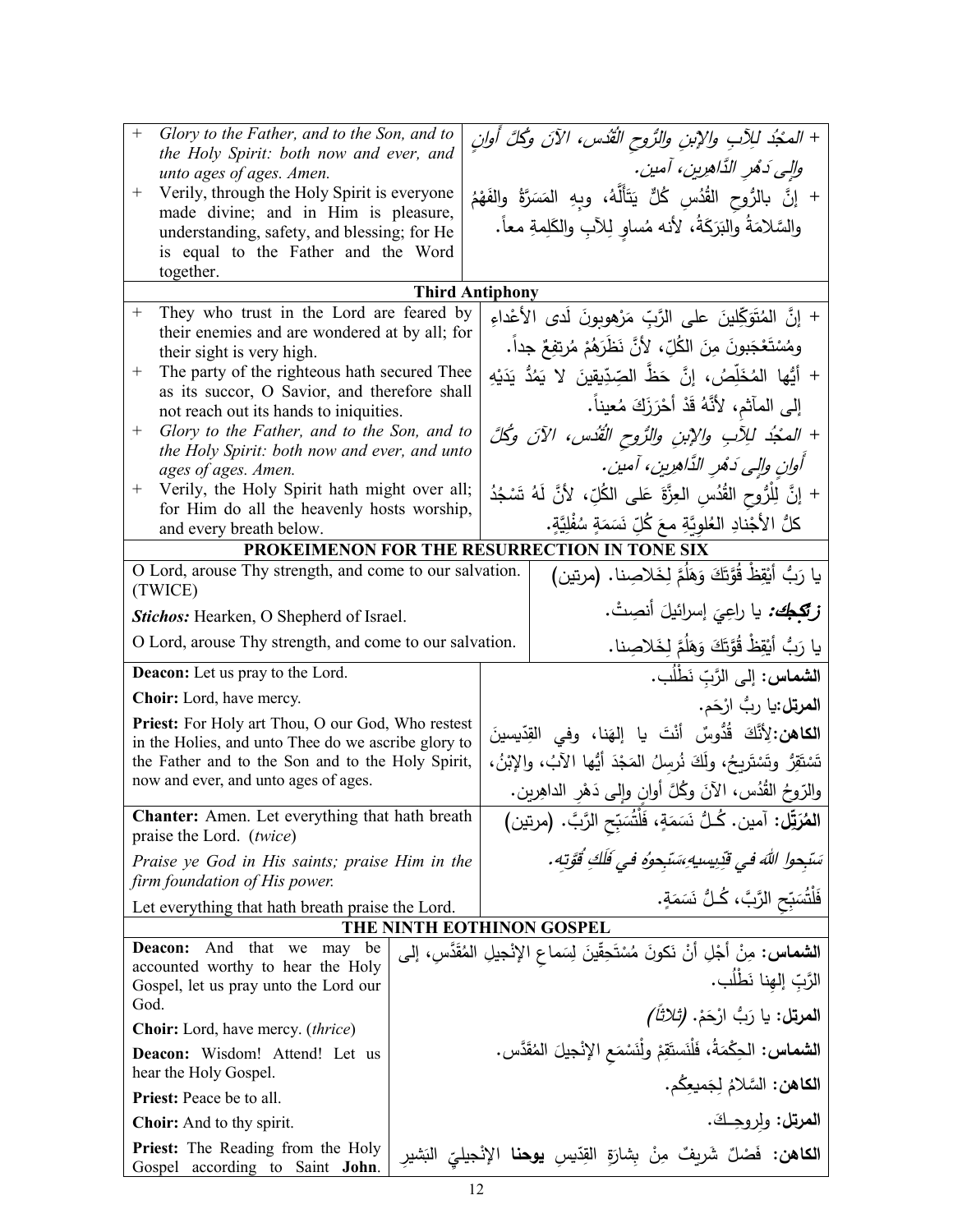| $(20:19-31)$                                                                                                                                                                                                                                                                                                                                                                                                                                                                                                                                                                                                                                                                                                                                                                                                                                                                                                                                                                                                                                                                                                                                                                                                                                                                                                                                                                                                                                                                                                                                                                                                                                                                                                                                                                                                                                                    | والتِّلْميذِ الطَّاهِرِ .                                                                                                                                                                                                                                                                                                                                                                                                                                                                                                                                                                                                                                                                                                                                                                                                                                                                                                                                                                                                                                                                                                                                                                                                                                                                                                                                                                                                                                                                                                                                                                                                                                                                                 |
|-----------------------------------------------------------------------------------------------------------------------------------------------------------------------------------------------------------------------------------------------------------------------------------------------------------------------------------------------------------------------------------------------------------------------------------------------------------------------------------------------------------------------------------------------------------------------------------------------------------------------------------------------------------------------------------------------------------------------------------------------------------------------------------------------------------------------------------------------------------------------------------------------------------------------------------------------------------------------------------------------------------------------------------------------------------------------------------------------------------------------------------------------------------------------------------------------------------------------------------------------------------------------------------------------------------------------------------------------------------------------------------------------------------------------------------------------------------------------------------------------------------------------------------------------------------------------------------------------------------------------------------------------------------------------------------------------------------------------------------------------------------------------------------------------------------------------------------------------------------------|-----------------------------------------------------------------------------------------------------------------------------------------------------------------------------------------------------------------------------------------------------------------------------------------------------------------------------------------------------------------------------------------------------------------------------------------------------------------------------------------------------------------------------------------------------------------------------------------------------------------------------------------------------------------------------------------------------------------------------------------------------------------------------------------------------------------------------------------------------------------------------------------------------------------------------------------------------------------------------------------------------------------------------------------------------------------------------------------------------------------------------------------------------------------------------------------------------------------------------------------------------------------------------------------------------------------------------------------------------------------------------------------------------------------------------------------------------------------------------------------------------------------------------------------------------------------------------------------------------------------------------------------------------------------------------------------------------------|
| Choir: Glory to Thee, O Lord, glory<br>to Thee.                                                                                                                                                                                                                                                                                                                                                                                                                                                                                                                                                                                                                                                                                                                                                                                                                                                                                                                                                                                                                                                                                                                                                                                                                                                                                                                                                                                                                                                                                                                                                                                                                                                                                                                                                                                                                 | ا <b>لمرتل:</b> المَجْدُ لَكَ يا رَبُّ المَجْدُ لَك.                                                                                                                                                                                                                                                                                                                                                                                                                                                                                                                                                                                                                                                                                                                                                                                                                                                                                                                                                                                                                                                                                                                                                                                                                                                                                                                                                                                                                                                                                                                                                                                                                                                      |
| Deacon: Let us attend!                                                                                                                                                                                                                                                                                                                                                                                                                                                                                                                                                                                                                                                                                                                                                                                                                                                                                                                                                                                                                                                                                                                                                                                                                                                                                                                                                                                                                                                                                                                                                                                                                                                                                                                                                                                                                                          | الشماس: لِنُصْغ!                                                                                                                                                                                                                                                                                                                                                                                                                                                                                                                                                                                                                                                                                                                                                                                                                                                                                                                                                                                                                                                                                                                                                                                                                                                                                                                                                                                                                                                                                                                                                                                                                                                                                          |
| Priest: On the evening of that day, the first day of<br>the week, the doors being shut where the disciples<br>were, for fear of the Jews, Jesus came and stood<br>among them and said to them, "Peace be to you."<br>When He had said this, He showed them His<br>hands and His side. Then the disciples were glad<br>when they saw the Lord. Jesus said to them again,<br>"Peace be to you. As the Father has sent me, even<br>so I send you." And when He had said this, He<br>breathed on them, and said to them, "Receive the<br>Holy Spirit. If you forgive the sins of any, they<br>are forgiven; if you retain the sins of any, they are<br>retained." Now Thomas, one of the twelve, called<br>the Twin, was not with them when Jesus came. So<br>the other disciples told him, "We have seen the<br>Lord." But he said to them, "Unless I see in His<br>hands the print of the nails, and place my finger in<br>the mark of the nails, and place my hand in His<br>side, I will not believe." Eight days later, His<br>disciples were again in the house, and Thomas<br>was with them. The doors were shut, but Jesus<br>came and stood among them, and said, "Peace be<br>to you." Then He said to Thomas, "Put your<br>finger here, and see My hands; and put out your<br>hand, and place it in My side; do not be faithless,<br>but believing." Thomas answered Him, "My Lord<br>and my God!" Jesus said to him, "Thomas, you<br>have believed because you have seen Me. Blessed<br>are those who have not seen and yet believe."<br>Now Jesus did many other signs in the presence<br>of the disciples, which are not written in this<br>book; but these are written that you may believe<br>that Jesus is the Christ, the Son of God, and that<br>believing you may have life in His Name.<br><b>Choir:</b> Glory to Thee, O Lord, glory to Thee. | ا <b>لكاهن:</b> لَمّا كانَت عَشِيَّةُ ذَلِكَ اليَومِ، وَهوَ أَوَّلُ الأَسبوعِ<br>والأَبوابُ مُغلَقَةٌ حَيثُ كانَ التَّلاميذُ مُجتَمِعينَ خَوفًا مِنَ<br>اليَهودِ، جاءَ يَسوعُ وَوَقَفَ في الوَسْطِ وَقالَ لَهُمْ: "السَّلامُ<br>لَكُم". فَلَمّا قالَ هَذا أَراهُم يَدَيْهِ وَجَنبَهُ، فَفَرحَ التَّلاميذُ<br>حينَ أَبِصَروا الرَّبِّ. وَقالَ لَهُم ثَانِيَةً: "السَّلامُ لَكُمْ، كَما<br>أَرِسَلَني الآبُ كَذَلِكَ أَنا أَرِسِلُكُم". وَلَمّا قالَ هَذا نَفَخَ فيهِم<br>وَقَالَ لَهُم: "خُذوا الرُّوحَ القُدُسَ. مَن غَفَرتُم خَطاياهُم<br>تُغفَر لَهُمْ وَمَن أَمسَكتُمْ خَطاياهُمْ أَمسِكَت". أَمّا تُوما أَحَدُ<br>الاثَّنَى عَشَرَ  الذي يُقالُ لَهُ  التَّوأَمُ  فَلَم  يَكُن  مَعَهُم  حينَ<br>جاءَ يَسوع، فَقالَ لَهُ التَّلاميذُ الآخَرونَ "إنَّنا قَد رَأينا<br>الرَّبَّ"، فَقالَ لَهُمْ: "إنْ لَم أَعايِنْ أَثَرَ  المَسامير  في يَدَيهِ،<br>وَأَضَعْ إِصْبَعي في أَثَرِ المَساميرِ ، وَأَضعْ يَدي في جَنبِهِ<br>لا أَوْمِن". وَبَعدَ ثَمانِيَةِ أَيّام كانَ تَلاميذُهُ أَيضًا داخِلاً<br>وَتوما مَعَهُمْ، فَأَتى يَسوعُ والأَبوابُ مُغلَقَةٌ وَوَقَفَ في<br>الوَسْطِ وَقالَ لَهُمْ: "السَّلامُ لَكُم"، ثُمَّ قالَ لِتوما: "هاتِ<br>إصبَعَكَ إلى هَهُنا وَعايِن يَدَيَّ، وَهاتِ يَدَكَ وَضَعْها في<br>جَنْبي، وَلا تَكُنْ غَيرَ مُؤمِنٍ بَل مُؤمِنًا". أجابَ توما وَقالَ<br>لَهُ: "رَبِّي وَإِلَهِي". قالَ لَهُ يِسوعُ: "لأَنَّكَ رَأِيتَنِي يا توما<br>آمَنت؟ طُوبِي لِلَّذينَ لَم يَرَوا وَآمَنوا". وَآياتٍ أَخرَ كَثيرَةً<br>صَنَعَ يَسوعُ أَمامَ تَلاميذِهِ لَم تُكتَب في هَذا الكِتاب. وَأَمّا<br>هَذِهِ، فَقَد كُتِبَت لِتُؤمِنوا بِأَنَّ يَسوعَ هُوَ المَسيحُ ابنُ اللهِ،<br>وَلِكَي تَكونَ لَكُم، إذا آمَنتُم، حَياةٌ بِاسمِه.<br>ا <b>لمرتل:</b> المَجْدُ لَكَ يا رَبُّ، المَجْدُ لَك. |
| <b>Reader:</b> In that we have beheld the Resurrection                                                                                                                                                                                                                                                                                                                                                                                                                                                                                                                                                                                                                                                                                                                                                                                                                                                                                                                                                                                                                                                                                                                                                                                                                                                                                                                                                                                                                                                                                                                                                                                                                                                                                                                                                                                                          | ا <b>لقارىء</b> : إذْ قَدْ رأينا قِيامَةَ المَسيح، فَلْنَسْجُدْ لِلرَّبِّ                                                                                                                                                                                                                                                                                                                                                                                                                                                                                                                                                                                                                                                                                                                                                                                                                                                                                                                                                                                                                                                                                                                                                                                                                                                                                                                                                                                                                                                                                                                                                                                                                                 |
| of Christ, let us bow down before the Holy Lord<br>Jesus, the only sinless One. Thy Cross do we<br>adore, O Christ, and Thy holy Resurrection we<br>praise and glorify: for Thou art our God, and we<br>know none other beside Thee; we call upon Thy<br>Name. O come, all ye faithful, let us adore<br>Christ's holy Resurrection. For lo, through the<br>Cross is joy come into all the world.<br>blessing the Lord, let us sing His Resurrection:<br>for in that He endured the Cross for us, He hath<br>destroyed death by death.                                                                                                                                                                                                                                                                                                                                                                                                                                                                                                                                                                                                                                                                                                                                                                                                                                                                                                                                                                                                                                                                                                                                                                                                                                                                                                                           | الْقُدُوسِّ، يَسوعَ المَعْصومِ مِنَ الْخَطَأُ وحدَهُ. لِصَليبِكَ<br>أَيُّها المَسيحُ نَسْجُدُ ولقِيامَتِكَ المُقَدَّسَةِ نُسَبِّحُ ونُمَجِّدُ،<br>لأَنَّكَ أَنتَ هو إلهُنا وآخَرَ سواكَ لا نَعْرِفُ وبِاسْمِكَ<br>نُسَمّي. هَلُمَّ يا مَعْشَرَ المؤمنينَ نَسْجُدْ لِقِيامَةِ المَسيح<br>المُقَدَّسة، لأَنَّ هوذا بالصليبِ قَدْ أَتى الفَرَحُ لِكُلِّ<br>Ever<br>العالَم. لِنُبارِكِ الرَّبَّ في كلِّ حينٍ ونُسَبِّحْ قِيامَتَهُ،<br>لأَنَّهُ إِذِ احْتَمَلَ الصَّلْبَ مِنْ أَجْلِنا، المَوْتَ بِالمَوْتِ<br>حَطُمْ.                                                                                                                                                                                                                                                                                                                                                                                                                                                                                                                                                                                                                                                                                                                                                                                                                                                                                                                                                                                                                                                                                                                                                                                       |
|                                                                                                                                                                                                                                                                                                                                                                                                                                                                                                                                                                                                                                                                                                                                                                                                                                                                                                                                                                                                                                                                                                                                                                                                                                                                                                                                                                                                                                                                                                                                                                                                                                                                                                                                                                                                                                                                 | <b>PSALM 50</b>                                                                                                                                                                                                                                                                                                                                                                                                                                                                                                                                                                                                                                                                                                                                                                                                                                                                                                                                                                                                                                                                                                                                                                                                                                                                                                                                                                                                                                                                                                                                                                                                                                                                                           |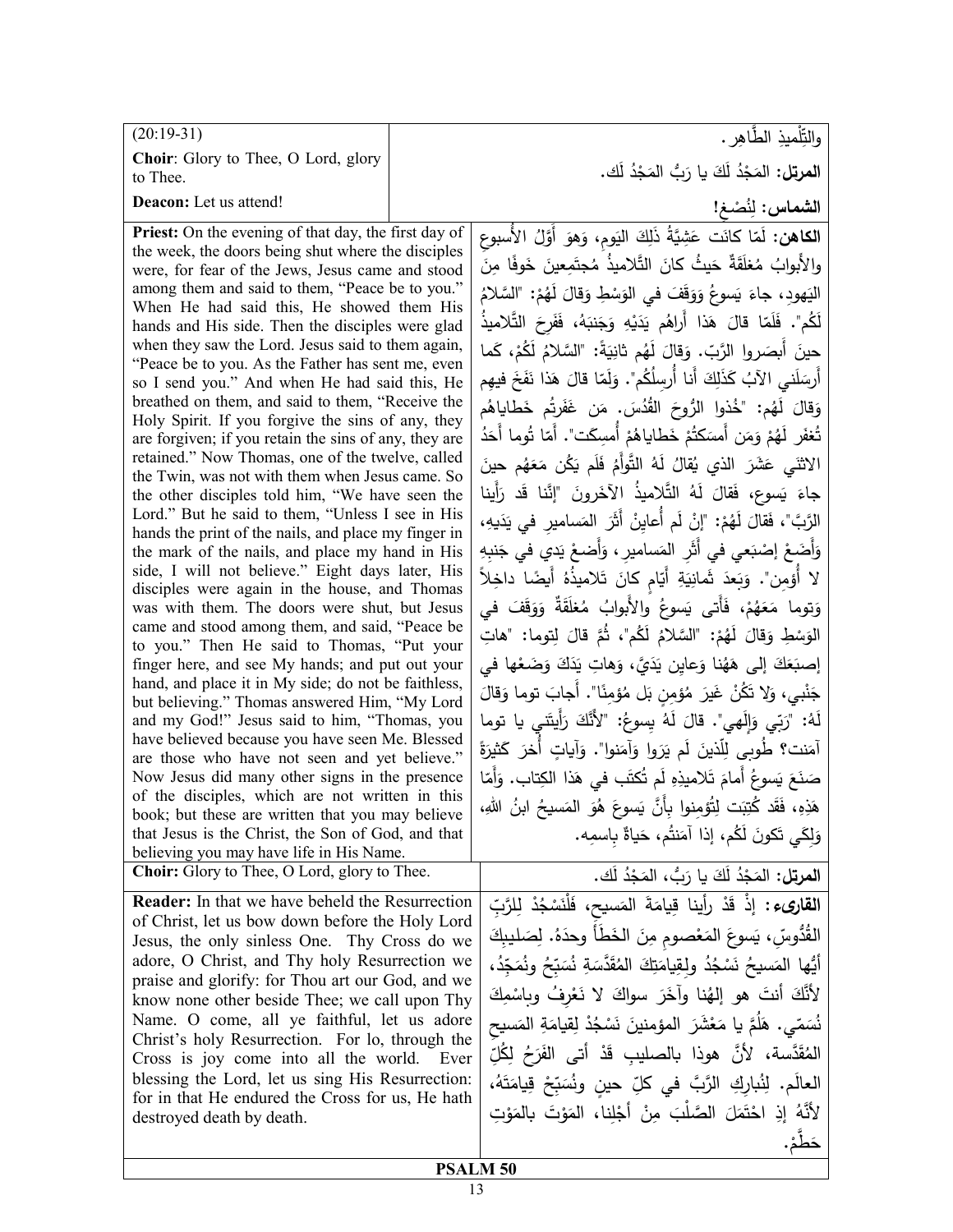| Have mercy on me, O God, according to Thy                                                                 | ارْحَمْني يا اللهُ كعظيمِ رَحْمَتِكَ، وكَمِثْلِ كَثْرَةِ رأفتِكَ                 |
|-----------------------------------------------------------------------------------------------------------|----------------------------------------------------------------------------------|
| Great Mercy; and according to the multitude of                                                            |                                                                                  |
| Thy compassions blot out my transgression.                                                                | امْحُ مَأَثِمي.                                                                  |
| Wash me thoroughly from mine iniquity, and<br>cleanse me from my sin.                                     | إغْسِلْني كَثْيراً مِنْ إثْمي، ومِنْ خَطيئَتي طَهِّرْني.                         |
| For I know mine iniquity, and my sin is                                                                   | لأنّي أنا عارِفٌ بإثْمي، وخَطيئَتي أمامي في كلِّ حينِ.                           |
| ever before me.                                                                                           |                                                                                  |
| Against Thee only have I sinned and done this                                                             | إليكَ وحدَكَ أخطأتُ، والشرَّ قُدّامَكَ صَنَعْتُ، لكَي                            |
| evil before Thee, that Thou mightest be justified                                                         |                                                                                  |
| in Thy words, and prevail when Thou art judged.                                                           | تَصْدُقَ في أقوالِكَ وتَغْلِبَ في مُحاكَمَتِك.                                   |
| For behold, I was conceived in iniquities, and in                                                         | هاءنذا بالآثام حُبِلَ بي، وبالخَطايا وَلَدَتْني أُمّي.                           |
| sins did my mother bear me.                                                                               |                                                                                  |
| For behold, Thou hast loved truth; the hidden and                                                         | لِأَنَّكَ قَدْ أَحْبَبْتَ الْحقَّ، وأَوْضَحْتَ لَي غَوامِضَ                      |
| secret things of Thy wisdom hast Thou made<br>manifest unto me.                                           | جِكْمَتِكَ ومَسْتوراتِها.                                                        |
| Thou shalt sprinkle me with hyssop, and I shall                                                           |                                                                                  |
| be made clean; Thou shalt wash me, and I shall                                                            | تَنْضَحُني بالزوفى فأطْهُرُ ، تَغْسِلُني فأَبْيَضُ أكثَرَ                        |
| be made whiter than snow.                                                                                 | مِنَ الثَّلَج.                                                                   |
| Thou shalt make me to hear joy and gladness; the                                                          | تُسْمِعُني بَهْجَةً وسروراً، فَتَبْتَهِجُ عِظامي الذَّليلَة.                     |
| bones that be humbled, they shall rejoice.                                                                |                                                                                  |
| Turn Thy face away from my sins, and blot out                                                             | إِصْرِفْ وِجْهَكَ عَنْ خَطَايايَ، وامْحُ كُلَّ مأْثِمي.                          |
| all mine iniquities.                                                                                      |                                                                                  |
| Create in me a clean heart, O God,<br>and renew a right spirit within me.                                 | قَلْباً نَقِيّاً اخْلُقْ فِيَّ يا اللهُ، وروحاً مُسْتَقيماً جَدِّدْ في أَحْشائي. |
| Cast me not away from Thy                                                                                 | لا تَطْرَحْني مِنْ أمامٍ وَجْهِكَ، وروحُكَ القُدُوسُ لا تَنْزِعْهُ               |
| presence, and take not Thy Holy                                                                           |                                                                                  |
| Spirit from me.                                                                                           |                                                                                  |
| Restore unto me the joy of Thy salvation,                                                                 | إمْنَحْني بَهْجَةَ خلاصِكَ، وبِروحِ رئاسِيِّ اعْضُدْني.                          |
| and with Thy governing Spirit establish me.                                                               |                                                                                  |
| I shall teach transgressors Thy ways, and the                                                             | فأُعَلِّمُ الأَثَمَةَ طُرُقَكَ، والكَفَرَةُ إليْكَ يَرْجِعون.                    |
| ungodly shall turn back unto Thee.                                                                        |                                                                                  |
| Deliver me from blood-guiltiness, O God, Thou                                                             | أَنْقِذْني مِنَ الدِّماءِ يا اللهُ إلهَ خَلاصي، فيَبْتَهِجَ                      |
| God of my salvation; my tongue shall rejoice in                                                           | لِساني بِعَدْلِكَ.                                                               |
| Thy righteousness.                                                                                        |                                                                                  |
| O Lord, Thou shalt open my lips, and my mouth<br>shall declare Thy praise.                                | يا ربُّ افْتَحْ شَفَتَيَّ، فَيُخَبِّرَ فَمي بِتَسْبِحَتِكَ.                      |
| For if Thou hadst desired sacrifice, I had given it;                                                      | لأنكَ لوْ آثَرْتَ الذَّبِيحَةَ، لَكُنْتُ الآنَ أُعْطى،                           |
| with whole-burnt offerings Thou shalt not be                                                              |                                                                                  |
| pleased.                                                                                                  | لكِنَّكَ لا تُسَرُّ بالمُحْرَقات.                                                |
| A sacrifice unto God is a broken spirit; a heart                                                          | الذبيحَةُ اللهِ روحٌ مُنْسَحِقٌ، القَلْبُ المُتَخشِّعُ                           |
| that is broken and humbled God will not despise.                                                          | والمُتَواضِعُ لا يَرْذُلُهُ اللهُ.                                               |
| Do good, O Lord, in Thy good pleasure unto                                                                | أَصْلِحْ يا ربُّ بمَسَرَّتكَ صِهْيَونَ ولْذُبْنَ أَسْوارُ                        |
| Zion, and let the walls of Jerusalem be built up.                                                         |                                                                                  |
|                                                                                                           | أورشَليم.                                                                        |
| Then shalt Thou be pleased with a sacrifice of<br>righteousness, with oblation and whole-burnt offerings. | حينئذٍ تُسَرُّ بذَبيحَةِ العَدْلِ قُرْباناً ومُحْرَقات.                          |
| Then shall they offer bullocks upon Thine altar.                                                          | حينئذٍ يُقَرِّبونَ على مَذْبَحِكَ العُجول.                                       |
| <b>TROPARIA AFTER PSALM 50 IN TONE TWO</b>                                                                |                                                                                  |
| Glory to the Father, and to the Son, and to the                                                           |                                                                                  |
| Holy Spirit. Through the intercessions of the                                                             | <i>المَجْدُ للأبِ، والإبنِ، والروحِ الْقُدْسِ.</i> بِشَفاعَاتِ                   |
| Apostles, O Thou Who art merciful, blot out the                                                           | الرُّسُلِ وطَلِباتِهِم، أَيُّها الإِلهُ الرَّحوم، امْحُ كَثْرَةَ                 |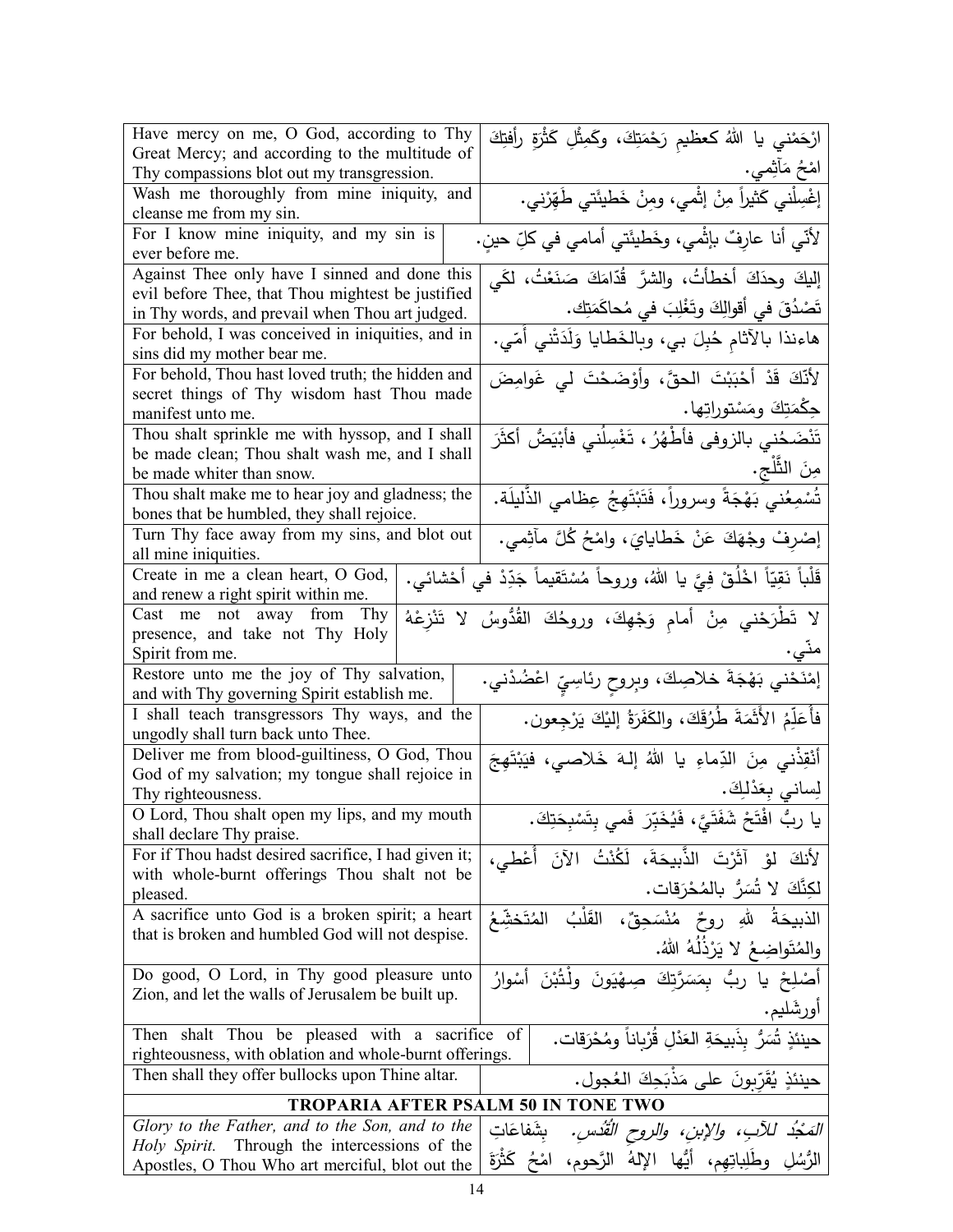| multitude of our transgressions.                                                                       | خَطايانا وزلَاتِنا.                                                                   |  |  |
|--------------------------------------------------------------------------------------------------------|---------------------------------------------------------------------------------------|--|--|
| Both now and ever, and unto ages of ages.                                                              | الآنَ وكلَّ أُولِنِ وإلِى دهرِ الداهرينَ. آمين. ۖ بِشَفاعَاتِ                         |  |  |
| Amen. Through the intercessions of the<br>Theotokos, O Thou Who art merciful, blot                     | والِدَةِ الإِلهِ وطَلِباتِها، أَيُّها الإِلهُ الرَّحوم، امْحُ كَثْرَةَ                |  |  |
| out the multitude of our transgressions.                                                               | خَطايانا وزَلَاتِنا.                                                                  |  |  |
| Have mercy upon me, $O$ God, according to Thy                                                          | يا رَحيُم، اركِمْني يا اللهُ كَعَظْيم رَحْمَتِكَ، وبَحَسَبِ                           |  |  |
| lovingkindness; according to the multitude of                                                          |                                                                                       |  |  |
| Thy tender mercies blot out my transgressions.                                                         | كَ <i>نُّرَةِ رَأَفاتِكَ امْحُ مَأْتِمِى.</i> لَقَدْ قامَ يسوعُ مِنَ  القبر           |  |  |
| Jesus, having risen from the grave as He foretold,<br>hath given unto us life eternal and Great Mercy. | كَما سَبَقَ فَقَالَ، ومَنَحَنا الحياةَ الأَبَدِيَّةَ، والرَّحْمَةَ                    |  |  |
|                                                                                                        | العُظْمى.                                                                             |  |  |
|                                                                                                        | THE INTERCESSION <sup>1</sup>                                                         |  |  |
| <b>Deacon:</b> O God, save Thy people, and bless<br>Thine inheritance. Visit Thy world with mercy      | <b>الشماس:</b> خَلِّصْ يا اللهُ شعبَكَ، وبارِكْ ميراثَكَ، وافتقِدْ                    |  |  |
| and compassions. Exalt the horn of Orthodox                                                            | عالَمَكَ بالرَّحمةِ والرأفاتِ، وارْفَعْ شأنَ المسيحيينَ                               |  |  |
| Christians, and send down upon us Thy rich                                                             | الأرثوذُكْسيين، وأَسْبغْ علينا مراحِمَكَ الغَنِيَّة، بشَفاعاتِ                        |  |  |
| mercies. Through the intercessions of our all-<br>immaculate Lady the Theotokos and ever-virgin        | سَيّدَتِنا والِدَةِ الإِلهِ الكُلِّيّةِ الطّهارَةِ والدائِمَةِ البَتوليَّةِ مَرْيَمٍ؛ |  |  |
| Mary; by the might of the precious and life-                                                           | وبِقُوَّةِ الصليبِ الكَريمِ المُحْييِ؛ وبطِلْباتِ القُوّاتِ السَّماوِيَّةِ            |  |  |
| giving Cross; by the protection of the honorable                                                       | المُكَرَّمَةِ العادِمَةِ الأجْسادِ؛ والنَّبيِّ الكَريمِ السابِقِ المَجيدِ             |  |  |
| bodiless Powers of heaven; at the supplication<br>of the honorable, glorious prophet, forerunner       |                                                                                       |  |  |
| and Baptist John; of the holy, glorious, all-                                                          | يوحنّا المَعْمَدان؛ والقِدّيسَيْن المُشَرَّفَيْن الرَّسولَيْن بُطْرُسَ                |  |  |
| laudable apostles Peter and Paul, and of all the                                                       | وبولُسَ، وسائِر الرُّسُلِ المُشَرَّفينَ الْجَديرينَ بِكُلِّ مَديح؛                    |  |  |
| holy apostles; of our fathers among the saints,<br>great hierarchs and ecumenical teachers Basil       | وآبائِنا القِدّيسينَ مُعَلّمي المَسْكونَةِ رؤساءِ الكَهَنَةِ                          |  |  |
| the Great, Gregory the Theologian and John                                                             | الْمُعَظّْمِينَ بِاسِيلِيوسَ الكبيرِ، وغريغوريوسَ اللاهوتي،                           |  |  |
| Chrysostom; Athanasius, Cyril and John the<br>Merciful, patriarchs of Alexandria; Nicholas of          | ويوحَنّا الذَهَبِيّ الفَم؛ وأبائِنا القِدّيسينَ أثَناسيوسَ وكيرلِّسَ                  |  |  |
| Myra, Spyridon of Trimythous, and Nektarios                                                            | ويوحَنا الرَّحيم بَطارِكَةِ الإسْكَنْدَرِيَّة، وأبينا القِديسِ نيقولِاوسَ             |  |  |
| of Pentapolis, the Wonderworkers; of our<br>fathers among the saints Tikhon, patriarch of              | رَئِيسِ أَساقِفَةِ ميرا الليكِيَّة، واسْبيريدونَ أَسْقُفِ تْريميثوسَ،                 |  |  |
| Moscow and Raphael, bishop of Brooklyn; of                                                             | ونِكْتاريوسَ أَسْقُفِ المُدُنِ الخَمْسِ العَجائِبِيين، وأبينا                         |  |  |
| the holy, glorious, great-martyrs, George the                                                          | القدّيسِ تيخون بَطْرِيَرْكِ موسكو ، والقدّيسِ رافائيل أَسْقُفِ                        |  |  |
| Trophy-bearer, Demetrios the Myrrh-streamer,<br>Theodore the Soldier, Theodore the General,            | العُظماء<br>بروكلين؛ والقديسِينَ المجيدينَ الشَّهَداءِ                                |  |  |
| Menas<br>the Wonderworker;<br>and<br>of<br>the                                                         | جاورجيوسَ اللابس الظفر ، وديميتريوسَ المُفيض الطيبَ،                                  |  |  |
| hieromartyrs Ignatius the God-bearer of<br>Antioch, Charalampos and Eleutherios; of the                | وثيودورسَ التيروني، وثيودورسَ قائِدِ الْجَيْش، وميناسَ                                |  |  |
| holy, glorious great women martyrs, Thekla,                                                            | الصانِع العَجائِب؛ والقِدّيسينَ الشُّهَداءَ إغْناطِيوسَ المُتَوَشِّح                  |  |  |
| Katherine,<br>Barbara,<br>Anastasia,<br>Kyriaki,<br>Photeini, Marina, Paraskeva and Irene; of the      | بالله، خَرالَمْبوسَ والِفْثيريوس؛ والشَّهيداتِ العَظيماتِ تَقْلا،                     |  |  |
| holy, glorious, right-victorious martyrs; of our                                                       | بَرْبِارَة، أَنَسْطَاسِيا، كاتْرِينا، كيرياكي، فوتيني، مارينا،                        |  |  |
| venerable and God-bearing fathers who shone in                                                         |                                                                                       |  |  |
| the ascetic life; of Saint N., the patron and<br>protector of this holy community; of the holy         | باراسكيفا، وآيرين؛ والقِدّيسينَ المَجيدينَ الشَّهَداءِ المُتَأَلِّقِينَ               |  |  |
| and righteous ancestors of God, Joachim and                                                            | بالظَّفَرِ؛ وأبائِنا الأبرار المُتَوَشِّحينَ بالله؛ والقدّيس (فلان)                   |  |  |
| Anna; of the Hieromartyr Clement, bishop of<br>Ancyra; whose memory we celebrate today,                | شَفيع هَذِهِ الكَنيسَةِ المُقَدَّسَة؛ والقِدِّيسَيْنِ الصدِّيقَيْنِ جَدَّي            |  |  |
| and of all Thy Saints: we beseech Thee, O most                                                         | المسيح الإِلهِ   يواكيمَ   وحَنَّةَ؛    و <b>الشَّهيدِ    في    الكَهنةِ</b>          |  |  |
| merciful Lord, hearken unto the petitions of us                                                        | ا <b>كليمَنْضُسَ   أُسْقُفِ   أنْقَرة،</b> الذين   نُقيمُ   تَذْكارَهُم   اليَوْمَ،   |  |  |

<span id="page-14-0"></span><sup>1</sup> Saints of particular local veneration may be included among the Saints of their same classification at the discretion of the pastor.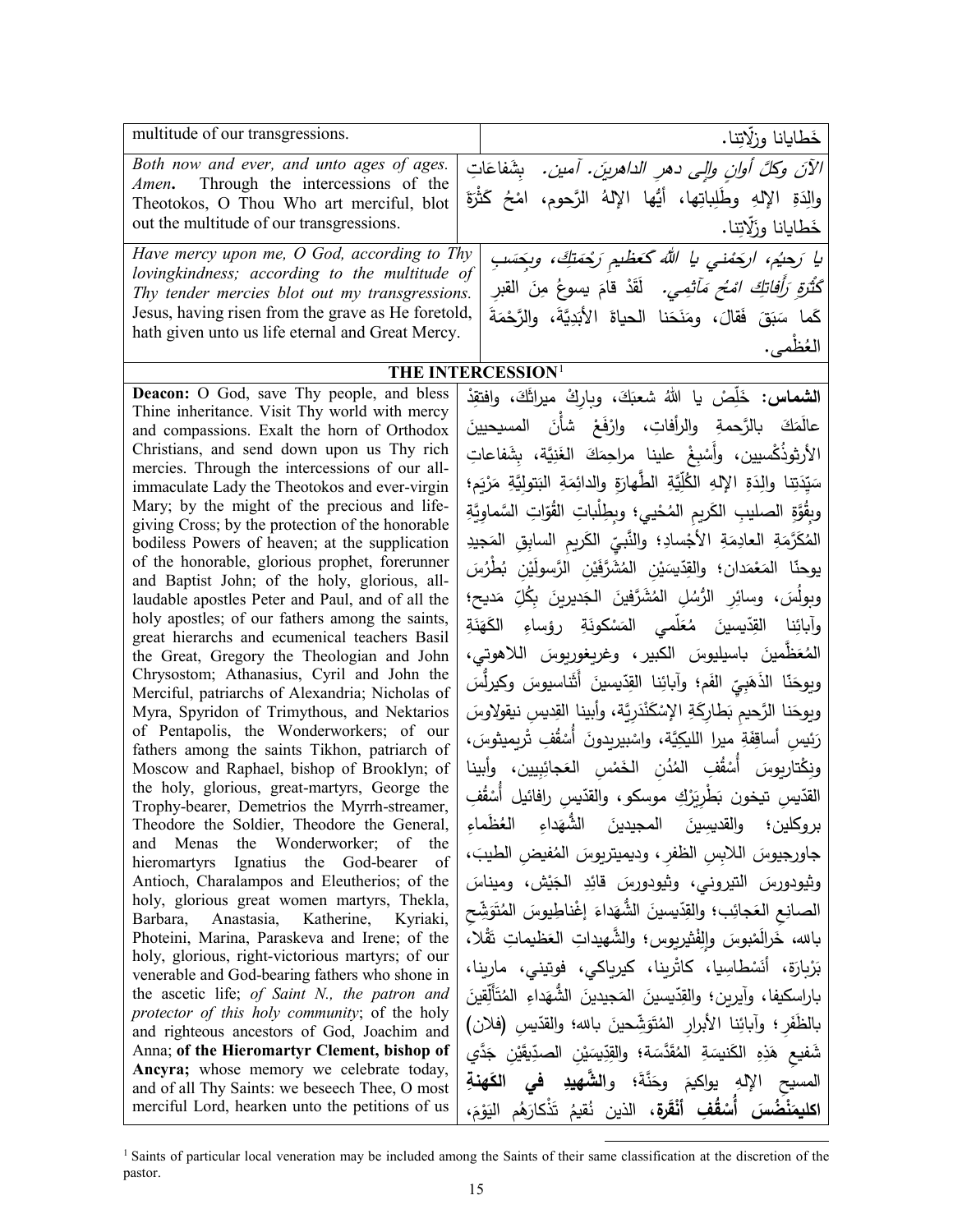| sinners who make our supplications unto Thee,<br>and have mercy upon us.                             |  | وجَميع قِدّيسيكَ، نَتَضَرَّعُ إِليكَ أَيُّها الرَّبُّ الجزيلُ الرَّحْمَةِ،           |
|------------------------------------------------------------------------------------------------------|--|--------------------------------------------------------------------------------------|
|                                                                                                      |  | فَاسْتَجِبْ لَنا نَحْنُ الخَطَأَةَ الطالِبينَ إليكَ وارْحَمْنا.                      |
| Chanter: Lord, have mercy. Lord, have<br>mercy. Lord, have mercy. (Repeat 4 times)                   |  | ا <b>لمرتل:</b> يا رَبُّ ارْحَمْ، يا رَبُّ ارْحَمْ، يا رَبُّ ارْحَمْ.(4 مرات)        |
| Priest: Through the mercy and compassions and                                                        |  | ا <b>لكاهن:</b> بِرَحْمَةِ ورَأَفاتِ ابْنِكَ الوَحيدِ ومَحَبَّتِهِ لِلْبَشَرِ ، الذي |
| love for mankind of Thine Only-begotten Son,<br>with Whom Thou art blessed, together with Thine      |  | أنتَ   مُبارَكٌ   مَعَهُ   ومعَ   روحِكَ   الكُلِّيِّ    قُدْسُهُ   الصَّالِح        |
| all-holy, and good, and life-giving Spirit: now<br>and ever, and unto ages of ages.                  |  | والمُحْيي، الآنَ وكُلَّ أوانِ وإلى دَهْرِ الداهِرين.                                 |
| Choir: Amen.                                                                                         |  | ا <b>لمرتل:</b> آمين.                                                                |
|                                                                                                      |  | <b>SIXTH TONE RESURRECTIONAL KONTAKION AND OIKOS (Plain Reading)</b>                 |
| Having raised up all the dead out of the dark                                                        |  | إِنَّ المَسيحَ الإِلهَ الواهِبَ الحَياةَ، قَدْ وَهَبَ القيامةَ                       |
| abysses by His life-bestowing hand, Christ God,<br>the Giver of Life, hath bestowed the Resurrection |  | لِلْجَبْلةِ البَشَرِيَّةِ، مُقيماً بِيَدِهِ المُحْيِيَةِ جميعَ الأمْواتِ             |
| upon mortal nature; for He is the Savior and                                                         |  | مِنَ الكُهوفِ المُظْلِمَة. فإنَّهُ مُخَلِّصُ الجميع،                                 |
| Resurrection and Life of all, and the God of all.                                                    |  |                                                                                      |
|                                                                                                      |  | وقيامَتُهُمْ، وحياتُهُمْ، وإلهُ الكلِّ.                                              |
| We the faithful praise and worship Thy Cross                                                         |  | أَيُّها المسيحُ مُعطى الحياة، إنّنا نحنُ المؤمنينَ نُنْشِدُ                          |
| and burial, O Giver of life, for Thou hast bound<br>Hades, O immortal One, as God omnipotent, and    |  | ونَسْجُدُ لِصَلِيبِكَ وِدَفْنِك. لِأَنَّكَ، يا مَنْ لا يَموتُ،                       |
| Thou hast raised up the dead with Thyself, and                                                       |  | قيَّدْتَ الْجَحيمَ بما أَنَّكَ الإِلْهُ القَديرُ ، وسَحَقْتَ أَبْوابَها،             |
| broken the gates of Hades, and destroyed the                                                         |  | وأَقَمْتَ الأُمواتَ، ونَقَضْتَ عِزَّةَ المَوْتِ كإله. لذلكَ                          |
| dominion of death, since Thou art God.<br>Wherefore, we the earthborn glorify Thee with              |  |                                                                                      |
| longing, Who art risen, and hast destroyed the                                                       |  | نُمجِّدُكَ نحنُ الأَرْضِيينَ بِحَرارةٍ، يا مَنْ قامَ مُبِيداً عِزَّةَ                |
| dominion of the all-destroying enemy. Thou hast                                                      |  | العَدُوّ المُميت، وأقامَ معهُ جميعَ المُؤمِنينَ به،                                  |
| raised up all who believe in Thee, and has                                                           |  | وافْتَدى العالَمَ مِنْ سِهام الحَيَّةِ، ونَجّانا مِنْ ضَلالةِ                        |
| rescued the world from the darts of the serpent,<br>and hast delivered us from the error of the      |  | العَدُوِّ بما أنهُ المُقْتَدِرُ وحدَه. ولِذا نُسَبِّحُ بِحُسْنِ                      |
| enemy, O almighty One. Hence, we reverently                                                          |  | عِبادَةٍ قِيامَتَكَ التي بِها خَلَّصْتَنا، بِما أَنَّكَ إلهُ الكُلِّ.                |
| praise Thy Resurrection, whereby Thou hast                                                           |  |                                                                                      |
| saved us, since Thou are God of all.                                                                 |  |                                                                                      |
|                                                                                                      |  | THE CVMAVADION $(Dlsin Dcos dinc)$                                                   |

**THE SYNAXARION** (Plain Reading)

On January 23 in the Holy Orthodox Church, we commemorate the holy Hieromartyr Clement, Bishop of Ancyra, and the holy Martyr Agathangelos.

## *Verses*

The thirst of the inclement sword hath been sated on the blood of Agathangelos and Clement. Ye were felled on the twenty-third, O Agathangelos and Clement.

Clement was born in 258 in the city of Ancyra in Galatia of a pagan father and a Christian mother. Clement was so famous because of his virtuous living that he was elected bishop of Ancyra at the age of 20. In his young years, he attained the wisdom of a mature adult, and by great restraint he tamed and conquered his body. During the reign of Diocletian, he was tortured so horribly and spent 28 years in difficulties and in dungeons. Clement considered it a great honor to be tortured because, as he said, "even the mouth of my Lord Jesus Christ was also beaten and struck in the face and behold, I, the unworthy, now became worthy of that!" Finally, he and Saint Agathangelos of Rome were beheaded together in 312.

On this day, we also commemorate Paulinos, bishop of Nola. By their holy intercessions, O Christ God, have mercy upon us and save us. Amen.

## **KATAVASIAE OF THE PRESENTATION OF CHRIST CANON IN TONE THREE**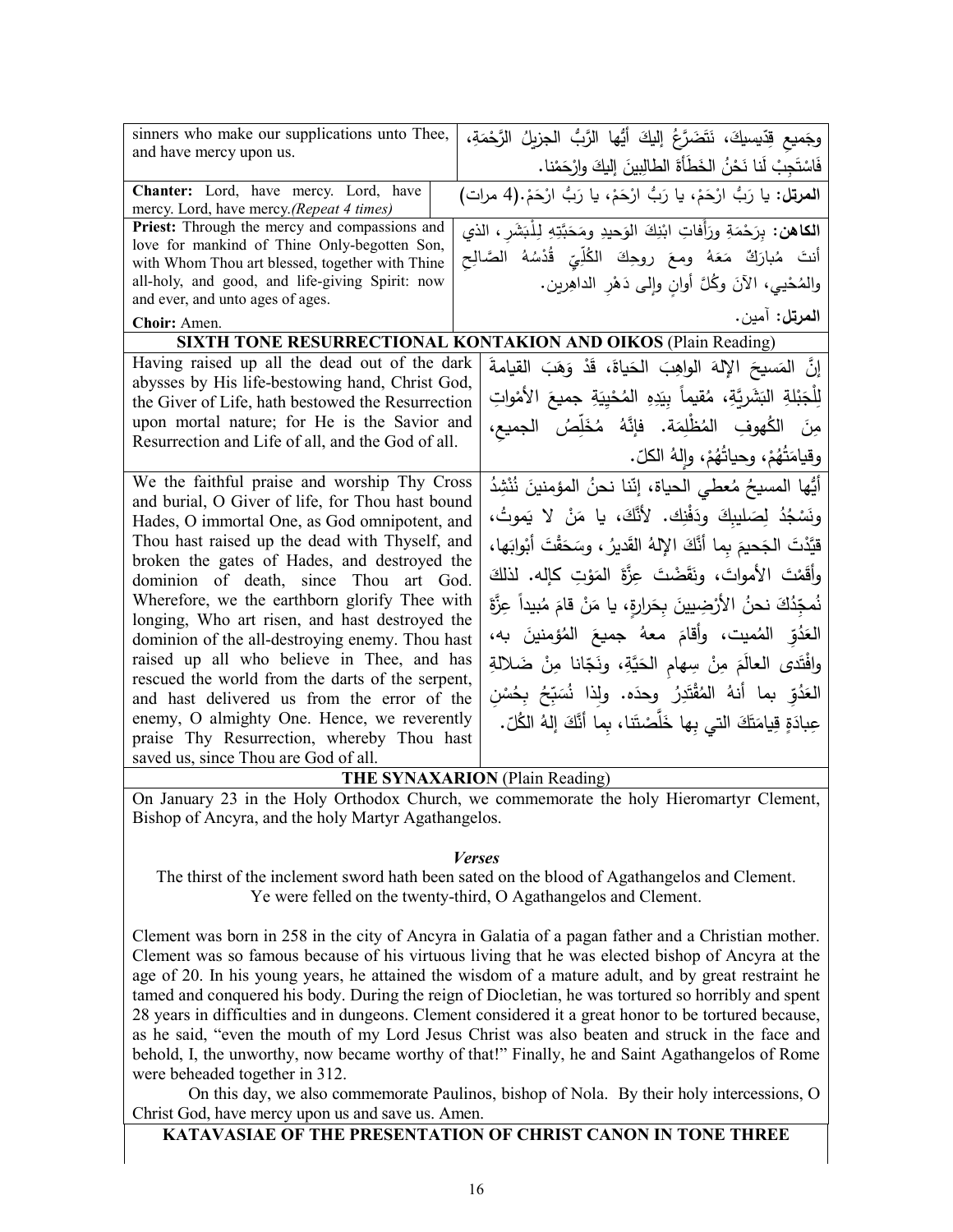| <b>Ode 1.</b> The sun once shone on dry land that                                                                                               |  | (الأولى) إنَّ عُمْقَ اليابِسَةِ المُوَلِّدَ اللَّجَجِ، قَدِ اجْتازَتْ فيهِ         |  |  |
|-------------------------------------------------------------------------------------------------------------------------------------------------|--|------------------------------------------------------------------------------------|--|--|
| was begotten of the abyss; for the water                                                                                                        |  |                                                                                    |  |  |
| became as hard as a wall on either side for                                                                                                     |  | الشَّمْسُ قَديماً، لأنَّ المـاءَ قَدْ جَمَدَ مِنْ جانِبَيْهِ كالْحائِطِ            |  |  |
| the people that crossed the sea by foot, and                                                                                                    |  | لِلْشَعْبِ المُجْتازِ في عُمْقِهِ ماشِياً، والمُرَتِّلِ تَرْتِيلاً مَرْضِيّاً      |  |  |
| sang in a God-pleasing manner: Let us sing<br>to the Lord; for gloriously is He glorified.                                                      |  | للهِ هاتِفاً : لِنُسَبِّحِ الرَّبَّ، لأنَّهُ بالمَجْدِ قَدْ تَمَجَّد.              |  |  |
| Ode 3. Thou foundation of them that hope in                                                                                                     |  | <b>(الثالثــة)</b> يـا رَبُّ، يـا ثَبـاتَ المُتَّكِلـينَ عليـكَ، ثَبِّـتِ          |  |  |
| Thee, O Lord, make steadfast the Church, which                                                                                                  |  |                                                                                    |  |  |
| Thou hast purchased with Thy precious Blood.                                                                                                    |  | الكَنيسَةَ التي اقْتَنَيْتَها بِدَمِكَ الكَريمِ.                                   |  |  |
| Ode 4. Thy virtue hath covered the heavens,                                                                                                     |  | (ا <b>لرابعــــة)</b> أَيُّهـــا المَســيحُ، إنَّ فَضـــيلَتَكَ قَــدْ غَشِــيَتِ  |  |  |
| O Christ; for coming forth from the Ark of<br>Thy holiness, even Thine undefiled Mother,                                                        |  | السَّماوات، لأنَّهُ لمّا أتـى تـابوتُ قُدْسِكَ الـذي هُو أمُّكَ                    |  |  |
| Thou hast appeared in the temple of Thy                                                                                                         |  | البَرِيئَةُ مِنَ الفَسادِ، ظَهرَتَ فـى هَيْكَلِ مَجْدِكَ مَحْمـولاً                |  |  |
| glory as an infant borne in arms, and all                                                                                                       |  |                                                                                    |  |  |
| things were filled with Thy praise.                                                                                                             |  | على السّاعِدَيْنِ كَطِفْلٍ، فامْتَلاَتْ كُلُّ البَرايا مِنْ تَسْبِحَتِكَ.          |  |  |
| Ode 5. Isaiah beheld God symbolically on an                                                                                                     |  | (ا <b>لخامسة)</b> إنَّ إشَعْيا لمّا أَبْصَرَ الإلهَ رَمْزِيَّاً على مِنْبَرِ       |  |  |
| exalted throne attended by Angels of glory,                                                                                                     |  | شاهِق، مُحْتَقَّةً بِهِ مَلائكَةُ المَجْدِ، هَتَفَ صارِخاً: وَيْحى                 |  |  |
| he cried: O wretched man that I am! For I<br>have seen beforehand the incarnate God, the                                                        |  |                                                                                    |  |  |
| Lord of peace and unwaning light.                                                                                                               |  | أَنا الشَّقِي، لأَنِّي سَبَقْتُ فَنَظَّرْتُ إِلهاً مُتَجَسِّداً، وهو النورُ        |  |  |
|                                                                                                                                                 |  | الذي لا يَعْرُوهُ مَساءٌ، وسَيِّدُ السَّلامة.                                      |  |  |
| Ode 6. When the Elder had seen with his eyes                                                                                                    |  | (السادســة) إِنَّ الشَّيْخَ لَمّا أَبْصَـرَ بِعَيْنَيْهِ الْخَـلاصَ                |  |  |
| the salvation that came from God unto the                                                                                                       |  | الـذي قَـدْ بَـدا لِلْشُـعوب، هَتَـفَ نَحْـوَكَ قـائِلاً: أَيُّهـا                 |  |  |
| peoples, he cried to Thee: O Christ, Thou art my<br>God.                                                                                        |  | المَسيحُ أَنْتَ إلهي، الآتي مِنْ لَدُنِ الله.                                      |  |  |
|                                                                                                                                                 |  |                                                                                    |  |  |
| Ode 7. Thee, the Word of God, we praise with                                                                                                    |  | (ا <b>لسابعة)</b> إيّاكَ نُسَبّحُ يا كَلِمَةَ الله، يا مَنْ نَدَّى في              |  |  |
| hymns, Who in the fire didst once bedew the<br>Three Children that confessed and praised Thee<br>as their God, and Who dweltest in a Virgin who |  | النّار الفِتْيَةَ اللاهِجينَ باللهِ، وحَلَلْتَ فـى بَتولِ عادِمَةِ                 |  |  |
|                                                                                                                                                 |  | الفَسادِ، مُرَبِّلينَ بِحُسْنِ عِبادَةٍ: مُبارَكٌ أَنْتَ يا إلـهَ                  |  |  |
| was free of defilement; and with all reverence,                                                                                                 |  |                                                                                    |  |  |
| we sing: Blessed is the God of our Fathers.                                                                                                     |  | أبائِنا.                                                                           |  |  |
| We praise, we bless, and we worship the Lord.                                                                                                   |  | (ا <b>لثامنــة)</b> نُسبّبُح <i>ونُنباركُ ونَســُجُد للـتربّ.</i> إنَّ الفِثْيَـةَ |  |  |
| Ode 8. Standing together in the unbearable fire,                                                                                                |  | المُناضِلينَ عَنْ عِبادَةِ اللهِ، لمّا انْتَصَبوا مُتَّحِدينَ في                   |  |  |
| yet not harmed by the flame, the Children, the<br>champions of godliness, sang a divine hymn: O                                                 |  | النَّـارِ التـي لا تُطـاقُ، ولَـمْ يَضُـرَّهُمُ اللهيـبُ أَصْـلاً،                 |  |  |
| all ye works, bless ye the Lord, and supremely                                                                                                  |  |                                                                                    |  |  |
| exalt Him unto all the ages.                                                                                                                    |  | رَتَّلـوا تَسْبِيحاً إلهيّـاً قـائلينَ: بـاركوا الـرَّبَّ يـا جَميـعَ              |  |  |
|                                                                                                                                                 |  | أَعْمالِهِ، وزيدوهُ رفْعَةً مَدى الدُّهورِ .                                       |  |  |
| Deacon: The Theotokos and Mother of the                                                                                                         |  | ا <b>لشماس:</b> لوالدَةِ الإِلهِ وأمِّ النورِ بالتسابيح نكرِّمُ                    |  |  |
| Light, let us honor and magnify in song.                                                                                                        |  | مُعَظَّمين.                                                                        |  |  |
|                                                                                                                                                 |  | <b>MAGNIFICATIONS IN TONE THREE</b>                                                |  |  |
| My soul doth magnify the Lord, and my spirit                                                                                                    |  | تُعَظِّمُ نَفْسَى الرَّبَّ، وتَبْتَهِجُ روحي باللهِ مُخَلِّصـي.                    |  |  |
| hath rejoiced in God my Savior.                                                                                                                 |  |                                                                                    |  |  |
| <b>Refrain:</b> More honorable than the Cherubim,                                                                                               |  | اللازمة: يا مَنْ هي أكرَمُ مِنَ الشاروبيم، وأَرْفَعُ مَجْداً                       |  |  |
| and more glorious beyond compare than the                                                                                                       |  | بِغَيرِ قِياسٍ مِنَ الساراِفيمِ، التي مِنْ دونِ فَسادٍ وَلِدَتْ                    |  |  |
| Seraphim, thou who without corruption bearest                                                                                                   |  | كَلِمَةَ الله، حَقًّا أَنَّكِ والدةُ الإِلهِ إياكِ نُعظِّم.                        |  |  |
| God the Word, and art truly Theotokos, we<br>magnify thee.                                                                                      |  |                                                                                    |  |  |
| For He hath regarded the lowliness of His                                                                                                       |  |                                                                                    |  |  |
| handmaiden; for behold from henceforth all                                                                                                      |  | لأَنَّهُ نَظَرَ إلى تَواضُعٍ أَمَتِهِ، فَها مُنْذُ الآنَ تُطَوِّبُني               |  |  |
| generations shall call me blessed. (Refrain)                                                                                                    |  | جميعُ الأجيالِ. (اللازمة)                                                          |  |  |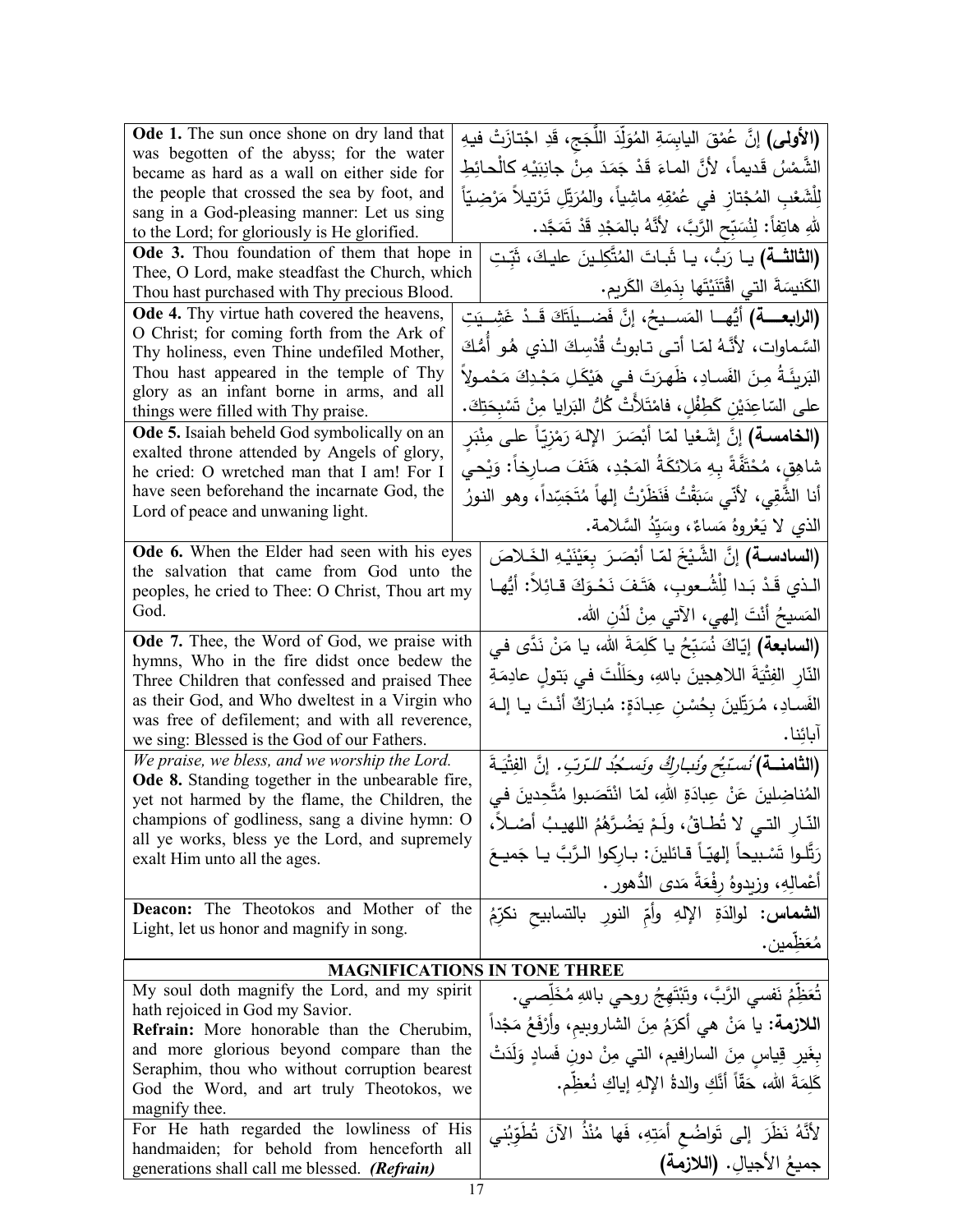| For He that is mighty hath magnified me, and                                                           |  | لأنَّ القَديرَ  صَنَعَ بي عَظائِمَ وقُدُّوسٌ  اسْمُهُ، ورَحْمَتُهُ                       |  |  |
|--------------------------------------------------------------------------------------------------------|--|------------------------------------------------------------------------------------------|--|--|
| holy is His Name; and His mercy is on them that<br>fear Him, throughout all generations. (Refrain)     |  | إلى جيلٍ فَجيلٍ للذينَ يَتَّقونَهُ. (اللازمة)                                            |  |  |
| He hath showed strength with His arm; He hath                                                          |  | صَنَعَ عِزّاً بِساعِدِهِ، وَشَتَّتَ المُتَكَبِّرِينَ بذِهْنِ قُلوبِهِم.                  |  |  |
| scattered the proud in the imagination of their                                                        |  | (اللازمة)                                                                                |  |  |
| hearts. (Refrain)<br>He hath put down the mighty from their seat, and                                  |  | حَطَّ المُقْتَدِرِينَ عَنِ الكَراسي ورَفَعَ المُتَواضعينَ، مَلأً                         |  |  |
| hath exalted the humble and meek. He hath filled                                                       |  |                                                                                          |  |  |
| the empty with good things, and the rich hath He                                                       |  | الجِياعَ مِنَ الخَيْراتِ، والأَغْنِياءَ أَرْسَلَهُم فارغينَ.                             |  |  |
| sent empty away. (Refrain)                                                                             |  | (اللازمة)                                                                                |  |  |
| He remembering His mercy hath helped His                                                               |  | عَضَدَ إسرائيلَ فَتاهُ لِيذْكُرَ رَحْمَتَهُ، كما قالَ لآبائِنا                           |  |  |
| servant Israel, as He promised to our forefathers,<br>Abraham and his seed forever. (Refrain)          |  | إبْراهيمَ ونَسْلِهِ إلى الأبد. (اللازمة)                                                 |  |  |
| Ode 9. O Theotokos, * thou hope of all Christians;                                                     |  | (التاسعة) إِحْفَظى أَمَّ الإِله، يا رَجاءَ المُؤمِنين،                                   |  |  |
| * keep and shelter and preserve * them that set<br>their hope in thee. In the shadow and letter of the |  | مِنْ أَذِي هذي الحياة، طالبِيكِ الواثقِينِ.                                              |  |  |
| Law, let us the faithful contemplate a prefiguring:                                                    |  | لِنُعَظِّمْ أَيُّهـا المُؤمِنـونَ، الابْـنَ البكْـرَ كَلِمَــةَ الآبِ                    |  |  |
| Every male child that openeth the womb is holy                                                         |  |                                                                                          |  |  |
| unto God. Therefore, do we magnify the first-born<br>Word, the Son of the Father Who is without        |  | الأَزَلِيِّ، المَوْلِودَ بِكْراً لِأُمِّ لَمْ تَعْرِفْ رَجُلاً، إذْ قَدْ                 |  |  |
| beginning, the first-born Child of a Mother who                                                        |  | شاهَدْنا في ظِلِّ النَّاموسِ والكِتابِ رَسْماً، وهو أنَّ                                 |  |  |
| hath not known wedlock.                                                                                |  | كُلَّ ذَكَرٍ يَفْتَحُ مُسْتَوْدَعاً، يُدْعى قُدُّوساً لله.                               |  |  |
|                                                                                                        |  | THE LITTLE LITANY                                                                        |  |  |
| Deacon: Again and again, in peace, let us<br>pray to the Lord.                                         |  | ا <b>لشماس:</b> أَيْضاً وأَيْضاً بِسَلامِ إلى الرَّبِّ نَطْلُب.                          |  |  |
| Choir: Lord, have mercy.                                                                               |  | ا <b>لجوق</b> : يا ربُّ ارْحَمْ.                                                         |  |  |
| <b>Deacon:</b> Help us; save us; have mercy on us;                                                     |  | ا <b>لشماس:</b> أَعْضُدْ، وَخَلِّصْ، وارْحَمْ، واحفَظْنا يا اللهُ بِنِعْمَتِكَ.          |  |  |
| and keep us, O God, by Thy grace.                                                                      |  | ا <b>لجوق</b> : يا ربُّ ارْحَمْ.                                                         |  |  |
| Choir: Lord, have mercy.                                                                               |  | ا <b>لشماس:</b> بعدَ ذِكْرِنا الكُلِّيَّةَ القداسَةِ، الطاهِرَةَ، الفائِقَةَ البَرَكاتِ  |  |  |
| Deacon: Calling to remembrance our all-<br>holy, immaculate, most-blessed and glorious                 |  | المَجيدة، سيِّدَتَنا والِدَةَ الإِلهِ الدائِمَةَ البَتولِيَّةِ مَرْيَمَ مَعَ جَميع       |  |  |
| Lady the Theotokos and ever-virgin Mary,                                                               |  |                                                                                          |  |  |
| with all the saints: let us commend ourselves<br>and each other, and all our life unto Christ          |  | القدِّيسين، لِنودِعْ أَنفُسَنا وبَعْضُنا بَعْضاً وَكُلَّ حَياتِنا لِلْمَسيح              |  |  |
| our God.                                                                                               |  | الإله.                                                                                   |  |  |
| Choir: To Thee, O Lord.                                                                                |  | ا <b>لجوق:</b> لكَ يا ربّ.                                                               |  |  |
| <b>Priest:</b> For all the powers of Heaven praise                                                     |  | ا <b>لكاهن:</b> 'لأنَّهُ إِيَّاكَ شُمَبِّحُ كُلُّ قُوَّاتُ السَّماواتِ، ولَكَ يُرْسِلونَ |  |  |
| Thee, and unto Thee do they ascribe glory to<br>the Father and to the Son and to the Holy              |  | المَجْدَ أَيُّها الآبُ والإبنُ والرُّوحُ القُدُسُ، الآنَ وكلَّ أُوانِ وإِلَى             |  |  |
| Spirit, now and ever, and unto ages of ages.                                                           |  | دَهْرِ الدَّاهِرِينِ.                                                                    |  |  |
| Choir: Amen.                                                                                           |  | ا <b>لجوق:</b> آمين.                                                                     |  |  |
| Holy is the Lord our God. ( <i>THRICE</i> )                                                            |  | قُدُّوسٌ هُوَ الرَّبُّ إلهُنا. (ثلاثاً)                                                  |  |  |
| Exalt ye the Lord our God; and worship at His                                                          |  |                                                                                          |  |  |
| footstool, for He is holy.                                                                             |  | إِرْفَعوا الرَّبَّ إِلهَنا، واسْجُدوا لِمَوْطِئٍ قَدَمَيْهِ، لأَنَّ                      |  |  |
|                                                                                                        |  | الرَّبَّ إِلهَنا قُدُّوسٌ هو .                                                           |  |  |
| THE NINTH EOTHINON EXAPOSTEILARION IN TONE TWO<br>$(**Upon that mount in Galilee **)$                  |  |                                                                                          |  |  |
|                                                                                                        |  |                                                                                          |  |  |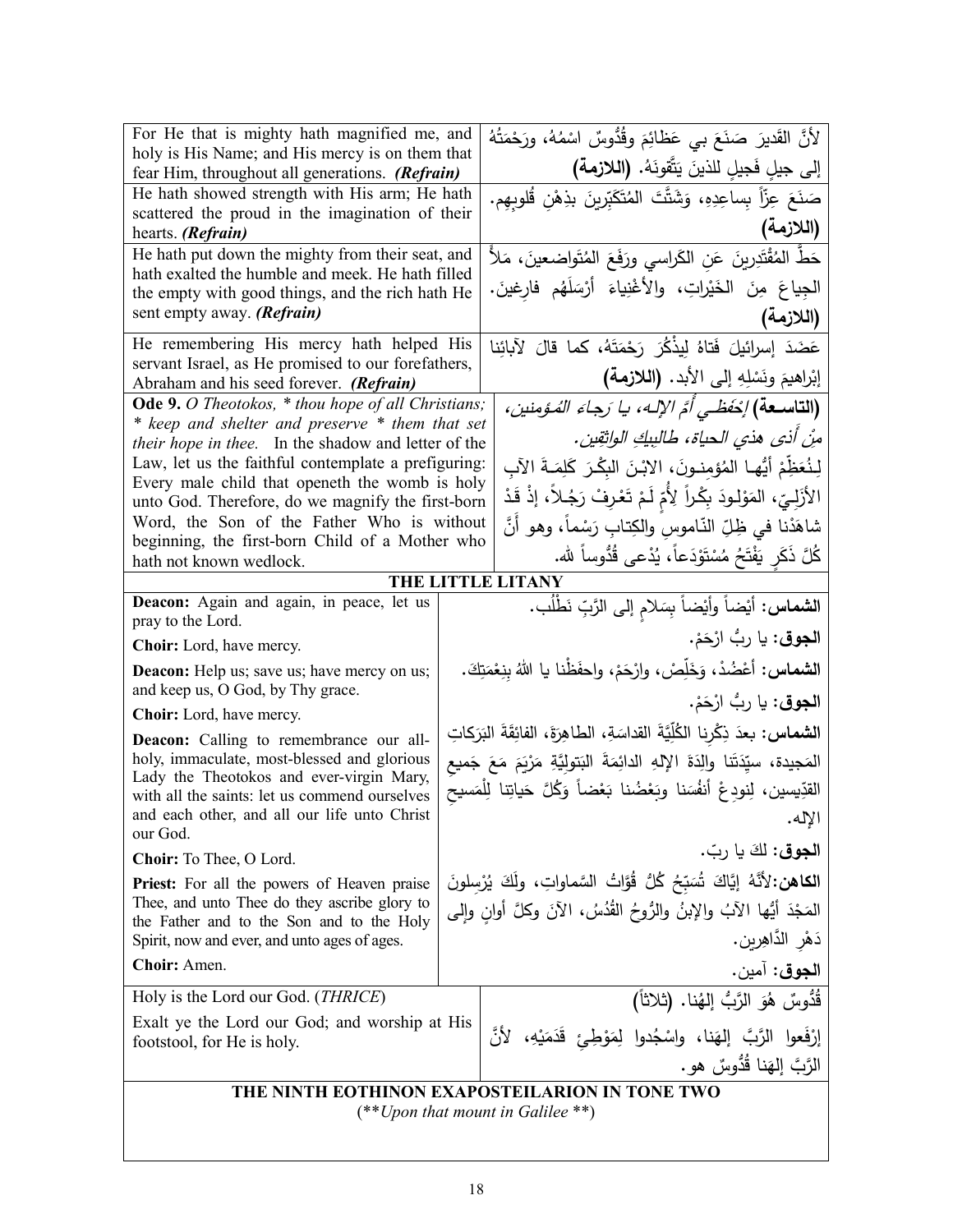| When Thou hadst entered while the doors * were shut<br>fast, Thou, O Master, * didst fill Thine Apostolic<br>choir * with the All-holy Spirit; * and having breathed<br>peace upon them, * Thou verily didst tell them * to<br>bind and loose the sins of men; * and the eighth day<br>thereafter, * Thy wounded side * and Thy hands didst | أَيُّها السَّيِّدُ، لَمَّا دَخَلْتَ والأبوابُ مُغْلَقَةٌ، أَوْعَبْتَ<br>رُسُلَكَ مِنَ الرُّوحِ الكُلِّيِّ قُدْسُهُ، إذْ نَفَخْتَ فيهِم<br>بسَلامٍ، قائلاً لَهُمْ، أَنْ يحِلّوا أَو يَرْبِطُوا<br>الخطايا، وبعدَ ثَمانيَةِ أيّامِ أرَيْتَ توما يديْكَ |
|---------------------------------------------------------------------------------------------------------------------------------------------------------------------------------------------------------------------------------------------------------------------------------------------------------------------------------------------|------------------------------------------------------------------------------------------------------------------------------------------------------------------------------------------------------------------------------------------------------|
| Thou display unto Thomas, * with whom, we cry: Our<br>Lord and God * art Thou, O Sovereign Master.                                                                                                                                                                                                                                          | وجنبَكَ. فمَعَهُ نَهْتِفُ إِليكَ: أنتَ هو الربُ                                                                                                                                                                                                      |
|                                                                                                                                                                                                                                                                                                                                             | والإله.                                                                                                                                                                                                                                              |
| THE EXAPOSTEILARION & THEOTOKION FOR ST. CLEMENT IN TONE TWO<br>$(**Hearken, ye women**)$                                                                                                                                                                                                                                                   |                                                                                                                                                                                                                                                      |
| Like the divine Apostle Paul, * thou wentest                                                                                                                                                                                                                                                                                                | لَقَدْ طُفْتَ الأَرْضَ كُلَّها مِثْلَ بُولُسَ الرَّسُولِ يا                                                                                                                                                                                          |
| round about the earth; * and stretching forth, O<br>brave Clement, * the vine of thy long                                                                                                                                                                                                                                                   | اكْلِيمَنْضُسُ، ومدَدتَ فِيها جفْنَةَ كَرِم جِهَادَاتِكَ                                                                                                                                                                                             |
| contendings, * thou caughtest Agathangelos *                                                                                                                                                                                                                                                                                                | المُسْتَطْيلَةِ، واصْطَدْتَ بِصِنَّارَةِ الإيمَانِ شَهِيداً شَرِيكَاً                                                                                                                                                                                |
| with the fair tendril of the Faith; * and suff'ring                                                                                                                                                                                                                                                                                         |                                                                                                                                                                                                                                                      |
| with thee, he became * thy fellow Martyr and                                                                                                                                                                                                                                                                                                | لكَ، هُو أَغَثِنجِيلُسُ الظَّافِرُ في الجِهَادِ، سَمِيُّ البِثَمَارةِ                                                                                                                                                                                |
| partner, * a victor named for good tidings.                                                                                                                                                                                                                                                                                                 | الجَيَّدة.                                                                                                                                                                                                                                           |
| Since thou, O holy Bride of God, * art a pure vessel                                                                                                                                                                                                                                                                                        | إِنَّكِ إِنَاءٌ فَائِقُ الطَّهارَةِ يا عَرُوسَةَ اللهِ مَرِيمُ الفَتاةُ                                                                                                                                                                              |
| free of stain, * O Maiden, speedily free me * from<br>the dark murk of the passions; * and snatch me from                                                                                                                                                                                                                                   | المُبَارِكَةُ، فَأَعْتِقِيني مِنْ ظَلامِ الأَهْواءِ الحَالِكِ يا                                                                                                                                                                                     |
| the terrible * gnashing of teeth, the deathless worm,                                                                                                                                                                                                                                                                                       | سَيّدةُ، واخْتَطِفيني مِنْ صَرِيفِ الأَسْنَانِ، والذُودِ                                                                                                                                                                                             |
| * and from the everlasting fire, * so that with faith I                                                                                                                                                                                                                                                                                     |                                                                                                                                                                                                                                                      |
| may hymn thee, * O blessed Mary, my Lady.                                                                                                                                                                                                                                                                                                   | والنَّارِ المُؤبَّدةِ، فأُسَبِّحَكِ عنْ إيمانٍ.                                                                                                                                                                                                      |
| <b>AINOI</b> (PRAISES) IN TONE SIX                                                                                                                                                                                                                                                                                                          |                                                                                                                                                                                                                                                      |
| Let everything that hath breath, praise the Lord.                                                                                                                                                                                                                                                                                           | كُلُّ نَسَمَةٍ فلْتُسَبِّحِ الرَّبِّ. سَبِّحوا الزَّبَّ مِنَ السَّماواتِ،                                                                                                                                                                            |
| Praise ye the Lord from the heavens: praise Him<br>in the heights. To Thee, O God, is due our song.                                                                                                                                                                                                                                         | سَبِّحوهُ في الأعالي، لأنه لكَ يَليقُ التَّسبيحُ يا الله.                                                                                                                                                                                            |
| Praise ye Him, all His angels: praise ye Him, all                                                                                                                                                                                                                                                                                           | سَبّحوهُ يا جَميعَ ملائِكَتِهِ، سَبّحوهُ يا سائِرَ قُوّاتِهِ،                                                                                                                                                                                        |
| His hosts. To Thee, O God, is due our song.                                                                                                                                                                                                                                                                                                 | لأنه لكَ يليقُ التَّسْبِيحُ يا الله.                                                                                                                                                                                                                 |
| For the Resurrection in Tone Six                                                                                                                                                                                                                                                                                                            |                                                                                                                                                                                                                                                      |
| Verse 1. This glory shall be to all His saints. The                                                                                                                                                                                                                                                                                         |                                                                                                                                                                                                                                                      |
| Cross, O Lord, is Life and Resurrection to Thy                                                                                                                                                                                                                                                                                              | 1– هذا المَجْدُ بَك <i>ونُ لجميع أبرارهِ.</i> يا رَبُّ، إنَّ                                                                                                                                                                                         |
| people, and in it we do trust. Wherefore, Thee do                                                                                                                                                                                                                                                                                           | صَلِيبَكَ لَهُوَ حَياةٌ وقِيامَةٌ لِشَعْبِكَ، وعَلَيْهِ اتِّكالُنا،                                                                                                                                                                                  |
| we praise, O our risen Lord; have mercy upon us.                                                                                                                                                                                                                                                                                            | فَنُسَبِّحُكَ يا إِلهَنا النَّاهِضَ فَارْحَمْنا.                                                                                                                                                                                                     |
| Verse 2. Praise God in His sanctuary; praise                                                                                                                                                                                                                                                                                                | 2– سَبْحوا اللهَ في قَدِّيسِيهِ، سَبْحوُهِ في فَلَكِ قُوَّتِهِ. ﴿نَّ                                                                                                                                                                                 |
| Him in the firmament of His power. Thy burial,                                                                                                                                                                                                                                                                                              | دَفْنَكَ أَيُّها السَّيّدُ قَدْ فَتَحَ الفِرْدَوْسَ لِجِنْسِ البَشَرِ . فإذْ قَدْ                                                                                                                                                                    |
| O Master, has opened paradise for mankind.<br>Wherefore, as we escape corruption, we praise                                                                                                                                                                                                                                                 |                                                                                                                                                                                                                                                      |
| Thee, O our risen God; have mercy on us.                                                                                                                                                                                                                                                                                                    | نَجَوْنا مِنَ الفَسادِ، فَنُسَبِّحُكَ يا إِلَهَنا النَّاهِضَ فارْحَمنا.                                                                                                                                                                              |
| Verse 3. Praise Him for His mighty acts; praise                                                                                                                                                                                                                                                                                             | 3– سَبْحِوُهِ على مَقْدَرِتِهِ، سَبْحوُهِ نَظْيَرِ كَثْرَةِ عَظَمَتِهِ.                                                                                                                                                                              |
| Him according to His excellent greatness. With                                                                                                                                                                                                                                                                                              |                                                                                                                                                                                                                                                      |
| the Father and the Spirit, let us praise Christ risen                                                                                                                                                                                                                                                                                       | لِثُسَـبِّحْ مَــعَ الآبِ والـرُّوحِ المَسـيحَ النَّــاهِضَ مِــنْ بَــيْنِ                                                                                                                                                                          |
| from the dead. Let us cry to Him, Thou art our<br>Life and Resurrection; have mercy on us.                                                                                                                                                                                                                                                  | الأَمْواتِ، ونَصْرُخْ إليهِ: أنتَ هو حَياتُنا وقِيامَتُنا فارْحَمْنا.                                                                                                                                                                                |
| Verse 4. Praise Him with the sound of the                                                                                                                                                                                                                                                                                                   | 4– سَبْحوُه بِلْحْنِ البوقِ، سَبْحوُهِ بِالمِزْمارِ والقيثارةِ.                                                                                                                                                                                      |
| trumpet; praise Him with the psaltery and harp.                                                                                                                                                                                                                                                                                             | لَقَدْ قُمْتَ مِنَ القَبْرِ لِثَلاثَةِ أَيَّامٍ كَمـا كُتِـبَ أَيُّهـا                                                                                                                                                                               |
| Thou hast risen from the tomb in three days, as it<br>was written, O Christ, and hast raised with Thee                                                                                                                                                                                                                                      |                                                                                                                                                                                                                                                      |
| our ancestors. Wherefore, mankind doth glorify                                                                                                                                                                                                                                                                                              | المَسيحُ، وأقَمْتَ مَعَكَ أَجْدادَنا، لِذلِكَ جِنْسُ النَشَرِ                                                                                                                                                                                        |
| Thee and praise Thy Resurrection.                                                                                                                                                                                                                                                                                                           | يُمَجِّدُكَ وِيُسَبِّحُ قِيامَتَكَ.                                                                                                                                                                                                                  |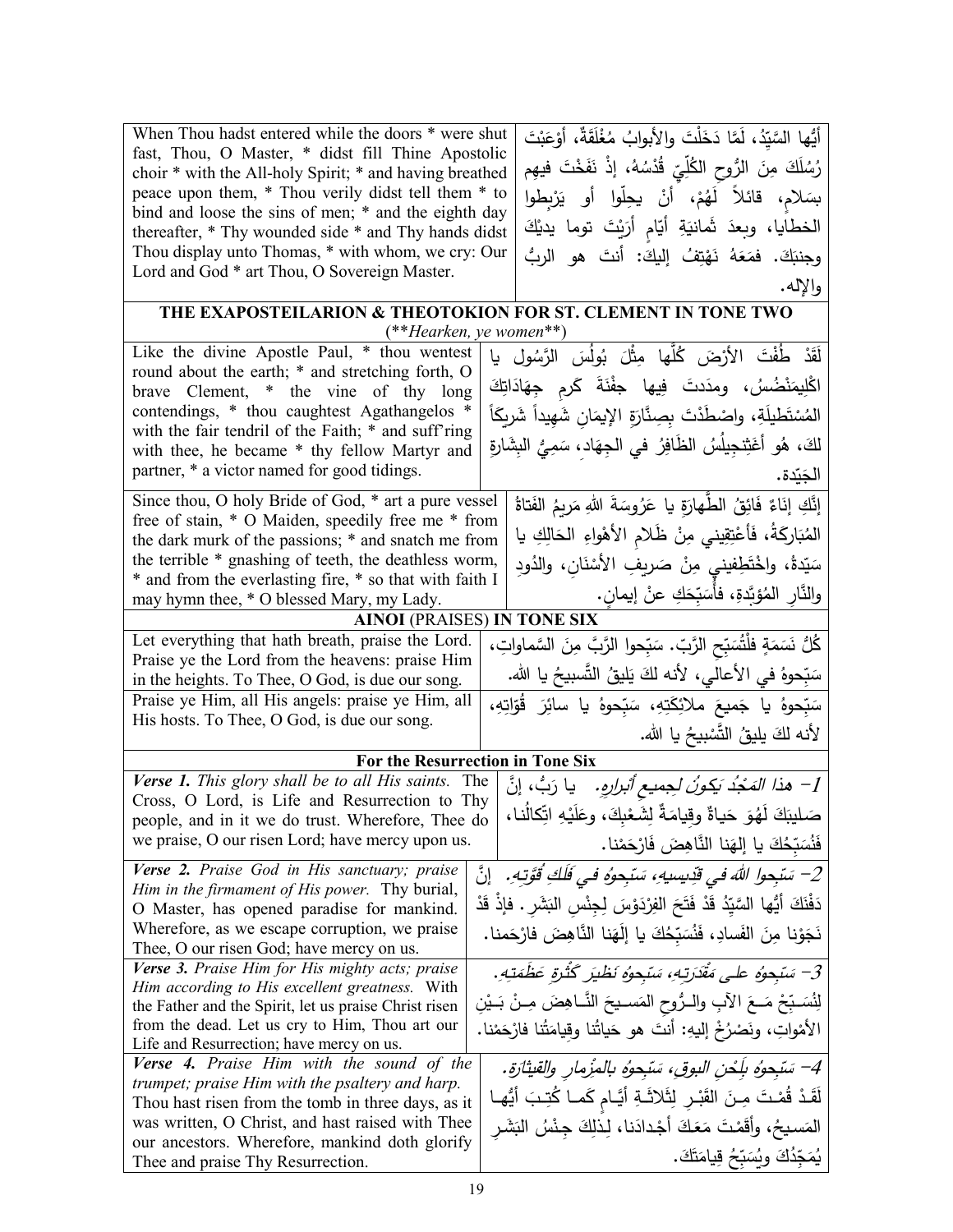| Verse 5. Praise Him with the timbrel and dance;                                                              | 5– سَبْحوُه بالطُبلِ والمَصـافِ. سَبْحوُه بالأوتـارِ وآلـةِ                           |
|--------------------------------------------------------------------------------------------------------------|---------------------------------------------------------------------------------------|
| praise Him with stringed instruments and organs.                                                             | <i>الطَّرَب.</i> يا ربُّ، إنَّ سِرَّ قِيامَتِكَ لَعَظْيمٌ هُوَ وَمَحْوفٌ.             |
| Great and fearful is the mystery of Thy<br>Resurrection, O Lord; for Thou hast emerged from                  |                                                                                       |
| the grave like a bridegroom from His chamber,                                                                | لأَنَّكَ بَرَزْتَ مِنَ الرَّمْسِ كَـالْخَتَنِ مِـنَ الْخِـدْرِ ، حـالاً               |
| annulling death by Death in order to free Adam.                                                              | المَـوْتَ بـالمَوْتِ لِكَـيْ تُعْتِـقَ آدَم. لِـذلِكَ المَلائِكَـةُ فــى              |
| Wherefore, do the angels in heaven exchange glad                                                             | السَّـماءِ يَتَباشَــرونَ، والبَشَــرُ  عَلــى الأَرْضِ يُمَجِّــدونَ                 |
| tidings, and men on earth glorify Thy compassion<br>toward us, O Lover of mankind.                           | تَحَنُّنَكَ الصائِرَ مِنْ أَجْلِنا، يا مُحِبَّ النَشَرِ .                             |
| Verse 6. Praise Him upon the loud cymbals: praise                                                            | 6– سَبْحِوُه بِنَغَماتِ الصُّنوجِ، سَبْحِوُه بِصُنوجِ التَّهْليلِ،                    |
| Him upon the high-sounding cymbals. Let                                                                      |                                                                                       |
| everything that hath breath praise the Lord.<br>– O                                                          | ك <i>َّلٌ نَسَمةٍ فَلْتَسَبِّحِ الرَّبِّ.</i> أَيُّها اليَهودُ العابِرو الشَّريعَة،   |
| Jews, transgressors of the law, where are the seals<br>and the silver which ye gave to the soldiers? Verily, | أَيْنَ هِيَ الْخُتومُ والفِضَّـةُ التي أَعْطَيْتُموهـا لِلْجُنْدِ؟ إِنَّ              |
| the Treasure hath not been stolen, but hath risen;                                                           | الكَنْزَ لَمْ يُسْرَقْ، لَكِنَّهُ قَدْ قامَ بِما أَنَّهُ مُقْتَدِرٌ . فَاخْزوا إذاً   |
| for He is mighty. Be ye confounded, therefore, O                                                             | يــا جاحِـدِي المَسـيح رَبِّ المَجْـد، الـذي تـألْمَ، وقَبْـرَ ،                      |
| deniers of Christ, the Lord of glory Who suffered,                                                           |                                                                                       |
| was buried, and did rise from the dead. Him let us                                                           | ونَهَضَ مِنْ بَيْنِ الأَمواتِ؛ فَلَهُ نَسْجُد.                                        |
| worship.                                                                                                     |                                                                                       |
| Verse 7. Arise, O my God, lift up Thy hand, and<br>forget not the humble. How were ye robbed of              | 7– قُمْ يا رَبِّي والِهِي ولْتَرْتِفِعْ يُدُكَ، ولا تَنْسَ بائِسِيكَ إلى              |
| the buried One when the tomb was sealed, after                                                               | الأنقضـاءِ.      أَيُّها الّيَهودُ، كَيْفَ سُرِقْتُمْ وقَدْ خَتَمْتُمْ القَبْرَ ،     |
| having placed guards and signs thereon? Behold,                                                              | وأقَمْتُمْ حُرّاساً، وجَعَلْتُمْ عَلاماتٍ؟ ها إنَّ المَلِكَ قَدْ خَرَجَ               |
| the King hath come out, the doors being closed.                                                              |                                                                                       |
| Therefore, either show Him as dead, or worship                                                               | والأَبْـوابُ مُغْلَقَـةٌ. فَإِمَّـا مِثْـلَ مائِـتٍ أَظْهِـروهُ، وَإِمَّـا كَإِلْــهٍ |
| Him with us as God, singing, Glory to Thy<br>Cross and Thy Resurrection, O Lord.                             | فَاسْجُدوا لهُ مَعَنا مُرَتِّلين: المَجْدُ لِصَليبِكَ وقِيامَتِكَ يا رَبُّ.           |
| <b>Verse 8.</b> I will praise Thee, O Lord, with my whole                                                    | 8– أَعتَرِفُ لكَ يا رَبُّ مِنْ كلِّ قَلْبِي، وأَحدَثُ بِجميع                          |
| heart; I will show all Thy marvelous works. The                                                              |                                                                                       |
| ointment-bearing women, O Lord, came to Thy                                                                  | عَج <i>ائِيِكْ.</i> يا رَبُّ، إنَّ النِّسْوَةَ حامِلاتِ الطيبِ بَلَغْنَ               |
| life-receiving grave, wailing and carrying                                                                   | قَبْرَكَ القابِـلَ الحيـاةَ، مُنْتَحِبـاتٍ، ولِلْطيـوبِ حـامِلاتٍ،                    |
| ointment, seeking Thy pure body to anoint it. Then<br>they found an angel wrapped with light and sitting     | طَالِباتٍ جَسَدَكَ الطاهِرَ ۖ لَيُطيِّبْنَهُ. فَوَجَدْنَ مَلاكاً مُلْتَحِفاً          |
| on a stone; and he spake to them, saying: Why                                                                | بالضِّياءِ ، عَلـى الحَجَرِ جالِساً، مُتَفَوّهاً نَحْوَهُنَّ قائِلاً:                 |
| shed ye tears for One from Whose side life                                                                   |                                                                                       |
| overflowed to the world? Why seek ye in the grave                                                            | لِماذا تُدَمِّعْنَ على الذي أفاضَ مِنْ جَنْبِهِ الحياةَ لِلْعالَمِ؟                   |
| as dead One Who is Deathless? More proper for ye<br>that ye hasten to His Disciples to proclaim to them      | لِمَ تَطْلُبْنَ في القَبْرِ كَمائِتٍ مَنْ هُوَ عادِمُ المَوتِ؟ بلِ                    |
| with joy His glorious Resurrection, gladdening the                                                           | الأَجْدَرُ بِكُنَّ أَنْ شُرِعْنَ لِتُبَشِّرْنَ تَلامِيذَهُ بِفَرَحٍ قِيامَتِهِ        |
| whole world, by which, O Savior, since Thou didst                                                            | المَجِيدَةِ الْمُطْرِبَةِ ۖ جَمِيعَ العالَمِ، التي إِذْ قَدْ أَنَرْتَنا بِها          |
| lighten us thereby, grant us forgiveness and the                                                             | أَيُّها المُخَلِّصُ، فَامْنَحْنا الغُفْرانَ والرَّحْمَةَ العُظْمى.                    |
| Great Mercy.                                                                                                 |                                                                                       |
| THE NINTH EOTHINON DOXASTICON IN TONE FIVE<br>Glory to the Father, and to the Son, and to the Holy Spirit.   |                                                                                       |
| In the fullness of time, O Christ, thou didst appear                                                         | الْمَجْدُ للأَبِ والإبنِ والروحِ القَدَسِ.<br>عِنْدَ تَمام                            |
| among Thy beloved ones on the eve of the Sabbath,                                                            | الأَزْمِنَةِ أَيُّها المَسيحُ، وَقَفْتَ بأَحِبّائِكَ في عَشِيَّةِ                     |
| and didst confirm to them a wonder through a                                                                 | السُّبوتِ، وحَقَّقْتَ لَهُمْ عَجَباً بِعَجَبٍ، أي قيامَتَكَ مِنْ                      |
| wonder, namely Thy Resurrection from the dead by                                                             |                                                                                       |
| Thine entrance while the doors were closed. But<br>Thou didst fill the Disciples with joy, granting them     | بَيْنِ الأَمْواتِ، بِدُخولِكَ والأَبْوابُ مُغْلَقَة. لكِنَّكَ                         |
| the Holy Spirit, and didst bestow on them power to                                                           | مَلأتَ التَلاميذَ فَرَحاً، ومَنَحْتَهُمْ روحاً قُدّوساً،                              |
| forgive sins. And as for Thomas, Thou didst not                                                              | ووَهَبْتَهُمْ سُلطانَ غُفرانِ الخطايا. أمّا توما فَلَمْ تُهْمِلْهُ                    |
| permit him to drown in the depths of faithlessness.                                                          |                                                                                       |
| Wherefore, grant us the knowledge of the truth, and                                                          | أَنْ يَغْرَقَ في عاصِفِ عَدَمِ الإِيمانِ. لذالِكَ هَبْنا                              |
| forgiveness of sins, O compassionate Lord.                                                                   | مَعْرِفَةً حَقَّةً، وغُفْرانَ الزلاّتِ، أَيُّها الرَّبُّ المُتَحَنِّن.                |
|                                                                                                              |                                                                                       |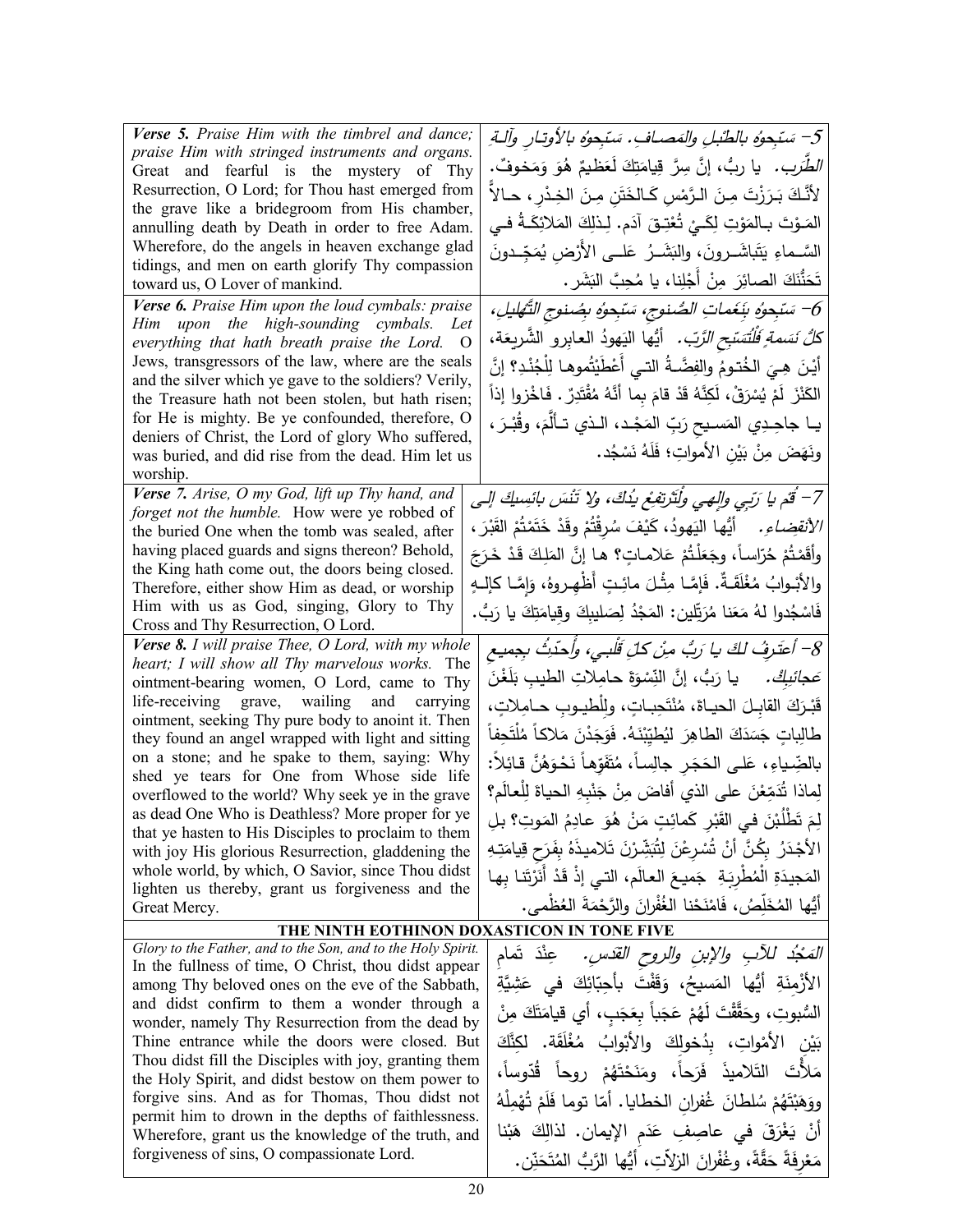| Both now and ever, and unto ages of ages. Amen.<br>Most blessed art thou, O Virgin Theotokos, for<br>through Him that was incarnate of thee is Hades<br>despoiled, Adam is recalled from the dead, the<br>curse is made void, Eve is set free, death is slain,<br>and we are endowed with life. Wherefore, in<br>hymns of praise, we cry aloud: Blessed art Thou,<br>O Christ our God, Who is thus well pleased,<br>glory to Thee. | الآنَ وكلَّ أُوانِ وإلى دهرِ الداهرينَ. آمين.   أنتِ<br>هِيَ الفائِقَةُ عَلى كُلِّ النِرَكاتِ، يا والِدَةَ الإِلَهِ العَذراءِ،<br>لأنَّ الجَحيمَ قَد سُبِيَت بِواسِطَةِ المُتَجَسِّدِ مِنكِ، وَآدَمَ<br>دُعِيَ ثَانِيَةً، واللُّعنَةَ بادَت، وَحَوّاءَ انعَتّقَت، والمَوتَ<br>أَميتَ، وَنَحنُ قَد حَيينا. فَلِذَلِكَ نُسَبِّحُ هاتِفين: مُبارَكٌ<br>أنتَ أَيُّها المَسيحُ إِلَهُنا، يا مَن هَكَذا سُرَّ ، المَجدُ لَك. |
|------------------------------------------------------------------------------------------------------------------------------------------------------------------------------------------------------------------------------------------------------------------------------------------------------------------------------------------------------------------------------------------------------------------------------------|------------------------------------------------------------------------------------------------------------------------------------------------------------------------------------------------------------------------------------------------------------------------------------------------------------------------------------------------------------------------------------------------------------------------|
| THE GREAT DOXOLOGY IN TONE FIVE                                                                                                                                                                                                                                                                                                                                                                                                    |                                                                                                                                                                                                                                                                                                                                                                                                                        |
| Glory to Thee, who has shown forth the Light.                                                                                                                                                                                                                                                                                                                                                                                      | المَجْدُ لَكَ يا مُظْهِرَ النورِ ، المَجْدُ للهِ في العَلاءِ،                                                                                                                                                                                                                                                                                                                                                          |
| Glory to God in the highest, and on earth peace,                                                                                                                                                                                                                                                                                                                                                                                   | وعلى الأرْضِ السَّلامُ، وفي النَّاسِ المَسَرَّةِ.                                                                                                                                                                                                                                                                                                                                                                      |
| good will among men.<br>We hymn thee, we bless Thee, we worship Thee,                                                                                                                                                                                                                                                                                                                                                              |                                                                                                                                                                                                                                                                                                                                                                                                                        |
| we glorify Thee, we give thanks unto Thee for                                                                                                                                                                                                                                                                                                                                                                                      | نُسَبّحُكَ، نُبارِكُكَ، نَسْجُدُ لَكَ، نُمَجّدُكَ، نَشْكُرُكَ مِنْ                                                                                                                                                                                                                                                                                                                                                     |
| Thy great glory.                                                                                                                                                                                                                                                                                                                                                                                                                   | أَجْلِ عَظيم جَلالٍ مَجْدِك.                                                                                                                                                                                                                                                                                                                                                                                           |
| O Lord King, heavenly God, Father                                                                                                                                                                                                                                                                                                                                                                                                  | أَيُّها الرَّبُّ المَلِكُ، السَّماويُّ، الإلهُ، الآبُ الضَّابطُ الكُلِّ؛ أيُّها                                                                                                                                                                                                                                                                                                                                        |
| Almighty; O Lord, the only-begotten                                                                                                                                                                                                                                                                                                                                                                                                |                                                                                                                                                                                                                                                                                                                                                                                                                        |
| Son, Jesus Christ; and the Holy Spirit.                                                                                                                                                                                                                                                                                                                                                                                            | الرَّبُّ الإبْنُ الوَحيدُ، يا يَسوعُ المَسيح؛ ويا أَيُّها الرّوحُ القُدُس.                                                                                                                                                                                                                                                                                                                                             |
| O Lord God, Lamb of God, Son of the Father, that                                                                                                                                                                                                                                                                                                                                                                                   | أَيُّها الرَّبُّ اﻹلهُ، يا حَمَلَ اللهِ يا ابْنَ اﻵبٍ، يا رافِعَ                                                                                                                                                                                                                                                                                                                                                       |
| takest away the sin of the world, have mercy on us,                                                                                                                                                                                                                                                                                                                                                                                | خطيئةِ العالَم، ارْحَمْنا، يا رافِعَ خَطايا العالَم.                                                                                                                                                                                                                                                                                                                                                                   |
| Thou that takest away the sins of the world.<br>Receive our prayer, Thou that sittest at the right                                                                                                                                                                                                                                                                                                                                 |                                                                                                                                                                                                                                                                                                                                                                                                                        |
| hand of the Father, and have mercy on us.                                                                                                                                                                                                                                                                                                                                                                                          | نَقَبَّلْ تَضَرُّعَنا أَيُّها الْجالِسُ عَنْ يَمين الآب، وارْحَمْنا.                                                                                                                                                                                                                                                                                                                                                   |
| For Thou only art holy, Thou only art the Lord,                                                                                                                                                                                                                                                                                                                                                                                    | لأَنَّكَ أَنْتَ وَحْذَكَ قُدُّوسٌ، أَنْتَ وَحْذَكَ الرَّبُّ يَسوعُ                                                                                                                                                                                                                                                                                                                                                     |
| O Jesus Christ, to the glory of God the Father.                                                                                                                                                                                                                                                                                                                                                                                    |                                                                                                                                                                                                                                                                                                                                                                                                                        |
| Amen.                                                                                                                                                                                                                                                                                                                                                                                                                              | المَسيحُ، في مَجْدِ اللهِ الآبِ. آمين.                                                                                                                                                                                                                                                                                                                                                                                 |
| Every day will I bless Thee, and I will praise Thy                                                                                                                                                                                                                                                                                                                                                                                 | في كُلِّ يَومٍ أَبارِكُكَ، وأَسَبِّحُ اسْمَكَ إلى الأَبَدِ، وإِلى                                                                                                                                                                                                                                                                                                                                                      |
| Name forever; yea forever and ever.                                                                                                                                                                                                                                                                                                                                                                                                | أَبَدِ الأَبَد.                                                                                                                                                                                                                                                                                                                                                                                                        |
| Vouchsafe, O Lord, to keep us this day without                                                                                                                                                                                                                                                                                                                                                                                     |                                                                                                                                                                                                                                                                                                                                                                                                                        |
| sin.                                                                                                                                                                                                                                                                                                                                                                                                                               | أَهِّلْنا، يا رَبُّ، أَنْ نُحْفَظَ في هذا اليَوم بِغَيْرِ خَطيئةٍ.                                                                                                                                                                                                                                                                                                                                                     |
| Blessed art Thou, O Lord, the God of our                                                                                                                                                                                                                                                                                                                                                                                           | مُبارَكٌ أَنْتَ يا رَبُّ، إلهَ آبائِنا، وَمُسَبَّحٌ ومُمَجَّدٌ اسْمُكَ                                                                                                                                                                                                                                                                                                                                                 |
| Fathers, and praised and glorified is Thy Name                                                                                                                                                                                                                                                                                                                                                                                     |                                                                                                                                                                                                                                                                                                                                                                                                                        |
| forever. Amen.                                                                                                                                                                                                                                                                                                                                                                                                                     | إلى الأبَدِ. آمين.                                                                                                                                                                                                                                                                                                                                                                                                     |
| Let Thy mercy be upon us, O Lord, even as we                                                                                                                                                                                                                                                                                                                                                                                       | لتَكُنْ، يا رَبُّ، رَحْمَتُكَ علَيْنا، كَمِثْلِ اتِّكالِنا عَليك.                                                                                                                                                                                                                                                                                                                                                      |
| have set our hope on Thee.<br>Blessed art Thou, O Lord: teach me Thy statutes. (thrice)                                                                                                                                                                                                                                                                                                                                            |                                                                                                                                                                                                                                                                                                                                                                                                                        |
|                                                                                                                                                                                                                                                                                                                                                                                                                                    | مُبارَكٌ أَنْتَ يا رَبُّ عَلِّمْني حُقوقَك. (ثلاثاً)                                                                                                                                                                                                                                                                                                                                                                   |
| Lord, Thou hast been our refuge from generation                                                                                                                                                                                                                                                                                                                                                                                    | يا رَبُّ، مَلْجَأً كُنْتَ لنا في جيلِ وجيلِ، أنا قُلْتُ يا                                                                                                                                                                                                                                                                                                                                                             |
| to generation. I said: Lord, be merciful unto me;                                                                                                                                                                                                                                                                                                                                                                                  | رَبُّ ارْحَمْني واشْفِ نَفْسي لأنَّني قَدْ خَطِئْتُ إِلَيْك.                                                                                                                                                                                                                                                                                                                                                           |
| heal my soul, for I have sinned against Thee.<br>Lord, I have fled unto Thee; teach me to do Thy                                                                                                                                                                                                                                                                                                                                   |                                                                                                                                                                                                                                                                                                                                                                                                                        |
| will, for Thou art my God.                                                                                                                                                                                                                                                                                                                                                                                                         | يا رَبُّ، إليكَ لَجَأْتُ فَعَلِّمْني أَنْ أَعْمَلَ رِضاكَ، لأَنَّكَ                                                                                                                                                                                                                                                                                                                                                    |
|                                                                                                                                                                                                                                                                                                                                                                                                                                    | أَنْتَ هُوَ إِلَهِي.                                                                                                                                                                                                                                                                                                                                                                                                   |
| For with Thee is the fountain of life; in Thy light                                                                                                                                                                                                                                                                                                                                                                                | لأنَّ مِنْ قِبَلِكَ عيْنَ الحياةِ، وبِنوركَ نُعايِنُ النورِ .                                                                                                                                                                                                                                                                                                                                                          |
| shall we see light.                                                                                                                                                                                                                                                                                                                                                                                                                |                                                                                                                                                                                                                                                                                                                                                                                                                        |
| O continue Thy mercy unto them that know                                                                                                                                                                                                                                                                                                                                                                                           | فَابْسُطْ رَحْمَتَكَ على الَّذينَ يَعْرِفونَكَ.<br>قُدُّوسٌ اللّٰهُ،                                                                                                                                                                                                                                                                                                                                                   |
| Thee. Holy God, Holy Mighty, Holy Immortal:                                                                                                                                                                                                                                                                                                                                                                                        | قُدُوسٌ القَوِيُّ، قُدُوسٌ الذي لا يَموتُ، ارْحَمْنا. (ثلاثاً)                                                                                                                                                                                                                                                                                                                                                         |
| have mercy on us. <i>(thrice)</i>                                                                                                                                                                                                                                                                                                                                                                                                  |                                                                                                                                                                                                                                                                                                                                                                                                                        |
| Glory to the Father and to the Son and to the<br>Holy Spirit.                                                                                                                                                                                                                                                                                                                                                                      | الْمَجْدُ لِلآبِ، والإِبْنِ، والرُّوحِ القُدُسِ.                                                                                                                                                                                                                                                                                                                                                                       |
|                                                                                                                                                                                                                                                                                                                                                                                                                                    |                                                                                                                                                                                                                                                                                                                                                                                                                        |